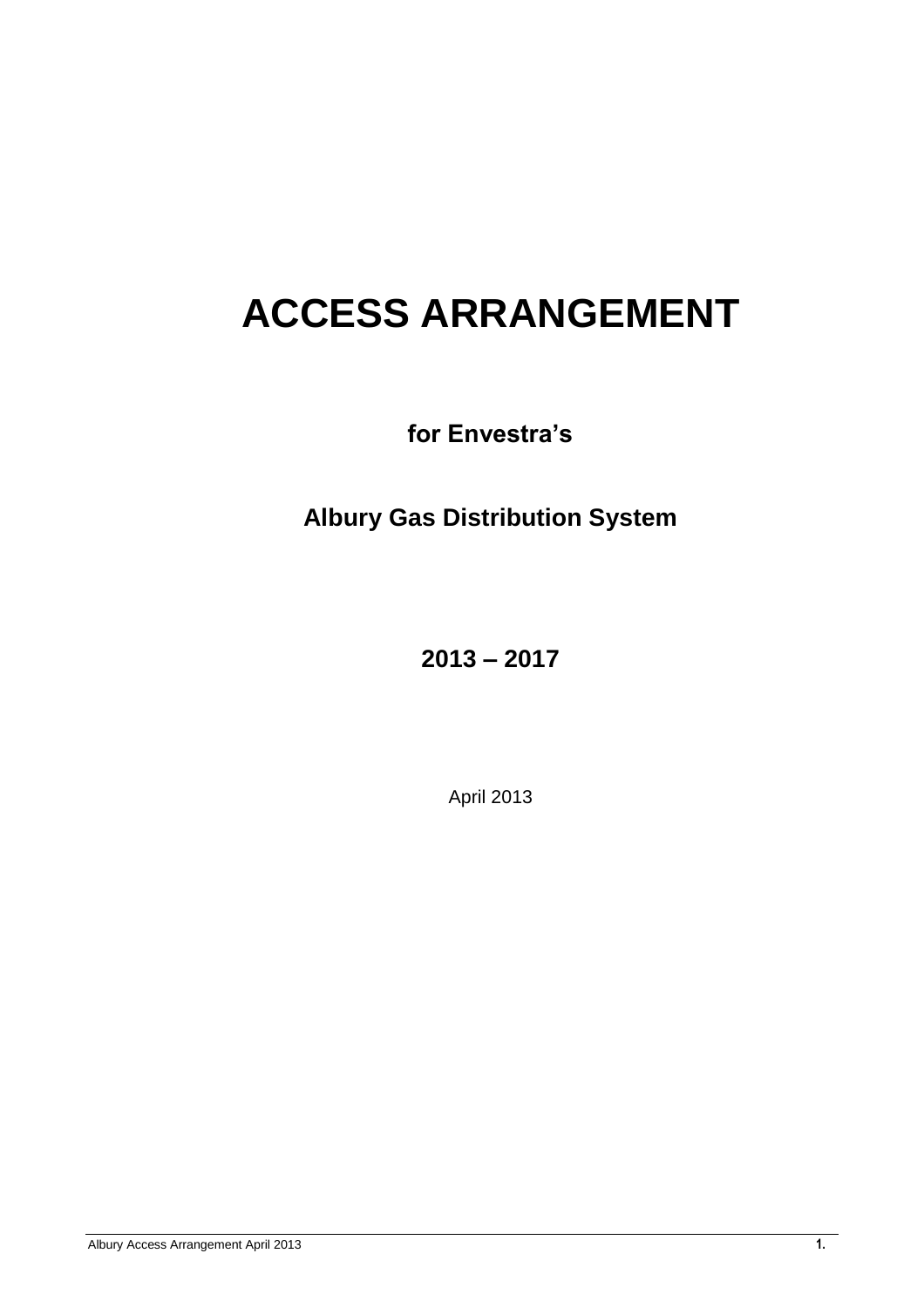# **TABLE OF CONTENTS**

| 1                       | <b>INTRODUCTION</b>                                     | $\overline{\mathbf{4}}$ |  |
|-------------------------|---------------------------------------------------------|-------------------------|--|
| 1.1                     | Purpose of this Document                                | 4                       |  |
| 1.2                     | <b>Revisions Commencement Date</b>                      | 4                       |  |
| 1.3                     | Definitions and Interpretation                          | 4                       |  |
| 1.4                     | <b>Contact Details</b>                                  | 4                       |  |
| $\mathbf{2}$            | <b>SERVICES</b>                                         | 5                       |  |
| 2.1                     | General                                                 | 5                       |  |
| 2.2                     | Haulage Reference Services                              | 5                       |  |
| 2.3                     | <b>Ancillary Reference Services</b>                     | 6                       |  |
| 2.4                     | <b>Negotiated Services</b>                              | 7                       |  |
| 2.5                     | <b>Network Service Standards</b>                        | 7                       |  |
| $\mathbf{3}$            | <b>REFERENCE TARIFFS</b>                                | 7                       |  |
| 3.1                     | Haulage Reference Tariffs                               | 7                       |  |
| 3.2                     | <b>Ancillary Reference Service</b>                      | $\overline{7}$          |  |
| $\overline{\mathbf{4}}$ | <b>REFERENCE TARIFF POLICY - GENERAL</b>                | $\overline{7}$          |  |
| 4.1                     | Determination of Reference Tariffs                      | 7                       |  |
| 4.2                     | Assignment of Haulage Reference Tariffs                 | 8                       |  |
| 4.3                     | Reference Tariff Variation Mechanism                    | 8                       |  |
| 4.4                     | Reference Tariff Control Formulae                       | 8                       |  |
| 4.5                     | Cost Pass Through Event Adjustment                      | 10                      |  |
| 4.6                     | Procedure for Variation in Reference Tariffs            | 13                      |  |
| 4.7                     | <b>Fixed Principles</b>                                 | 13                      |  |
| 4.8                     | Notice to Users                                         | 14                      |  |
| 4.9                     | <b>New Tariff Schedule</b>                              | 14                      |  |
| 4.10                    | AER's Decision is Conclusive                            | 14                      |  |
| 4.11                    | Default Tariffs for the Fifth Access Arrangement Period | 14                      |  |
| 4.12                    | Treatment of Capital Expenditure in 2012                | 15                      |  |
| 4.13                    | <b>Incentive Mechanism</b>                              | 15                      |  |
| 5                       | NATIONAL ENERGY CUSTOMER FRAMEWORK (NECF)               | 17                      |  |
| 6                       | <b>TERMS AND CONDITIONS</b>                             | 17                      |  |
| 6.1                     | <b>Reference Services</b>                               | 17                      |  |
| 6.2                     | <b>Negotiated Services</b>                              | 18                      |  |
| 6.3                     | <b>Pre-Conditions to Network Services</b>               | 18                      |  |
| 6.4                     | <b>Network User Policy</b>                              | 19                      |  |
| $\overline{\mathbf{r}}$ | <b>CAPACITY TRADING</b>                                 | 19                      |  |
| 7.1                     | <b>Capacity Trading</b>                                 | 19                      |  |
| 7.2                     | Queuing                                                 | 20                      |  |
| 7.3                     | Changes to Receipt and Delivery Points                  | 20                      |  |
| 8                       | <b>NETWORK EXTENSIONS AND EXPANSIONS</b>                | 21                      |  |
| 8.1                     | High pressure extensions                                | 21                      |  |
| 8.2                     | Treatment of covered pipelines                          | 21                      |  |
| 8.3                     | Other extensions and expansions                         | 21                      |  |
| 9                       | <b>REVIEW OF THE ACCESS ARRANGEMENT</b>                 | 21                      |  |
| 9.1                     | <b>Revisions Submission Date</b>                        | 21                      |  |
|                         |                                                         |                         |  |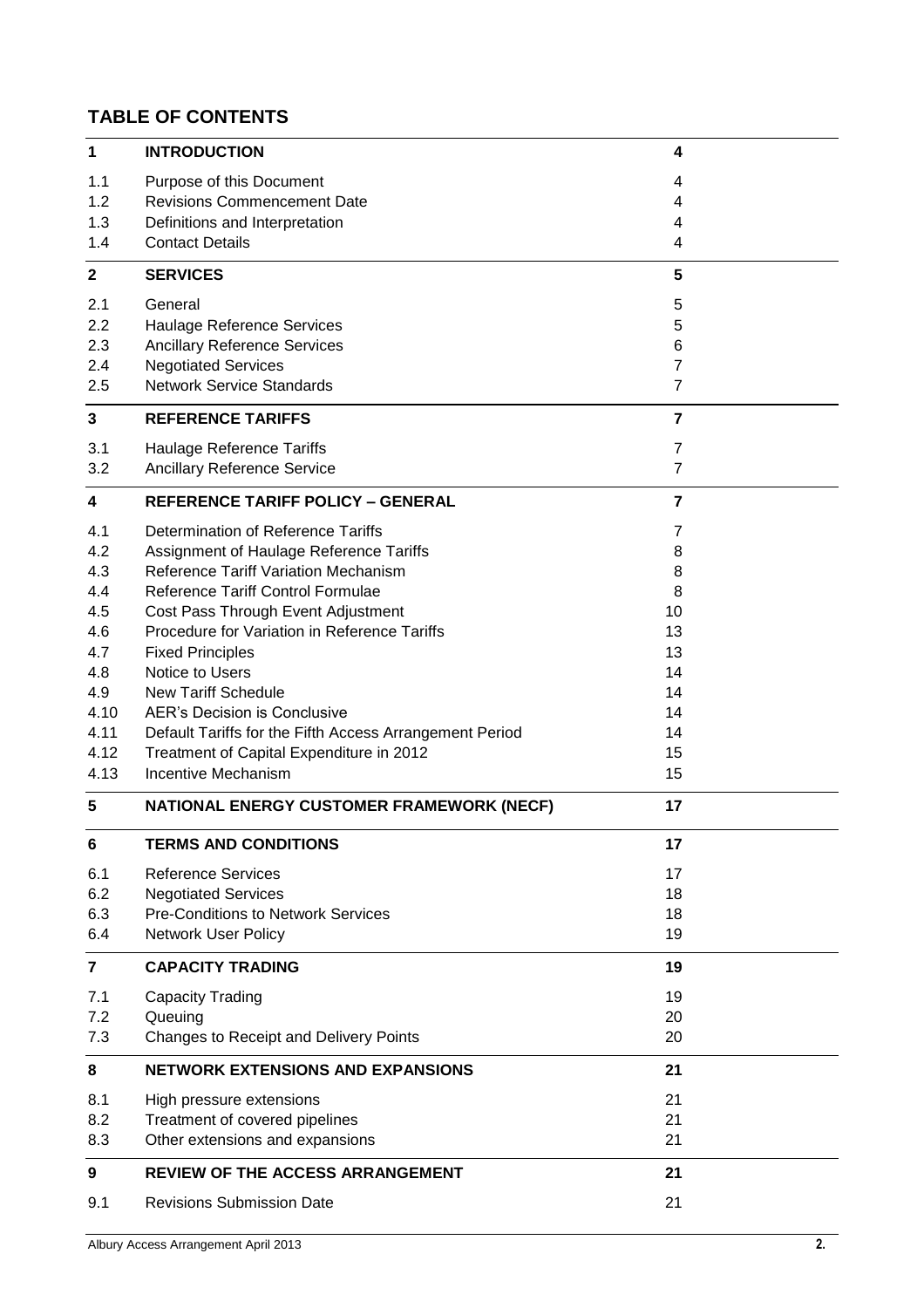## **10 [GLOSSARY](#page-22-0) 23**

- **Annexure A Map – Envestra Albury Gas Distribution Region**
- **Annexure B Tariff Schedule – 2013**
- **Annexure C Calculation of Charges for Delivery Points**
- **Annexure D Reference Tariff Control Formulae**
- **Annexure E Specific Terms and Conditions**
- **Annexure F General Terms and Conditions**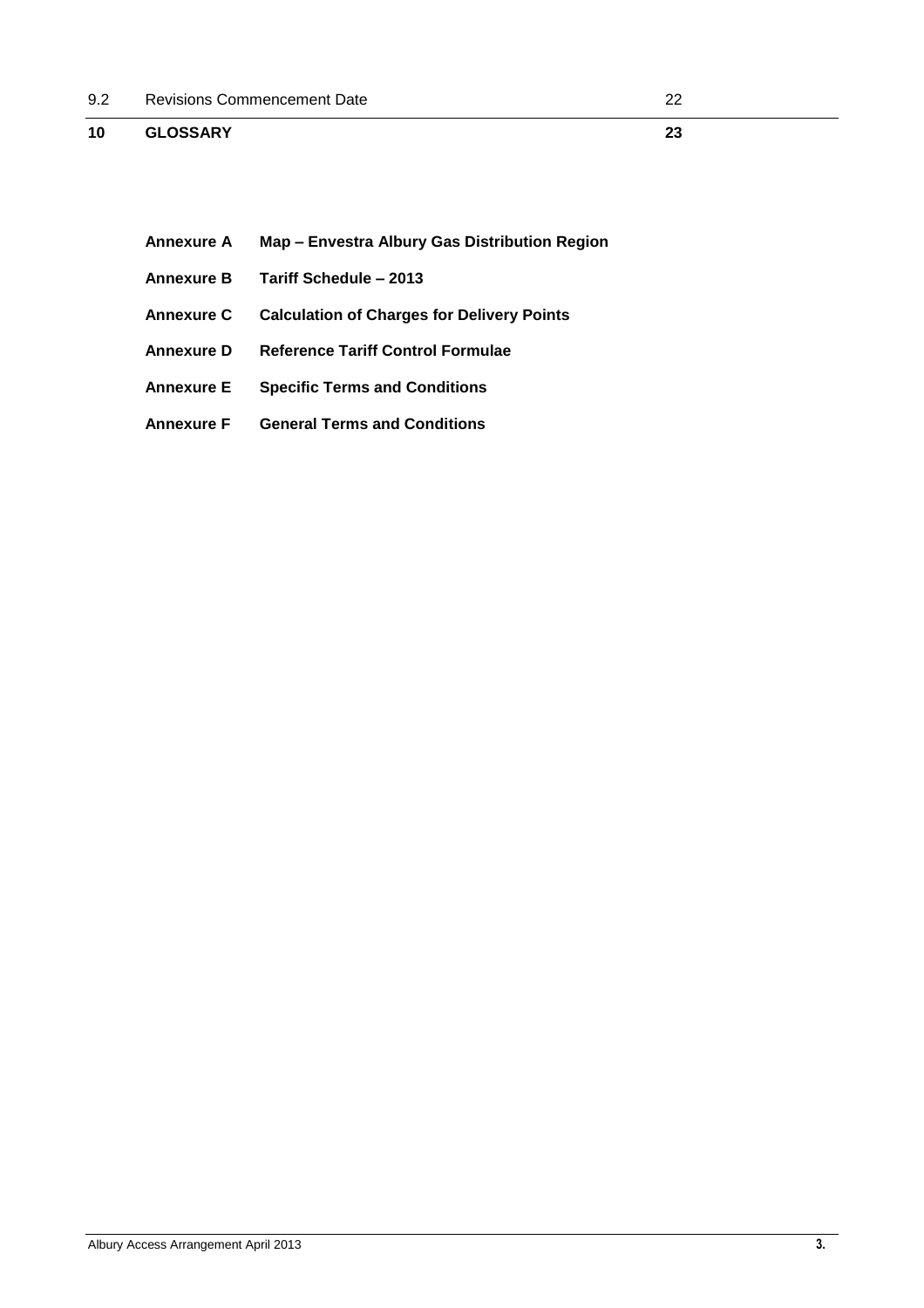## <span id="page-3-0"></span>**1 INTRODUCTION**

#### <span id="page-3-1"></span>**1.1 Purpose of this Document**

This Access Arrangement is for The Albury Gas Company Ltd (ABN 84 000 001 249) (**Envestra**), which is a controlled entity within the Envestra Group.

Envestra is not a local agent of a Service Provider nor is it acting on behalf of another Service Provider.

The geographical spread of the Network is shown in Annexure A, with further detail provided in the Access Arrangement Information. A description of the Network can be found at www.envestra.com.au.

This Access Arrangement as revised describes the terms and conditions on which access will be granted to the Network, and contains the required elements of an Access Arrangement as described in Rule 48 of the Rules. This Access Arrangement is accompanied by Access Arrangement Information.

#### <span id="page-3-2"></span>**1.2 Revisions Commencement Date**

Revisions to the Access Arrangement will come into effect on 1 July 2013

#### <span id="page-3-3"></span>**1.3 Definitions and Interpretation**

In this Access Arrangement and the Access Arrangement Information, unless the context indicates otherwise:

- (a) where a word or phrase begins with a capital letter:
	- (i) it has the meaning given to it in the Glossary of this Access Arrangement;
	- (ii) if it is not defined in the Glossary, it has the meaning given to it in the National Gas Rules; and
	- (iii) a reference to a "Rule" is a reference to the relevant section of the National Gas Rules.
- (b) where a word or phrase is defined, its other grammatical forms have a corresponding meaning; and
- (c) headings are for convenience only and do not affect interpretation.

#### <span id="page-3-4"></span>**1.4 Contact Details**

The contact person for further details in relation to this Access Arrangement is:

Andrew Staniford Group Manager, Commercial Envestra Limited Level 10, 81 Flinders Street Adelaide SA 5000 Phone: (08) 8227 1500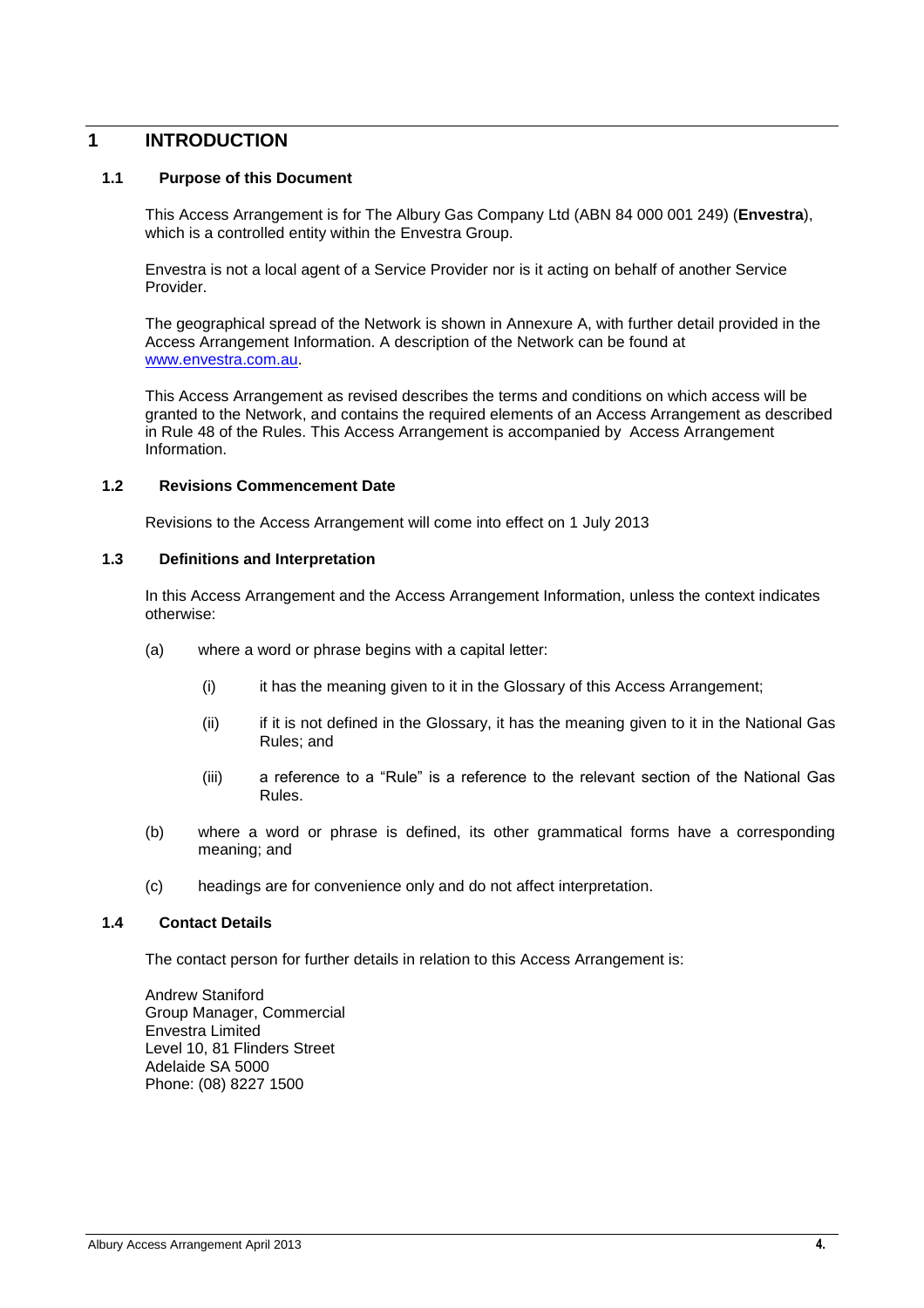#### <span id="page-4-0"></span>**2 SERVICES**

#### <span id="page-4-1"></span>**2.1 General**

The Network Services which Envestra will make available to Users and Prospective Users in accordance with the National Gas Rules comprise:

- (a) two Haulage Reference Services, which are described in section [2.2;](#page-4-2)
- (b) six Ancillary Reference Services, which are described in section [2.3;](#page-5-0) and
- (c) Negotiated Services, which are described in section [2.4.](#page-6-0)

To the extent practicable and reasonable, a User or Prospective User may obtain a Network Service which includes only those elements that the User or Prospective User wishes to be included in the Network Service.

To the extent practicable and reasonable, Envestra will provide a separate Tariff for an element of a Network Service if requested to do so by a User or Prospective User.

<span id="page-4-4"></span>Envestra has no associate contracts (as defined in the National Gas Law).

#### <span id="page-4-2"></span>**2.2 Haulage Reference Services**

#### <span id="page-4-3"></span>*2.2.1 Volume Haulage Service*

The Volume Haulage Service comprises the delivery of Gas through an existing Volume Delivery Point in accordance with, and subject to, the terms and conditions referred to in section [6.](#page-16-1)

A Delivery Point (**DP**) is a Volume DP for a given period if it is not a Demand DP.

The Volume Haulage Service includes the provision of a Metering Installation.

The Volume Haulage Service has two associated tariffs – one for Residential DPs (known as "Tariff V Residential") and one for non-Residential DPs (known as "Tariff V Non-Residential").

A DP is a Residential DP for a given period if the Gas delivered through that DP during that period was used primarily for residential purposes to a single dwelling. Gas will have been used primarily for residential purposes if 50% or more of that Gas was used for residential purposes.

A DP is a non-Residential DP if it is not a Residential DP or a Demand DP.

Envestra will determine from time to time whether Gas delivered through a DP during any period was used primarily for residential purposes or primarily for other purposes. Envestra's determination will bind the Network User, unless proven incorrect.

#### *2.2.2 Demand Haulage Service*

The Demand Haulage Service comprises the delivery of Gas through an existing Demand DP, in accordance with, and subject to, the terms and conditions referred to in section [6.](#page-16-1)

A DP is a Demand DP if the Quantity of Gas delivered at that DP has either:

- (a) exceeded 10 TJ in the preceding 12 month period (or, if less than 12 months of data is available, 10 TJ reduced in proportion to the period for which data is available as a proportion of 365 days); or
- (b) exceeded 10 GJ in any hour during the preceding 12 months.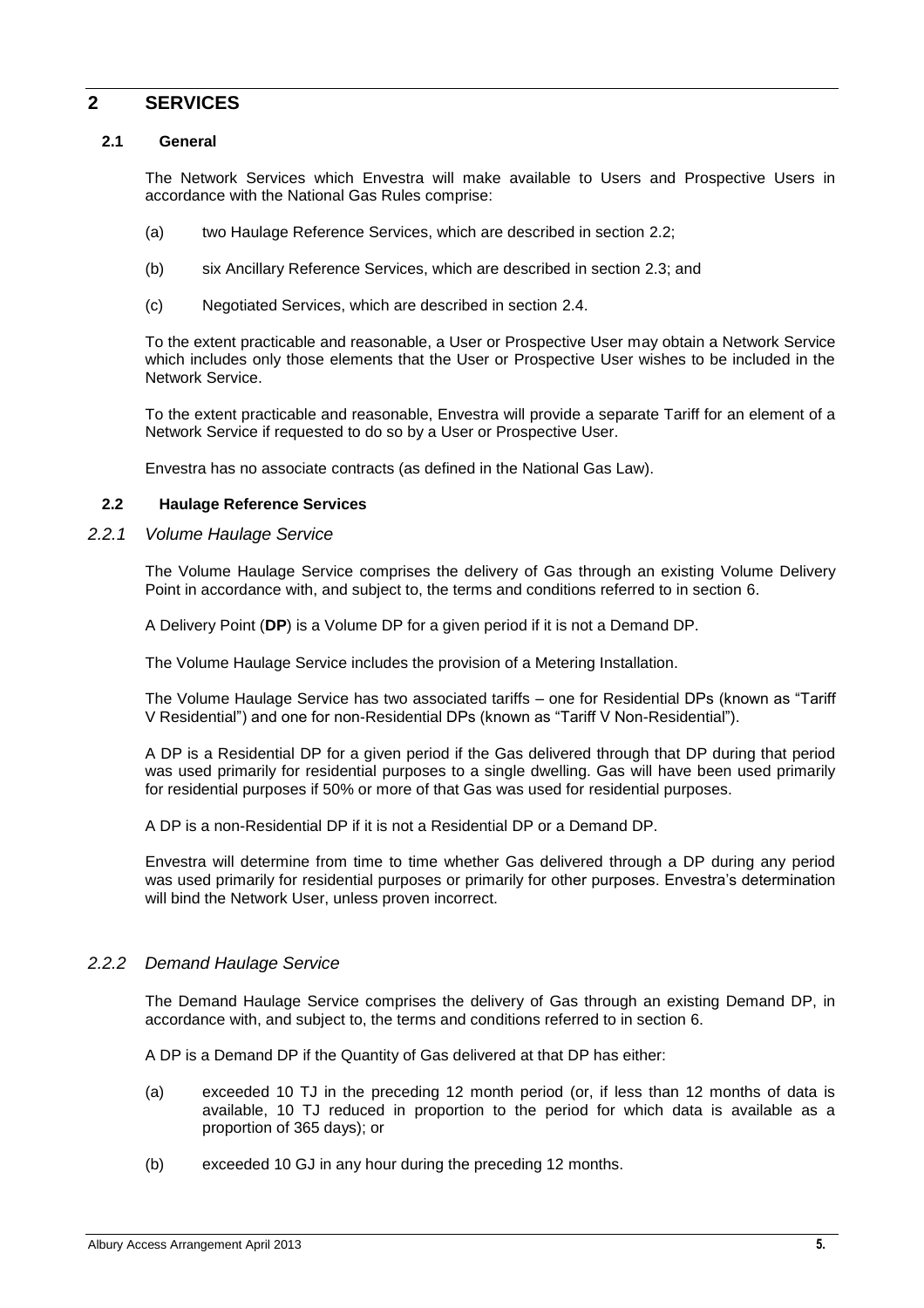In this section, a reference to the Quantity of Gas delivered is a reference to the Quantity of Gas delivered (or estimated to have been delivered) at that DP, whether to or for the account of the Network User or another person or persons.

The tariff in relation to Demand DPs (Tariff D) is based on MHQ. The MHQ for a Demand DP is the MHQ as agreed between the Network User and Envestra from time to time or, in default of agreement, as determined by Envestra acting reasonably.

#### <span id="page-5-1"></span>*2.2.3 Classification of DPs*

Envestra will classify a DP as a Residential DP, non-Residential DP or a Demand DP. In determining the classification of a DP, Envestra will take into account:

- (a) the expected demand and connection characteristics for the DP; and
- (b) Reference Tariffs assigned to DPs with the same or materially similar demand and connection characteristics.

A classified DP will retain its classification for the purposes of this Access Arrangement (and for the purposes of each Agreement) until such time as it is reclassified by Envestra. The Reference Tariff applicable in respect of the DP will be determined from time to time on the basis of the classification of that DP. If either the Network User or the Shared Customer requests the reclassification of a DP, Envestra must within 10 business days consider whether the DP should be re-classified, taking into account (a) and (b) above. Where a DP is re-classified, Envestra must determine the applicable Reference Tariff.

#### *2.2.4 Associated Services*

As a part of each Haulage Reference Service, Envestra will also provide meter reading data every two months for Volume DPs and on a monthly basis for Demand DPs in accordance with, and subject to, the terms and conditions referred to in section [6.](#page-16-1)

The Haulage Reference Services do not include any of the Network Services described as Ancillary Reference Services (see section [2.3\)](#page-5-0) or Negotiated Services (see section [2.4\)](#page-6-0).

#### *2.2.5 Unaccounted for Gas (UAFG)*

Unaccounted for Gas (the difference between the quantity of Gas received into the Network and delivered out of the Network, over a specified period of time) is supplied by Network Users. Where the level of UAFG is less than, or greater than, the benchmark set under the Victorian Gas Distribution System Code, Envestra and Network Users make payments to one another of reconciliation amounts, as directed by AEMO, pursuant to the Retail Market Procedures.

#### <span id="page-5-0"></span>**2.3 Ancillary Reference Services**

The Ancillary Reference Services comprise the following Network Services for Volume DPs:

- (a) Meter and Gas Installation Test on-site testing to check the measurement accuracy of a Metering Installation and the soundness of the gas installation downstream of the Metering Installation.
- (b) Disconnection Disconnection by the carrying out of work using locks or plugs at a Metering Installation in order to prevent the withdrawal of Gas at the DP.
- (c) Reconnection this Reference Service comprises action to restore the ability to withdraw Gas at a DP, following an earlier Disconnection (that is, the removal of any locks or plugs used to isolate supply, performance of a safety check and, where necessary, the lighting of appliances).
- (d) Meter Removal removal of a meter at a Metering Installation in order to prevent the withdrawal of Gas at the DP.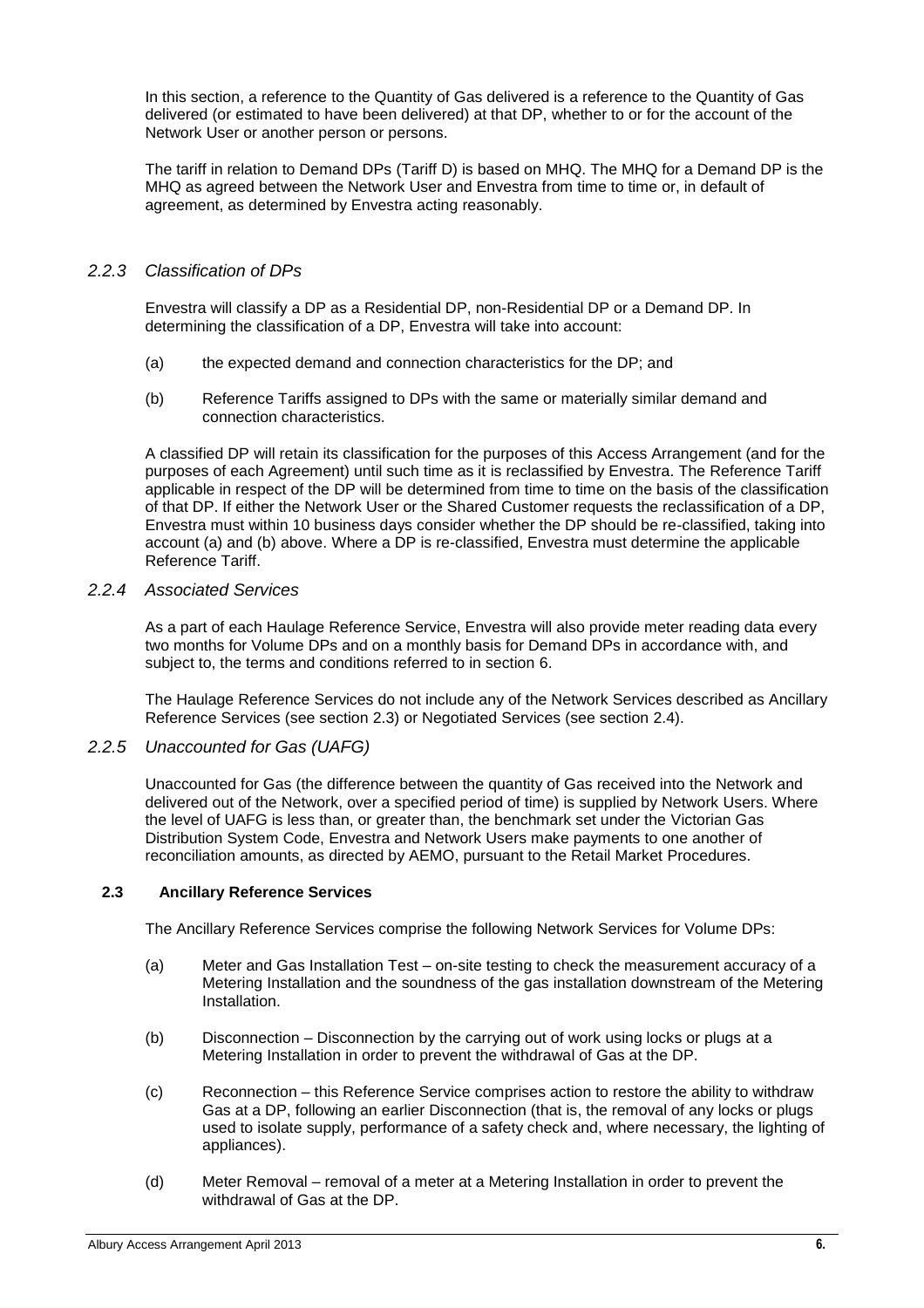- (e) Meter Reinstallation reinstallation of a meter at a Metering Installation, performance of a safety check and the lighting of appliances where necessary.
- (f) Special Meter Read meter reading for a DP that is in addition to the scheduled meter reading that forms part of the Haulage Reference Service. (Special Meter Reads will be charged in accordance with location as either metropolitan or non-metropolitan)**.**

To the extent permitted by law, the Ancillary Reference Services will be provided on Business Days between the hours of 8.00am and 4.00pm, in accordance with, and subject to, the terms and conditions referred to in section [6.](#page-16-1)

#### <span id="page-6-0"></span>**2.4 Negotiated Services**

Any User or Prospective User may request Envestra to provide a Negotiated Service. A Negotiated Service is a Network Service that is different from the Reference Services.

The terms and conditions on which Envestra will provide Negotiated Services will be the same as the terms and conditions referred to in section [6,](#page-16-1) where Envestra determines that those terms and conditions are appropriate and applicable to the requested Negotiated Service.

#### <span id="page-6-1"></span>**2.5 Network Service Standards**

Envestra will provide each Network Service, including each Reference Service, in accordance with, and subject to, the requirements of any Distribution Licence or applicable law.

## <span id="page-6-3"></span><span id="page-6-2"></span>**3 REFERENCE TARIFFS**

#### **3.1 Haulage Reference Tariffs**

The Tariff Schedule set out as Annexure B to this Access Arrangement shows the initial Reference Tariffs that will apply to the Haulage Reference Services.

The initial Reference Tariffs will apply from 1 July 2013, until those Reference Tariffs are varied in accordance with section [4](#page-6-5) of this Access Arrangement.

The Reference Tariffs for Reference Services will be set out in Tariff Schedules that Envestra will publish from time to time on its website at www.envestra.com.au.

#### <span id="page-6-4"></span>**3.2 Ancillary Reference Service**

For Calendar Year 2013, the Ancillary Reference Tariffs for Ancillary Reference Services for the period 1 January 2013 to 30 June 2013 remain unchanged from 2012. The Ancillary Reference Tariffs for Ancillary Reference Services that will apply from 1 July 2013, are set out in the Tariff Schedule in Annexure B.

## <span id="page-6-6"></span><span id="page-6-5"></span>**4 REFERENCE TARIFF POLICY – GENERAL**

#### **4.1 Determination of Reference Tariffs**

Reference Tariffs have been determined based on a revenue requirement that uses a 'building block' or 'cost of service' approach. This approach provides for total revenue to be calculated on the basis of a rate of return on the capital base plus depreciation plus non-capital costs associated with operating the Network.

A CPI-X approach to determining Haulage Reference Tariffs has been adopted, using a 'tariff basket' approach to price control. To ensure price stability, Reference Tariffs for the Access Arrangement Period have been set on the basis of a smoothed revenue, so that the Reference Tariffs move in a uniform and consistent manner as much as possible.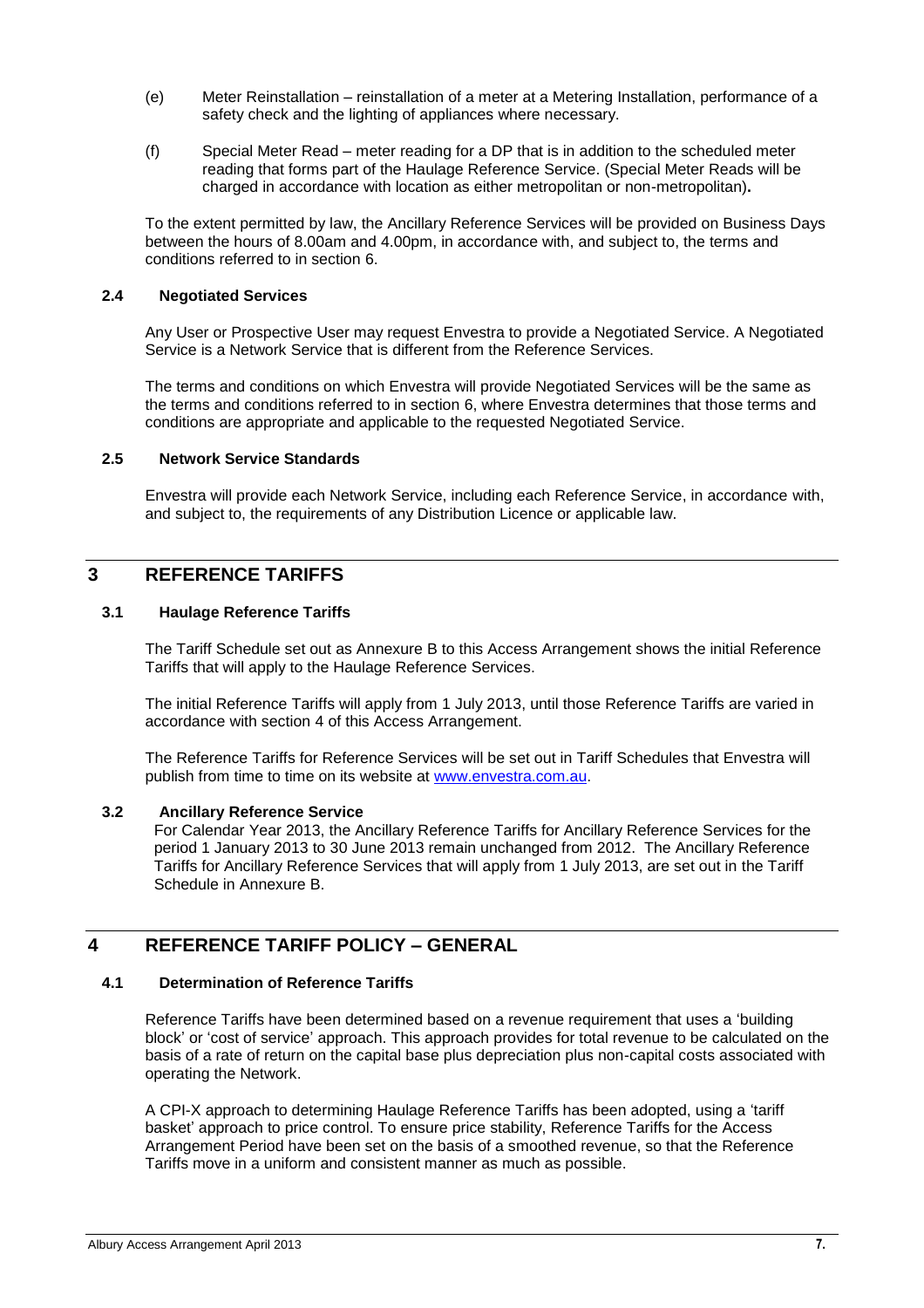Reference Tariffs are designed to meet the objectives of the National Gas Rules. A key objective of the National Gas Rules is to recover the efficient costs of providing the Reference Services, with emphasis on the safety and integrity of the Network, while providing certainty to Users and signalling appropriate development of the market through extension of the Network.

The Reference Tariffs are designed to be cost reflective to the extent possible, so that Reference Tariffs recover the efficient cost of providing the relevant Reference Service. The revenues associated with the Reference Tariffs also reflect efficient pricing principles, in that the revenue for each Reference Tariff has been set between incremental and stand-alone prices.

#### <span id="page-7-0"></span>**4.2 Assignment of Haulage Reference Tariffs**

Where Envestra is charging a particular Haulage Reference Tariff in respect of a particular DP, then that particular Haulage Reference Tariff is to be regarded as being "assigned" to that DP.

Haulage Reference Tariffs will be assigned to DPs in accordance with the criteria set out in sections [2.2.1-](#page-4-3)[2.2.3](#page-5-1) of this Access Arrangement.

Where a DP is assigned to Tariff D:

- (a) The User for that DP must pay for a Metering Installation which complies with the appropriate metering standard specified in relevant rules or regulatory instruments, and which is capable of recording MHQ;
- (b) The User for that DP must pay any applicable Non Reference Service Charge (Tariff D Connection Charge) for the provision of connection assets and mains extensions undertaken for that DP; and
- (c) Envestra can require the DP to continue to be assigned to Tariff D for a period of up to 1 year from the time of the assignment to Tariff D.

#### <span id="page-7-1"></span>**4.3 Reference Tariff Variation Mechanism**

Rule 97 allows Reference Tariffs to vary within an Access Arrangement Period through a Reference Tariff Variation mechanism. For the purposes of this Access Arrangement, Reference Tariffs will be varied through two mechanisms, namely:

- (a) the Reference Tariff Control Formulae, described in section [4.4;](#page-7-2) and
- (b) a Cost Pass Through Event Adjustment, which is described in section [4.5.](#page-9-0)

Variations to Reference Tariffs are subject to the AER's approval (or deemed approval) in accordance with the National Gas Rules and this section [4.](#page-6-5)

Envestra will publish a revised Tariff Schedule on its website at [www.envestra.com.au](http://www.envestra.com.au/) whenever variations to Reference Tariffs have been approved.

#### <span id="page-7-2"></span>**4.4 Reference Tariff Control Formulae**

#### *4.4.1 Haulage Reference Tariffs*

Subject to the approval of the Regulator, Envestra will have the right to vary the Reference Tariffs for Haulage Reference Services as it thinks fit from time to time provided that the variations comply with the two Reference Tariff Control Formulae set out in Annexure D to this Access Arrangement.

The first formula is designed to ensure that the average revenue (in \$/GJ) that Envestra receives from a Haulage Reference Service after 1 July 2013 does not increase, as a result of any proposed variation to Reference Tariffs, at a rate that is greater than the change in CPI –  $X$  (where X is the factor described in Annexure D).

The second formula is designed to ensure that the annual licence fee charged to Envestra by the New South Wales government is recovered from customers. .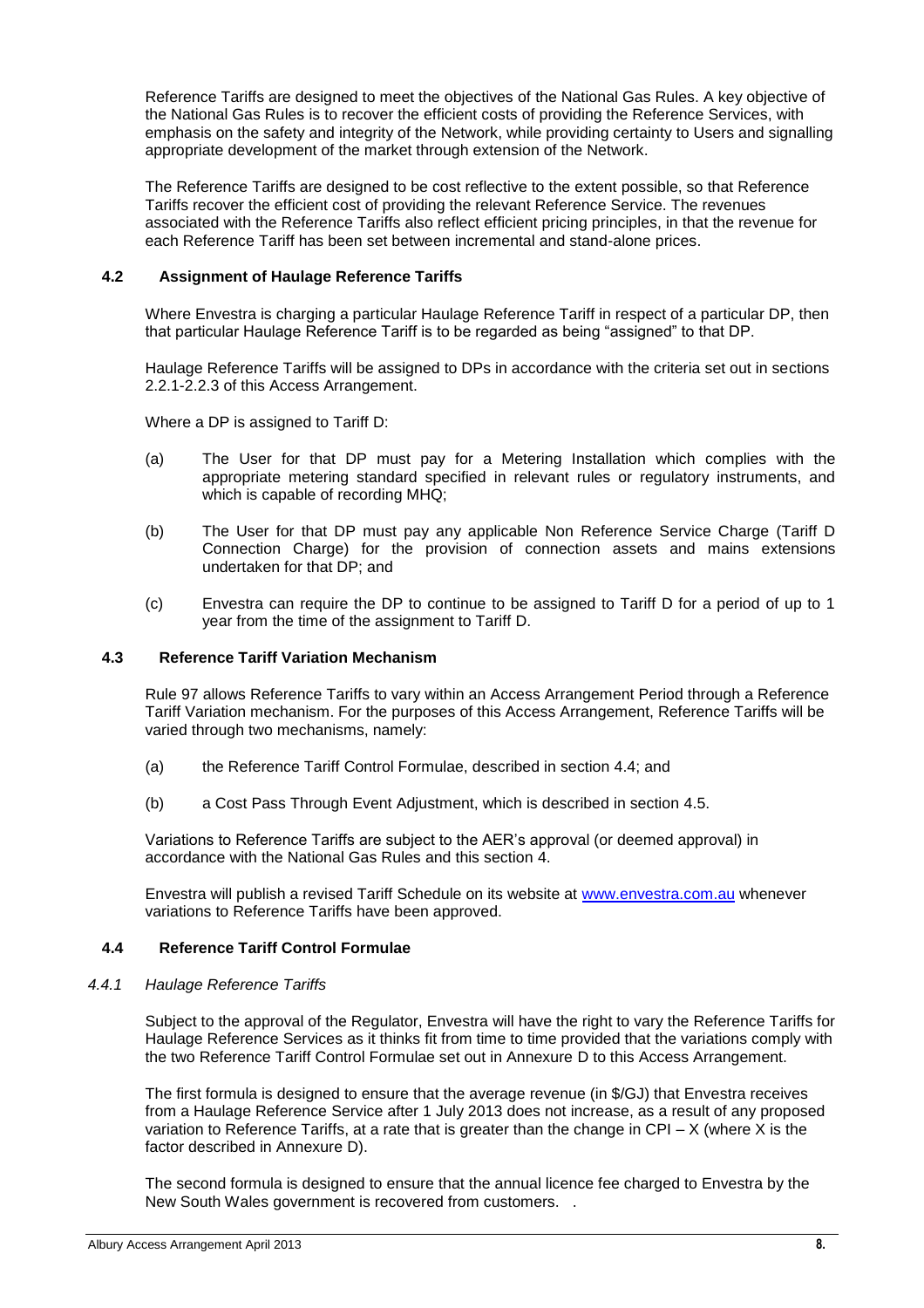The third formula is designed to ensure any passthrough amount approved by the regulator is recovered from customers.

The fourth formula is designed to ensure that the average revenue (in \$/GJ or \$/GJ of MHQ) that Envestra receives from any single type of Haulage Reference Service, after any proposed variation to Reference Tariffs, does not increase by more than the percentage change in CPI plus 2%.

The Reference Tariff Control Formulae set out in Annexure D compare the revenue from the preexisting Reference Tariffs with revenue from the Reference Tariffs as varied, based on the Quantities of Gas (or other units of measurement, such as GJ of MDQ) that applied in the year two years prior to the year in which the Reference Tariffs are to be varied.

Variations to the Reference Tariffs may be effected:

- (a) through changes in the components, elements or variables comprised within any Reference Tariff (such as a change in the base charge or fixed charge within the Reference Tariff or a change in the steps, or the level of the steps, within the Reference Tariff);
- (b) through the introduction of a new Reference Tariff for any Haulage Reference Service (to apply in place of any pre-existing Reference Tariff, either in all circumstances or in certain circumstances);
- (c) through the withdrawal of any Reference Tariff; or
- (d) through any combination of these changes.
- 4.4.2 *Ancillary Reference Services*

Envestra will make annual adjustments to the Ancillary Reference Tariffs in accordance with the formula below. For the avoidance of doubt, Ancillary Reference Tariffs are not adjusted in accordance with the Tariff Control Formula or rebalancing control formula in Annexure D.

The ancillary reference tariff to apply for the six month period from 1 July 2013 is based on the following formula:

 $ART_t = ART_{t-1} + (ART_{t-1} * CPI)^*2$ 

The ancillary reference tariff control formula for the calendar year 2014 is:

 $ART_t = ART_{t-2} * (1 + CPL_{t-1}) * (1 + CPL_{t})$ 

The ancillary reference tariff control formula for the calendar year 2015 to 2017 is:

$$
ART_t = ART_{t-1} * (1 + CPU)
$$

where:

 $RRT_t$  is the ancillary reference tariff that applies in calendar Year t;

 $ART_{t-1}$  is the ancillary reference tariff that applies in calendar Year t-1;

is the CPI for calendar year *t*, is calculated as the CPI for the September quarter immediately preceding the start of year *t*, divided by the CPI for the September quarter immediately preceding the start of year *t-1*, minus 1.

 $CPI_{t-1}$  is the CPI for calendar year  $t-1$ , is calculated as the CPI for the September quarter immediately preceding the start of year *t-1*, divided by the CPI for the September quarter immediately preceding the start of year *t-2*, minus 1.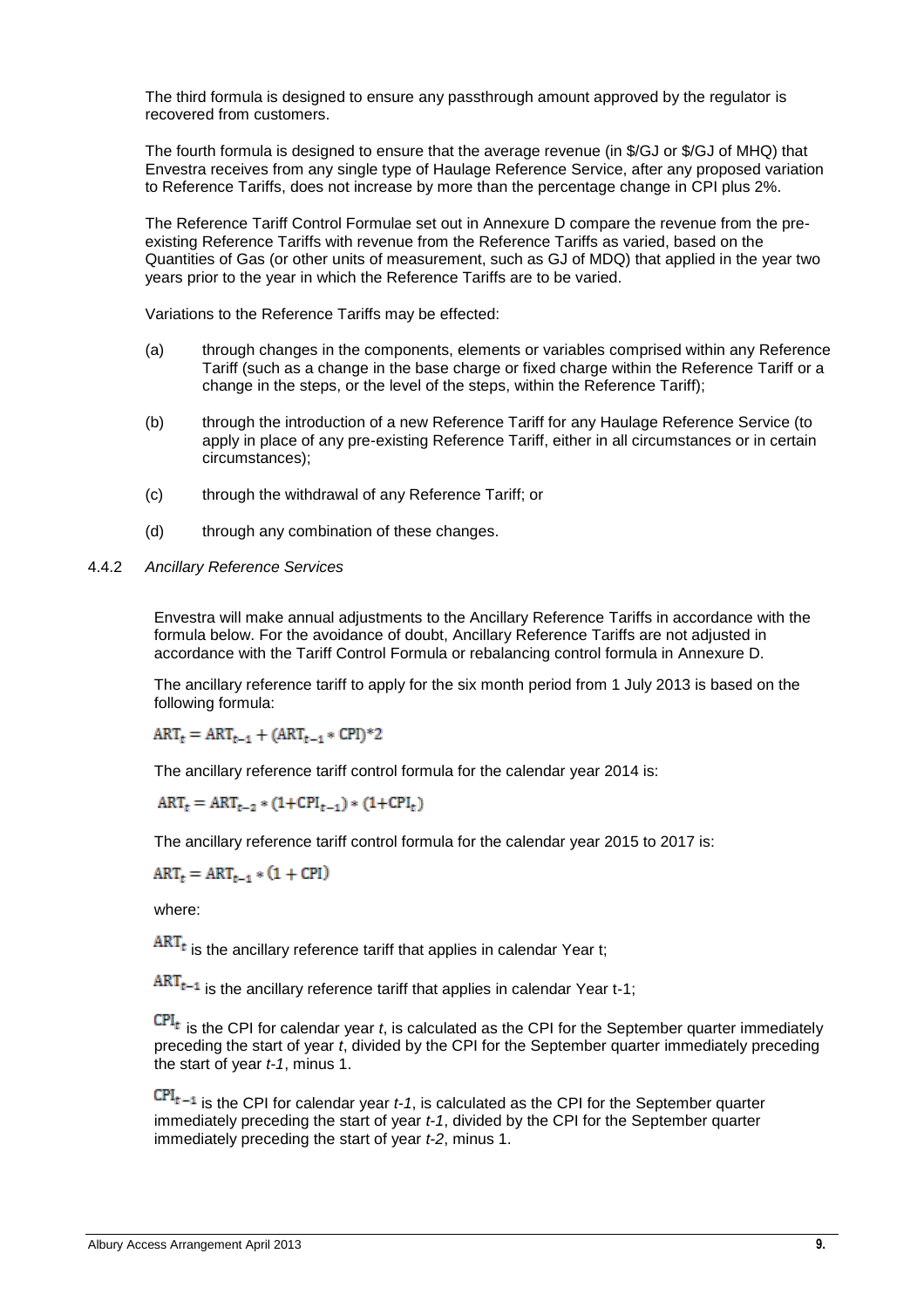Where the Reference Tariff for an Ancillary Reference Service (as varied) is less than \$20, the Reference Tariff (as varied) will be rounded to the nearest 10 cents (with five cents rounded upwards). Where the Reference Tariff for an Ancillary Reference Service (as varied) is \$20 or more, the Reference Tariff (as varied) will be rounded to the nearest dollar (with 50 cents rounded upwards).

#### <span id="page-9-0"></span>**4.5 Cost Pass Through Event Adjustment**

Subject to the approval of the AER, Reference Tariffs may be varied after one or more Cost Pass Through Event/s occur. Any such variation will take effect from the next 1 January unless agreed otherwise with the AER.

In making its decision on whether to approve the proposed Cost Pass Through Event variation, the AER must take into account the following:

- (a) the costs to be passed through are for the delivery of pipeline services;
- (b) the costs are incremental to costs already allowed for in reference tariffs;
- (c) the total costs to be passed through are building block components of total revenue;
- (d) the costs to be passed through meet the relevant National Gas Rules criteria for determining the building block for total revenue in determining reference services;
- (e) the efficiency of Envestra's decisions and actions in relation to the risk of the Relevant Pass Through Event occurring, including whether Envestra has failed to take any action that could reasonably be taken to reduce the magnitude of the costs incurred as a result of the Relevant Pass Through Event and whether Envestra has taken or omitted to take any action where such action or omission has increased the magnitude of the costs; and
- (f) any other factors the AER considers relevant and consistent with the National Gas Rules and the National Gas Law.

Cost Pass Through Events are:

- (a) a Regulatory Change Event;
- (b) a Service Standard Event;
- (c) a Tax Change Event;
- (d) a Terrorism Event;
- (e) a Network User Failure Event;
- (f) an Insurer Credit Risk Event;
- (g) an Insurance Cap Event;
- (h) a Natural Disaster Event; and
- (i) National Energy Customer Framework Event.

where

#### '**Regulatory Change Event**' means:

A change in a regulatory obligation or requirement that:

- (a) falls within no other category of Cost Pass Through Event; and
- (b) occurs during the course of an Access Arrangement Period; and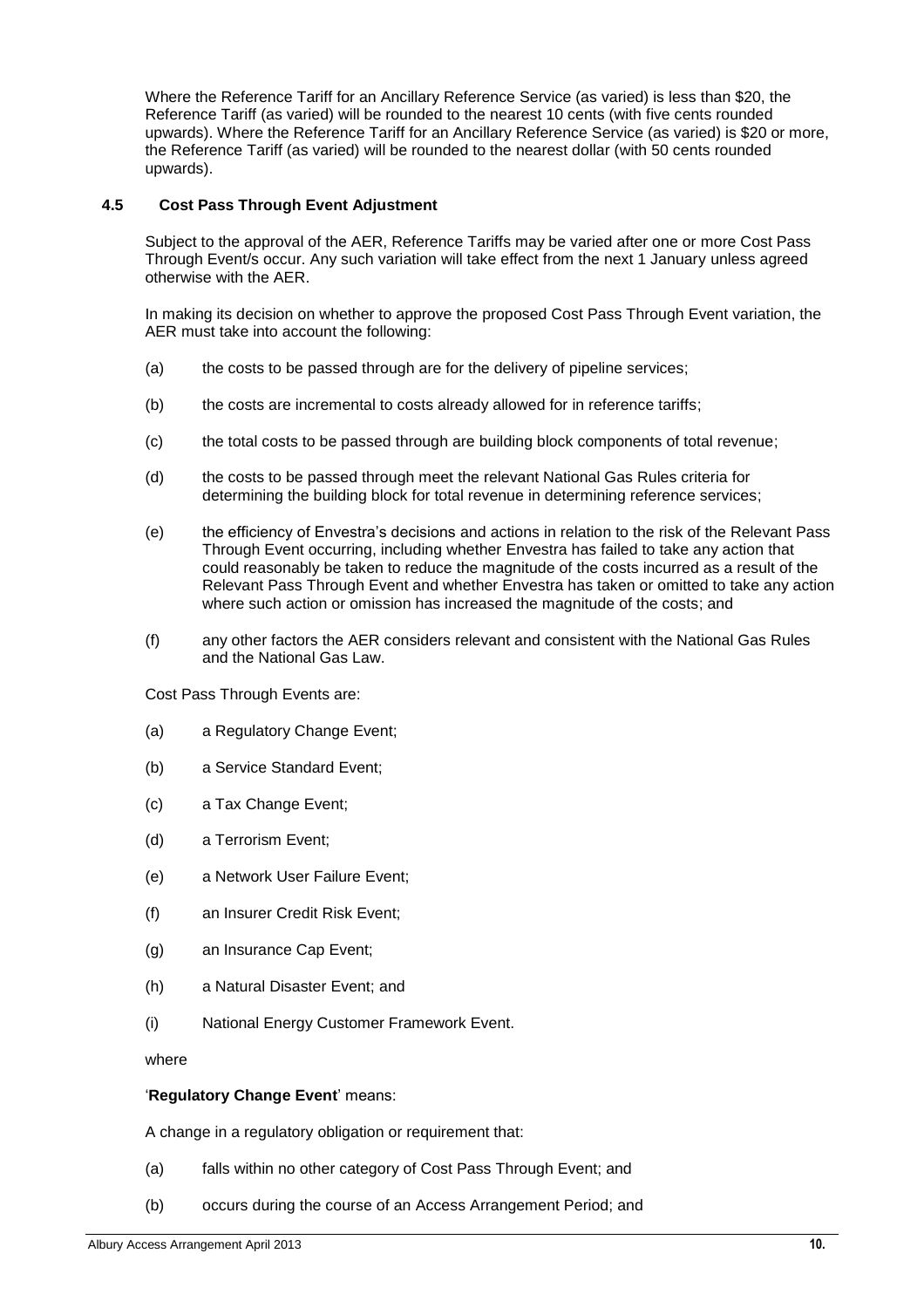- (c) affects the manner in which Envestra provides services (as the case requires); and
- (d) materially increases or materially decreases the costs of providing those services.

#### '**Service Standard Event**' means:

A legislative or administrative act or decision that:

- (a) has the effect of:
	- (i) varying, during the course of an Access Arrangement Period, the manner in which Envestra is required to provide a Reference Service; or
	- (ii) imposing, removing or varying, during the course of an Access Arrangement Period, minimum service standards applicable to prescribed Reference Services; or
	- (iii) altering, during the course of an Access Arrangement Period, the nature or scope of the prescribed Reference Services, provided by Envestra; and
- (b) materially increases or materially decreases the costs to Envestra of providing Reference Services.

#### A '**Tax Change Event**' occurs:

If any of the following occurs during the course of an Access Arrangement Period for Envestra:

- (a) a change in a Relevant Tax, in the application or official interpretation of a Relevant Tax, in the rate of a Relevant Tax, or in the way a Relevant Tax is calculated; or
- (b) the removal of a Relevant Tax; or
- (c) the imposition of a Relevant Tax; and

in consequence, the costs to Envestra of providing prescribed Reference Services are materially increased or decreased.

#### '**Terrorism Event**' means:

An act (including, but not limited to, the use of force or violence or the threat of force or violence) of any person or group of persons (whether acting alone or on behalf of, or in connection with, any organisation or government), which from its nature or context is done for, or in connection with, political, religious, ideological, ethnic or similar purposes or reasons (including the intention to influence or intimidate any government and/or put the public, or any section of the public, in fear) and which materially increases the costs to Envestra of providing a Reference Service.

#### '**Network User Failure Event**' means:

An event whereby an existing network user is unable to continue to supply gas to its customers, and those customers are transferred to another network user, and which materially increases the costs of Envestra providing Reference Services.

#### '**Insurer Credit Risk Event**' means:

An event where the insolvency of the nominated insurers of Envestra occurs, as a result of which Envestra:

- (a) incurs materially higher or lower costs for insurance premiums than those allowed for in the Access Arrangement; or
- (b) in respect of a claim for a risk that would have been insured by Envestra's insurers, is subject to a materially higher or lower claim limit or a materially higher or lower deductible than would have applied under that policy; or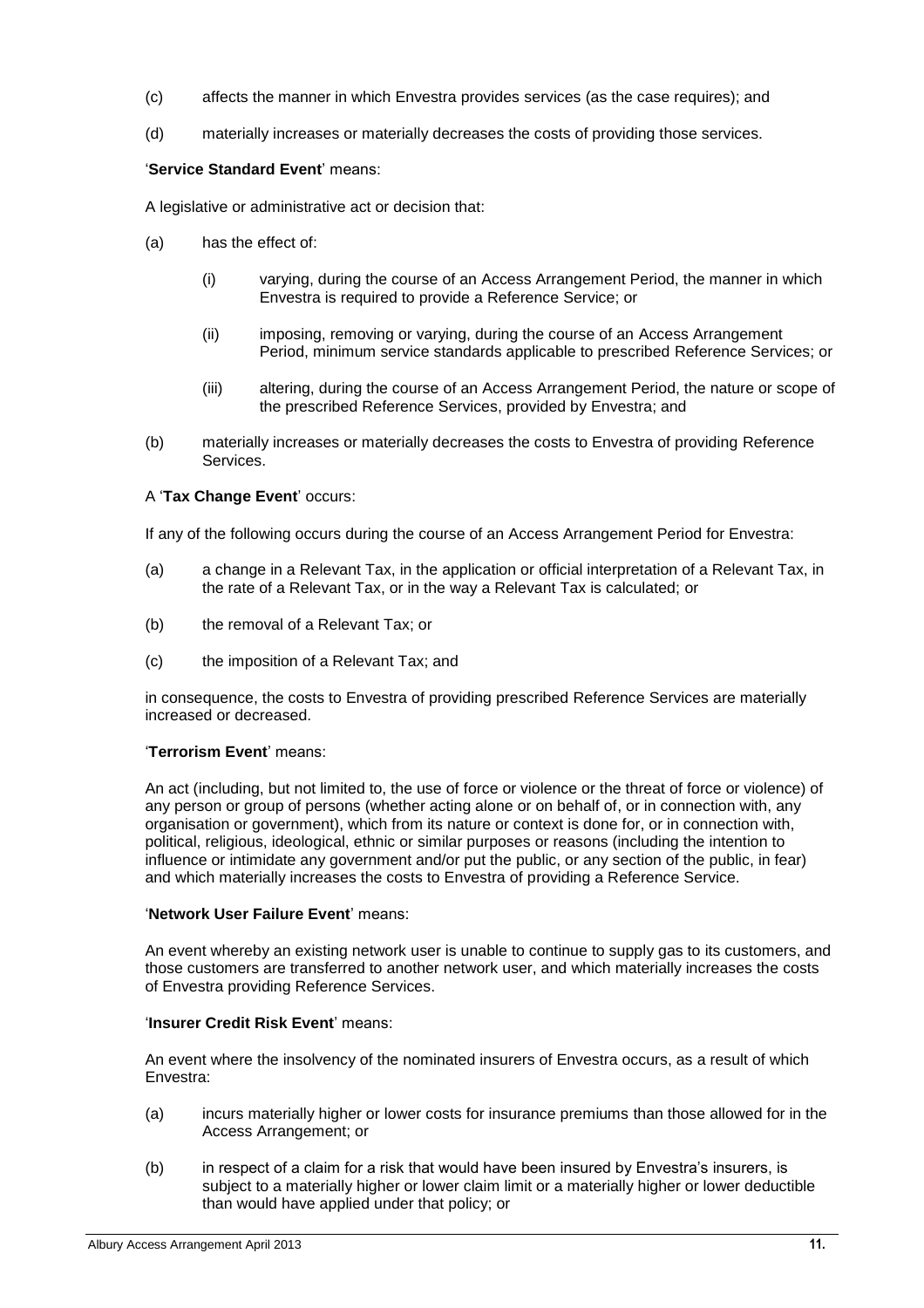(c) incurs additional costs associated with self funding an insurance claim, which would have otherwise been covered by the insolvent insurer.

#### '**Insurance Cap Event**' means an event whereby:

- (a) Envestra makes a claim on a relevant insurance policy;
- (b) Envestra incurs costs beyond the relevant policy limit; and
- (c) The costs beyond the relevant policy limit materially increase the costs to Envestra of providing reference services.

For the purposes of this Insurance Cap Event:

- (i) The relevant policy limit is the greater of Envestra's actual policy limit at the time of the event that gives rise to the claim, and it policy limit at the time the AER made its Final Decision on Envestra's access arrangement proposal for the Fourth Access Arrangement Period, with reference to the forecast operating expenditure allowance approved in the AER's Final Decision and the reasons for that decision; and
- (ii) A relevant insurance policy is an insurance policy held during the Fourth Access Arrangement Period or a previous period in which access to the pipeline services was regulated.

#### '**Natural Disaster Event**' means:

Any major fire, flood, earthquake, or other natural disaster beyond the control of Envestra (but excluding those events for which external insurance or self insurance has been included within Envestra's forecast operating expenditure) that occurs during the forthcoming Access Arrangement Period and materially increases the costs to Envestra of providing Reference Services.

#### '**National Energy Customer Framework Event**' means:

- A legislative act or decision that"
- (a) occurs during the access arrangement period;
- (b) has the effect of implementing in New South Wales, either in part or in its entirety, the National Energy Customer Framework; and
- (c) increases the costs to Envestra of providing Reference Services.

For the purposes of this pass through event, the National Energy Customer Framework means any legislation, regulations or rules, that give effect in New South Wales to any or all of the Schedule to the National Energy Retail Law (South Australia) Act 2011, the National Energy Retail Regulations (South Australia) and the National Energy Retail Rules (South Australia) as amended from time to time including any amendment, withdrawal or introduction of any associated Victorian legislation, regulations or rules.

#### **'Material'** means:

For the purpose of any relevant pass through event, an event is considered to materially increase or decrease costs where that event has an impact of one per cent of the smoothed forecast revenue specified in the AER's final decision, in the years for the regulatory control period that the costs are incurred.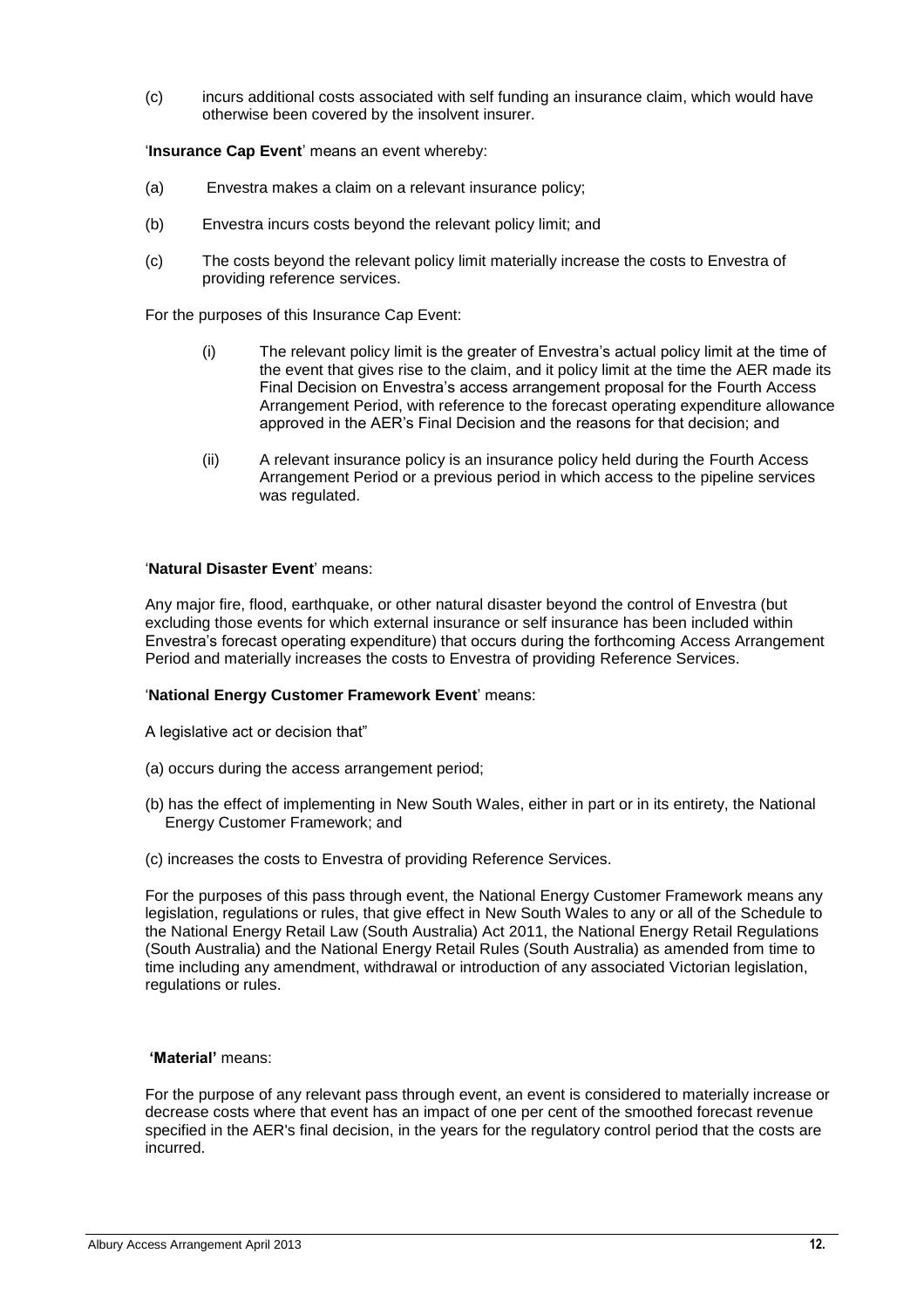#### <span id="page-12-0"></span>**4.6 Procedure for Variation in Reference Tariffs**

#### *4.6.1 Routine Variations*

Where Envestra wishes to vary any Reference Tariff pursuant to section 4.4, Envestra will notify the AER in respect of the proposed variation, such that variations occur on the first of January of any year. The notification will be made at least 50 Business Days before the date of implementation and include:

- (a) the proposed variations to the Reference Tariffs; and
- (b) an explanation and details of how the proposed variations have been calculated.

If Envestra proposes variations to the Reference Tariffs pursuant to section 4.4 and those variations have not been approved by the next 1 January then the Reference Tariffs will be varied with effect from that next 1 January by the same percentage increment or decrement as occurred on the previous 1 January, until such time as variations to Reference Tariffs are approved by the AER.

If it appears that any past tariff variation contains a material error or deficiency because of a clerical mistake, accidental slip or omission, miscalculation or misdescription, the AER may change subsequent tariffs to account for these past issues.

Within 30 Business Days of receiving Envestra's variation notice, the AER will inform Envestra in writing of whether or not it has verified the proposed variation in Envestra notice as compliant with the Reference Tariff Control Formulae.

The 30 Business Day period may be extended for the time taken by the AER to obtain information from Envestra, obtain expert advice or consult about the notification. However, the AER must assess a variation application within 30 Business Days of receiving Envestra's variation notice, excluding any extension of the decision making time.

#### *4.6.2 Cost Pass Through Event Variations*

Envestra will notify the AER of Cost Pass Through Events within 90 Business Days of the Cost Pass Through Event occurring, whether the Cost Pass Through Event would lead to an increase or decrease in Reference Tariffs.

When the costs of the Cost Pass Through Event incurred are known (or able to be estimated to a reasonable extent), then those costs shall be notified to the AER. When making such notification to the AER, Envestra will provide the AER with a statement, signed by an authorised officer of Envestra, verifying that the costs of the relevant Cost Pass Through Event are net of any payments made by an insurer or third party which partially or wholly offsets the financial impact of that event (including self insurance).

The AER must notify Envestra of its decision to approve or reject the proposed variations within 90 Business Days of receiving the notification. This period will be extended for the time taken by the AER to obtain information from Envestra, obtain expert advice or consult about the notification.

However, if the AER determines the difficulty of assessing or quantifying the effect of the relevant Cost Pass Through Event requires further consideration, the AER may require an extension of a specified duration. The AER will notify Envestra of the extension, and its duration, within 90 days of receiving a notification from Envestra.

#### <span id="page-12-1"></span>**4.7 Fixed Principles**

Rule 99 provides for an access arrangement to include "fixed principles" that may extend over two or more access arrangement periods. Rule 99(3) states that "A fixed principle approved before the commencement of these rules, or approved by the AER under these rules, is binding on the AER and the service provider for the period for which the principle is fixed".

When revisions to this Access Arrangement were approved in December 2002, the following fixed principles were approved and apply accordingly.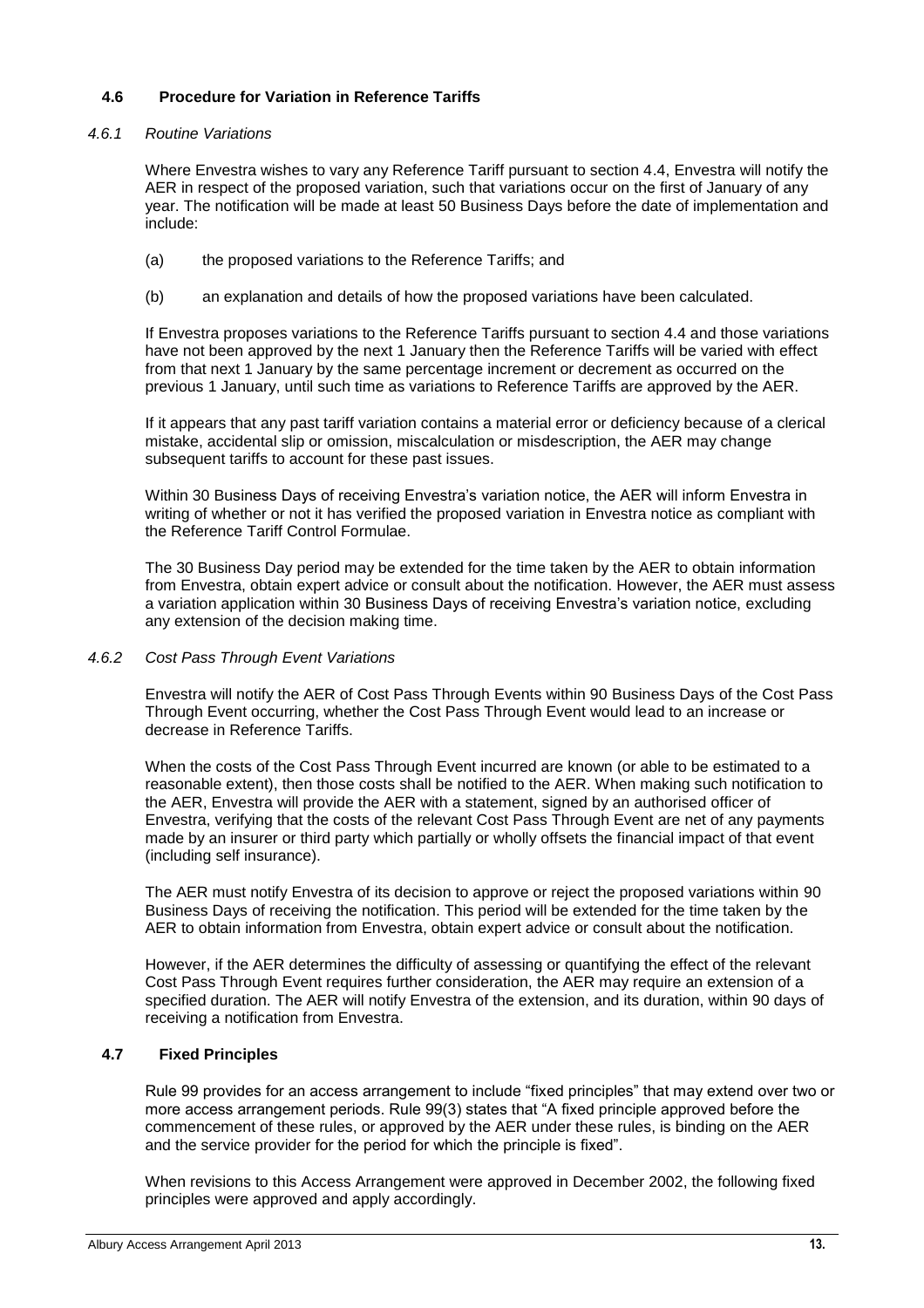Fixed Principle A

- i. "The Capital Base at the commencement of an Access Arrangement Period will be the Capital Base at the commencement of the previous Access Arrangement Period, adjusted to take account of:
	- (a) changes to CPI since 1 January 2003;
	- (b) depreciation;
	- (c) New Facilities Investment meeting the requirements of section 8 of the Access Code;
	- (d) the sale value of assets that are disposed of in the ordinary course of business since 1 January 2002, other than a disposal of:
		- (i) all or part of the Distribution System;
		- (ii) assets pursuant to which the assets of the Service Provider are sold and leased back to the Service Provider;
	- (e) the Capital Base will not be reduced as a result of assets forming part of the Capital Base becoming redundant;
	- (f) the difference between forecast and actual capital expenditure in the year prior to the commencement of the previous Access Arrangement Period;
	- (g) the difference between forecast and actual disposals in the year prior to the commencement of the previous Access Arrangement Period.

This Fixed Principle will apply for a period of 30 years from the commencement of the Second Access Arrangement Period."

The above fixed principle therefore applies from 1 January 2003 to 31 December 2032.

#### Fixed Principle B

ii. "In the event that the Regulator applies a post-tax return to the Capital Base in the Second Access Arrangement Period, then the same post-tax approach will be applied to the Capital Base in the Third Access Arrangement Period and subsequent Access Arrangement Periods. This Fixed Principle will apply for a period of 30 years."

The above fixed principle therefore applies from 1 January 2003 to 31 December 2032.

#### <span id="page-13-0"></span>**4.8 Notice to Users**

Envestra will notify Users in writing as soon as practicable if it proposes any variations to any Reference Tariffs (whether as a result of a Cost Pass Through Event or otherwise).

#### <span id="page-13-1"></span>**4.9 New Tariff Schedule**

Whenever any Reference Tariff is varied in accordance with this section [4,](#page-6-5) Envestra will publish a Tariff Schedule on its website at [www.envestra.com.au,](http://www.envestra.com.au/) showing the Reference Tariffs (as varied) for the Reference Services.

#### <span id="page-13-2"></span>**4.10 AER's Decision is Conclusive**

The AER's decision to allow a proposed variation in Reference Tariffs will be binding and conclusive on Users as to the Reference Tariffs that apply to Reference Services. Users will not have the right to challenge or otherwise dispute the Reference Tariffs as allowed from time to time by the AER or the basis on which those Reference Tariffs were calculated or determined.

#### <span id="page-13-3"></span>**4.11 Default Tariffs for the Fifth Access Arrangement Period**

If revisions pertaining to the Fifth Access Arrangement Period have not come into effect by 1 January 2018, then:

(a) the Reference Tariffs for the Haulage Reference Services for the period between 1 January 2018 and the date the revisions come into effect will be adjusted on 1 January each year by Envestra, commencing on 1 January 2018, in a manner that is designed to change the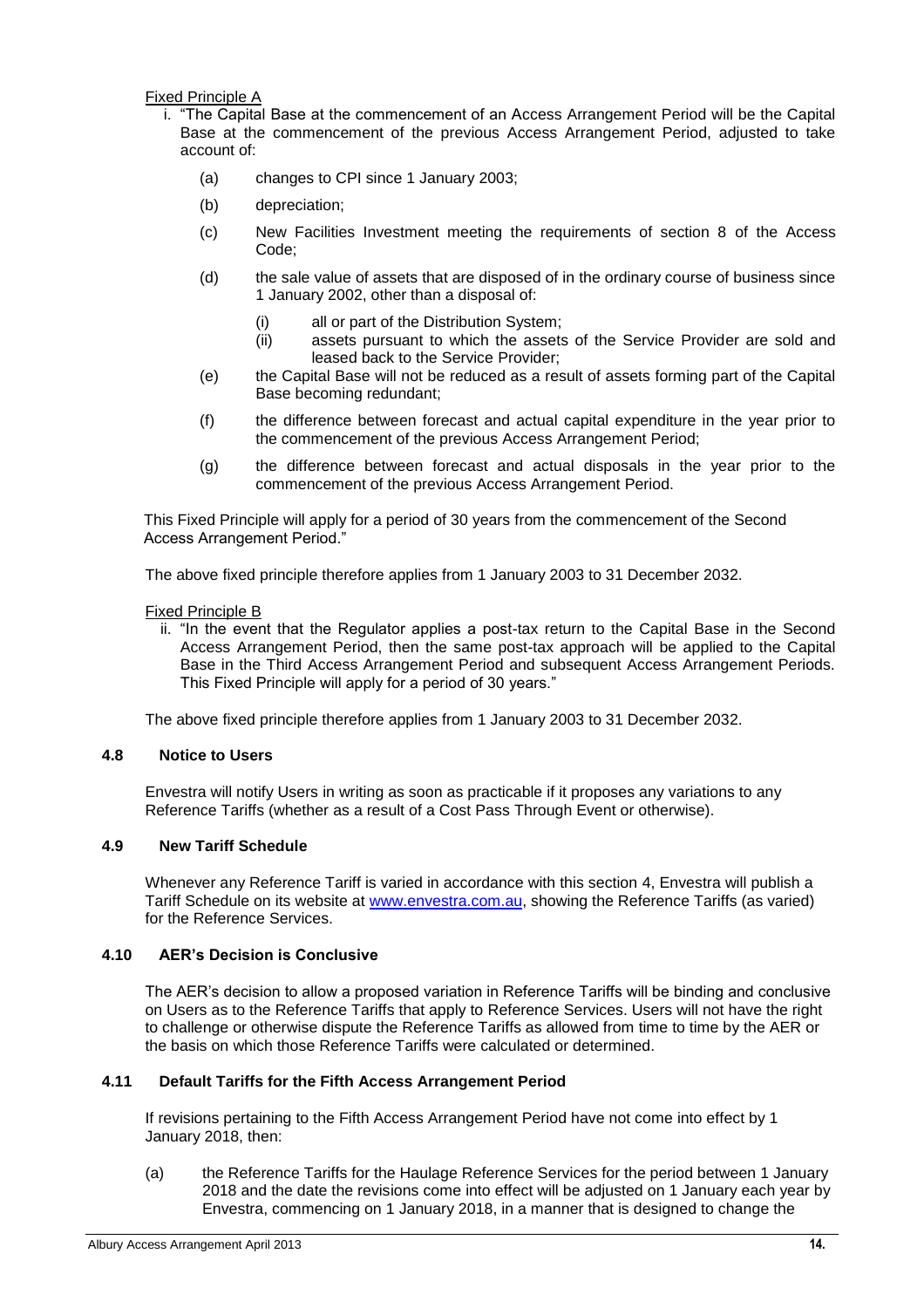average price per GJ (or per GJ of MDQ) for each Reference Tariff by the annual percentage change in the prior September quarter CPI; and

(b) the Reference Tariffs for the Ancillary Reference Services for the period between 1 January 2018 and the date the revisions come into effect will be adjusted on 1 January each year by Envestra, commencing on 1 January 2018, by the annual percentage change in the prior September quarter CPI.

#### <span id="page-14-0"></span>**4.12 Treatment of Capital Expenditure in 2012**

In rolling forward the Capital Base, the estimated capital expenditure for 2012 is as set out in the Access Arrangement Information. Prior to commencement of the Fifth Access Arrangement Period, the actual capital expenditure for 2012 will be known. Any difference between the estimated capital expenditure and actual capital expenditure for 2012 is to be taken into account when the roll-forward occurs at the next review, prior to the commencement of the Fifth Access Arrangement Period, in accordance with Rule 77(2)(a).

#### <span id="page-14-1"></span>**4.13 Incentive Mechanism**

1. The incentive mechanism will apply to operating expenditure.

- 2. The incentive mechanism provides Envestra a continuous incentive to find operating expenditure efficiencies through a combination of:
	- an ex ante forecast of operating expenditure in Envestra's Total Revenue
	- increments or decrements from the operation of this incentive mechanism that allow Envestra to retain efficiency gains or losses for five years.
- 3. The operating expenditure annual efficiency gain (or loss) for 2013 will be calculated as:

$$
E_{2013} = (F_{2013} - A_{2013}) - (F_{2012} - A_{2012}) + (F_{2011} - A_{2011})
$$

where:

 $E_{2013}$  is the efficiency gain in 2013

 $F<sub>2013</sub>$  is the forecast opex for 2013

 $A_{2013}$  is the actual opex for 2013

 $F<sub>2012</sub>$  is the forecast opex for 2012

 $A_{2012}$  is the actual opex for 2012

 $F<sub>2011</sub>$  is the forecast opex for 2011

 $A_{2011}$  is the actual opex for 2011

4. The operating expenditure annual efficiency gain (or loss) for 2014 to 2017 will be calculated as:

 $E_i = (F_i - A_i) - (F_{i-1} - A_{i-1})$ 

where:

 $E_i$  is the efficiency gain in year i of the access arrangement period

 $F_i$  is the forecast opex in year i of the access arrangement period

 $A_i$  is the actual opex in year i of the access arrangement period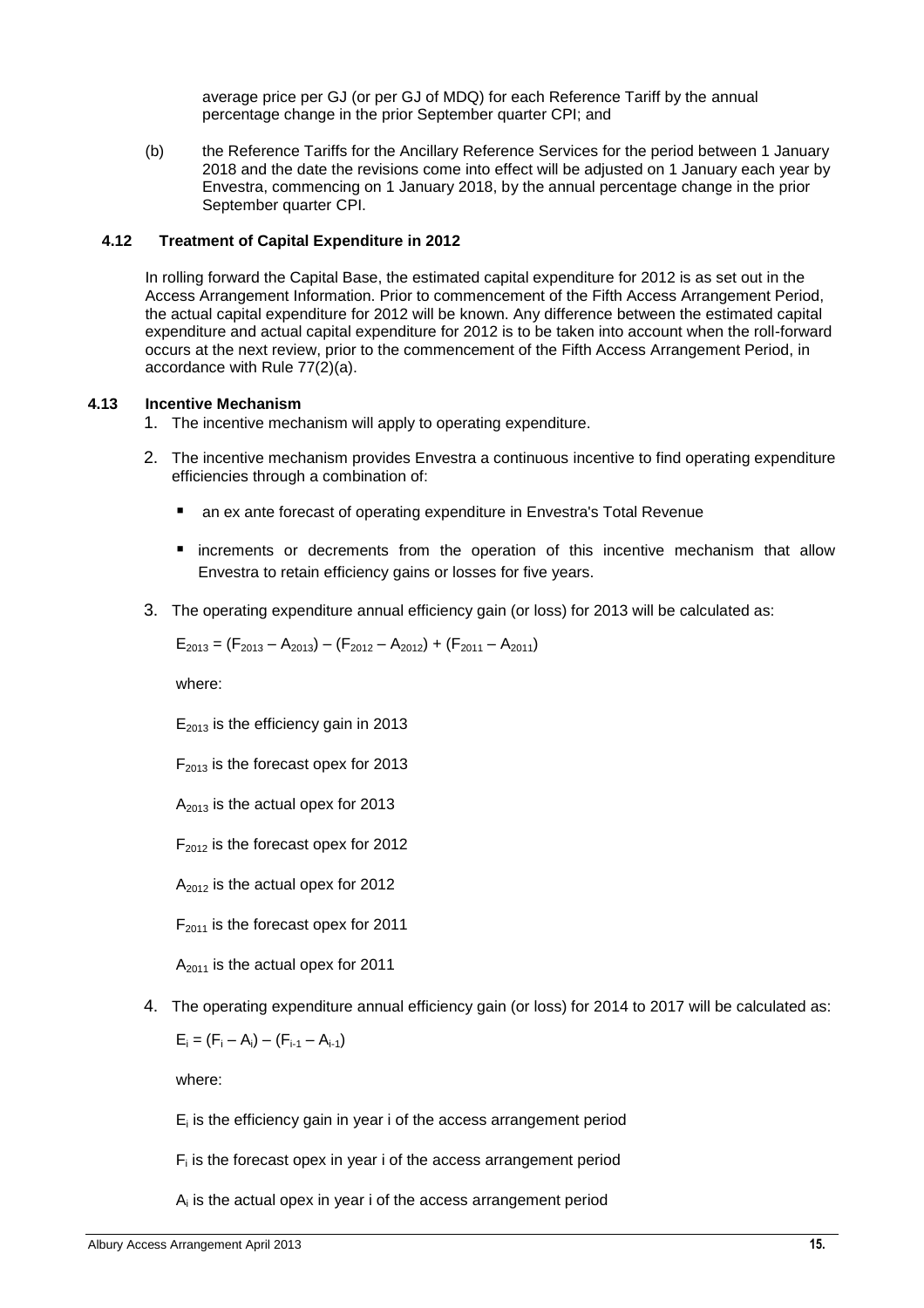$F_{i-1}$  is the forecast opex in year  $i-1$  of the access arrangement period

 $A_{i-1}$  is the forecast opex in year  $i-1$  of the access arrangement period

<span id="page-15-0"></span>5. Opex in 2017 is to be estimated using the following equation:

 $A_{2017}^* = A_{2016} + F_{2017} - F_{2016}$ 

where:

 $A_{2017}$ <sup>\*</sup> is the estimate of opex for 2017

 $F_{2017}$  is the forecast opex for 2017

 $F<sub>2016</sub>$  is the forecast opex for 2016

 $A_{2016}$  is the actual opex for 2016

- 6. For the avoidance of doubt, the operating expenditure annual efficiency gain (or loss) for 2017 will be assumed to equal zero.
- 7. The annual efficiency gain or loss will be added to Envestra's Total Revenue for five years after the year in which the efficiency gain (or loss) was achieved. If necessary, the annual efficiency gain or loss will be carried forward into the access arrangement period commencing 1 January 2018 until it has been retained by Envestra for a period of five years.
- 8. To ensure efficiency gains or losses made in 2017 are retained for five years, opex for the access arrangement period commencing in 2018 should be forecast in a manner consistent with the estimate for opex in 2017,  $A_{2017}^*$ , in clause [5.](#page-15-0) This provides Envestra the same reward had the expenditure level in 2017 been known.
- 9. Increments or decrements from the summation of annual efficiency gains or losses calculated in accordance with the approved incentive mechanism in the Access Arrangement Period will give rise to an additional 'building block' in the calculation of the Total Revenue amounts.
- 10. The following costs will be excluded from the operation of the efficiency carryover mechanism:
	- a. costs associated with complying with any retailer of last resort requirements
	- b. amounts for approved Cost Pass Through Events
	- c. unaccounted for gas expenses
	- d. licence fees
	- e. debt raising costs
	- f. network management fee
	- g. incentive fees
	- h. movements in provisions
	- i. any other activity that Envestra and the Regulator agree to exclude from the operation of the efficiency carryover mechanism.
- 11. For the avoidance of doubt, the forecast expenditure amounts that are used as the basis for measuring efficiencies are equal to the forecast operating cost for that year as shown in the table below, which exclude the costs listed in clause  $4.13(10)(a)$ –(i), with the following exception:
	- a. costs excluded in accordance with clause 4.13(10)(j)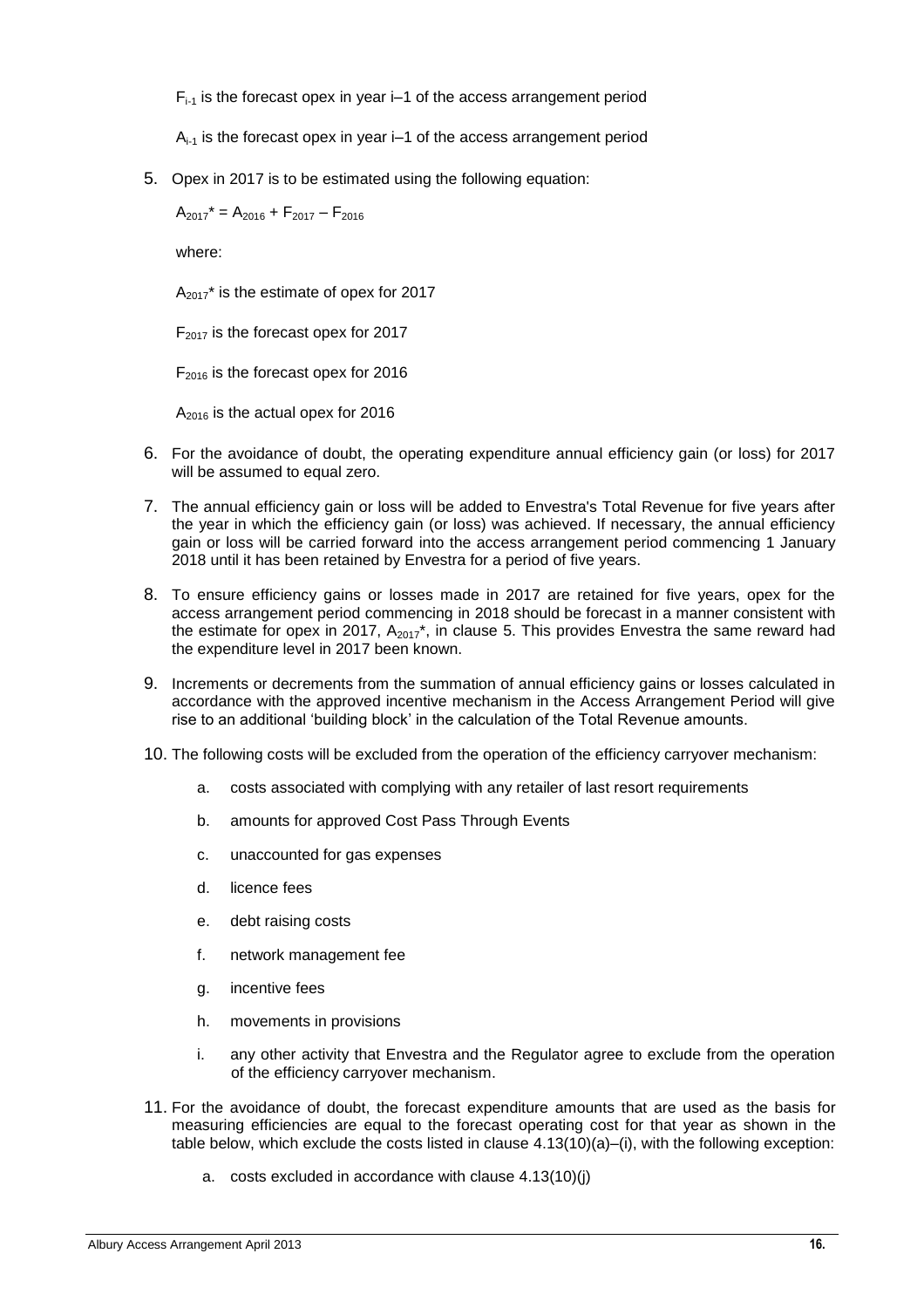- b. the carryover of cost-related efficiency gains will be calculated in a manner that takes account of any change in the scale of the activities which form the basis of the determination of the original benchmarks. The opex benchmarks will be adjusted consistent with the way in which the benchmark was determined. That is, any adjustment will be made according to the following formula:
- c. Adjustment = (forecast number of connections actual number of connections)  $\times$ approved opex per connection

|                                                                                         | 2011 | 2012 | 2013 | 2014 | 2015 | 2016 |
|-----------------------------------------------------------------------------------------|------|------|------|------|------|------|
| Forecast operating expenditure for<br>incentive mechanism purposes<br>(\$million, 2012) | 1.93 | 1.97 | 2.01 | 2.02 | 2.05 | 2.07 |

- 12. Where Envestra changes its approach to classifying costs as either capex or opex during the access arrangement period, Envestra will adjust the forecast opex in Envestra's Access Arrangement Information so that the forecast expenditures are consistent with the capitalisation policy changes.
- 13. If there is a change in Envestra's approach to classifying costs as either capex or opex, Envestra must provide to the AER a detailed description of the change and a calculation of its impact on forecast and actual opex.

## <span id="page-16-0"></span>**5 NATIONAL ENERGY CUSTOMER FRAMEWORK (NECF)**

This Access Arrangement takes into account the proposed NECF legislation, to the extent that such legislation is known at the time of preparation of these Access Arrangement revisions. It is expected that the NECF legislation will apply to the Network but it is uncertain as to when that will occur.

## <span id="page-16-1"></span>**6 TERMS AND CONDITIONS**

#### <span id="page-16-2"></span>**6.1 Reference Services**

Reference Services will be provided to Users under this Access Arrangement on and subject to the terms of an Agreement that will comprise:

- (a) the Specific Terms and Conditions, in the form set out in Annexure E; and
- (b) the terms and conditions set out in Annexure F (**the General Terms and Conditions**).

The Specific Terms and Conditions is a standard form document that contains details which will vary from User to User and from Agreement to Agreement. The blank spaces in the standard form are to be completed and the document signed by Envestra and the User to evidence the Agreement between them.

As is apparent from the form of the Specific Terms and Conditions set out in Annexure E, the details to be completed are as follows:

- (a) details of each User Receipt Point at which Gas is to be delivered to Envestra by or for the account of that User pursuant to the Agreement;
- (b) details of each User DP at which Gas is to be delivered by Envestra to or for the account of that User pursuant to the Agreement;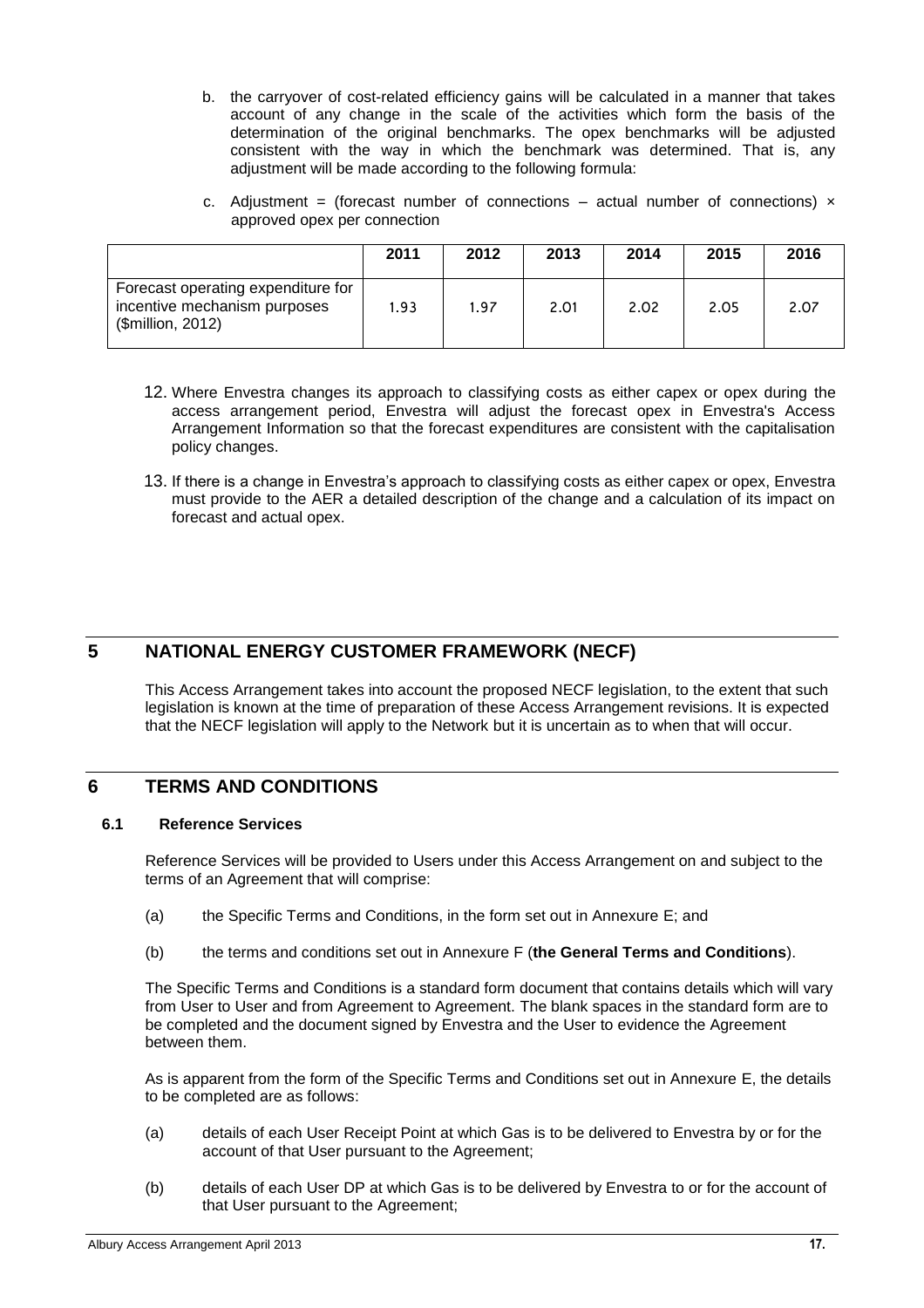- (c) the period for which the Agreement is to remain in force (assuming it is not terminated earlier in accordance with the General Terms and Conditions);
- (d) the date on which Envestra is to commence providing Reference Services pursuant to the Agreement;
- (e) where required, details of the maximum Quantity of Gas Envestra is obliged to deliver through each User DP that is a Demand DP during any Network Day and during any period of 60 minutes; and
- (f) an address and facsimile number for the purposes of the service of notices on the Network User pursuant to the Agreement.

As regards paragraphs (a) and (b), it is possible that a User will wish to deliver Gas to Envestra through multiple/different Receipt Points that vary over the Term of the Agreement or requires Envestra to deliver Gas through multiple/different DPs that will vary over the Term of the Agreement. In this case, the Specific Terms and Conditions will describe how those Receipt Points and DPs will be determined and identified from time to time over the Term of that Agreement. In the case of Users who wish to be able to deliver Gas through multiple/different DPs that vary over the time, Envestra expects that the User DPs will be defined as those DPs in respect of which the User is the FRO or the Current User under the relevant Retail Market Procedures.

As regards paragraph (e), the MDQ for a User DP will be determined by negotiation between Envestra and the User. If no MDQ has been or is agreed for a User DP, then the MDQ will be determined by Envestra acting reasonably, having regard to historical data about the Quantities of Gas delivered through the relevant User DP and any other factors Envestra considers relevant.

#### <span id="page-17-0"></span>**6.2 Negotiated Services**

A Negotiated Service is a Network Service that is different from the Reference Services. If a User or a Prospective User requires a Network Service on terms and conditions that differ in any way to the General Terms and Conditions, then the User or Prospective User requires a Negotiated Service.

The terms and conditions on which Envestra will provide a Negotiated Service (including the Tariff for that Negotiated Service) will be determined through negotiation between Envestra and the User who requires that Negotiated Service, or in default of agreement, through dispute resolution in accordance with Chapter 6 of the National Gas Law.

The terms and conditions on which Envestra will provide a Negotiated Service will be the same as the General Terms and Conditions to the extent that the General Terms and Conditions are appropriate and applicable to the Negotiated Service requested by the User or Prospective User.

Once the terms and conditions of a Negotiated Service have been agreed or determined through dispute resolution in accordance with Chapter 6 of the National Gas Law, Envestra and the User will sign a document to evidence those terms and conditions.

The document will comprise the Specific Terms and Conditions, the General Terms and Conditions (to the extent that they apply to the Negotiated Service) and a schedule setting out the terms and conditions applicable to that Negotiated Service (as agreed or determined through dispute resolution). The schedule is known as the Special Terms and Conditions and will show how the terms and conditions applicable to the Negotiated Service differ from the General Terms and Conditions.

#### <span id="page-17-1"></span>**6.3 Pre-Conditions to Network Services**

A Prospective User that requires a Network Service must satisfy a number of pre-conditions before Envestra is required to provide that Network Service. These pre-conditions are as follows:

(a) the User must satisfy Envestra that the User meets the requirements of Envestra's Network User Policy;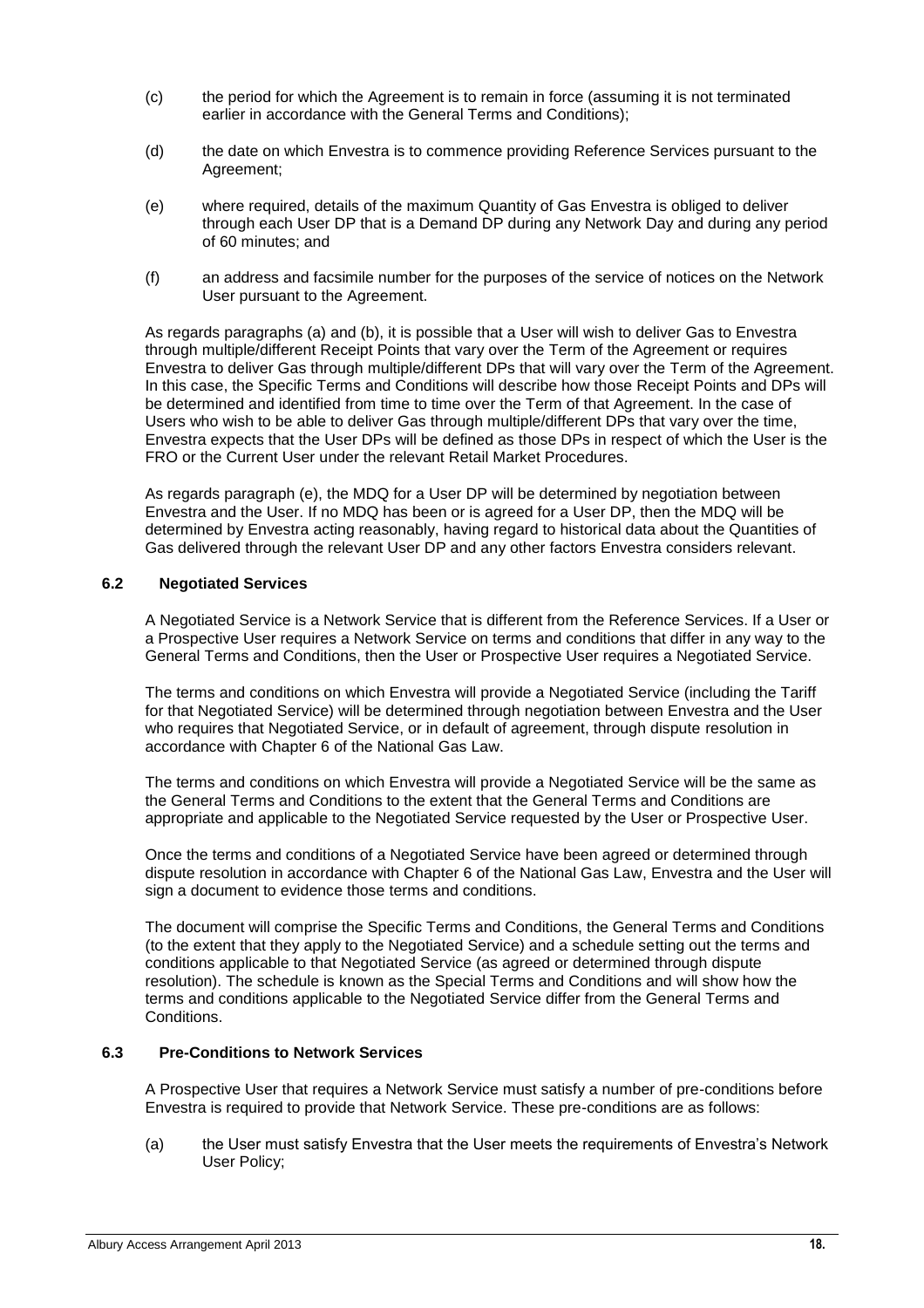- (b) the User must satisfy Envestra that the Network User is registered under the National Gas Rules as a registered participant in the relevant registrable capacities;
- (c) the User must satisfy Envestra that the User has adequate arrangements in place to ensure that the User will comply with its obligations to Envestra in relation to the Network Service; and
- (d) the User must execute a written agreement setting out or incorporating the terms and conditions on which Envestra is to provide the User with the Network Service.

#### <span id="page-18-0"></span>**6.4 Network User Policy**

Envestra will not be required to provide Network Services to a User, or Prospective User, who does not meet the requirements of Envestra's Network User Policy. The Network User Policy requires that:

- (a) a User must be resident in Australia or have a permanent establishment in Australia;
- (b) (if the User is incorporated or constituted under any law other than the Corporations Act 2001) the User must have provided Envestra with a legal opinion in form and substance satisfactory to Envestra that confirms:
	- (i) the due incorporation and good standing of the User;
	- (ii) the legal capacity of the User to enter into and perform the Agreement between the User and Envestra; and
	- (iii) the due execution of that Agreement and the enforceability of that Agreement against the User,
- (c) the User must be capable of being sued in its own name in courts established under the laws of New South Wales and other States;
- (d) the User must not enjoy any immunity from legal proceedings or legal process (including, but without limitation, any immunity from execution);
- (e) the User must have the necessary financial capability to discharge its present and future obligations in relation to Network Services; and
- (f) until such time as Part 21 of the National Gas Rules as amended by the *National Gas (Retail Support) Amendment Rules 2010* becomes operative in New South Wales, the Network User must have an acceptable credit rating, or provide Envestra with security acceptable to Envestra, on terms and conditions acceptable to Envestra.

#### <span id="page-18-1"></span>**7 CAPACITY TRADING**

#### **7.1 Capacity Trading**

<span id="page-18-2"></span>Rule 48(1)(f) of the National Gas Rules requires an access arrangement to set out capacity trading requirements. Rule 105 of the National Gas Rules states that the capacity trading requirements must provide for the transfer of capacity:

- (a) in accordance with the rules or procedures governing a gas market in which the service provider is registered as a participant; or
- (b) in accordance with rule 105, if the service provider is not registered as a participant in a gas market or the relevant rules or procedures do not deal with capacity trading.

Envestra is registered as a participant in both the Victorian Wholesale Gas Market and the Victorian Retail Gas Market.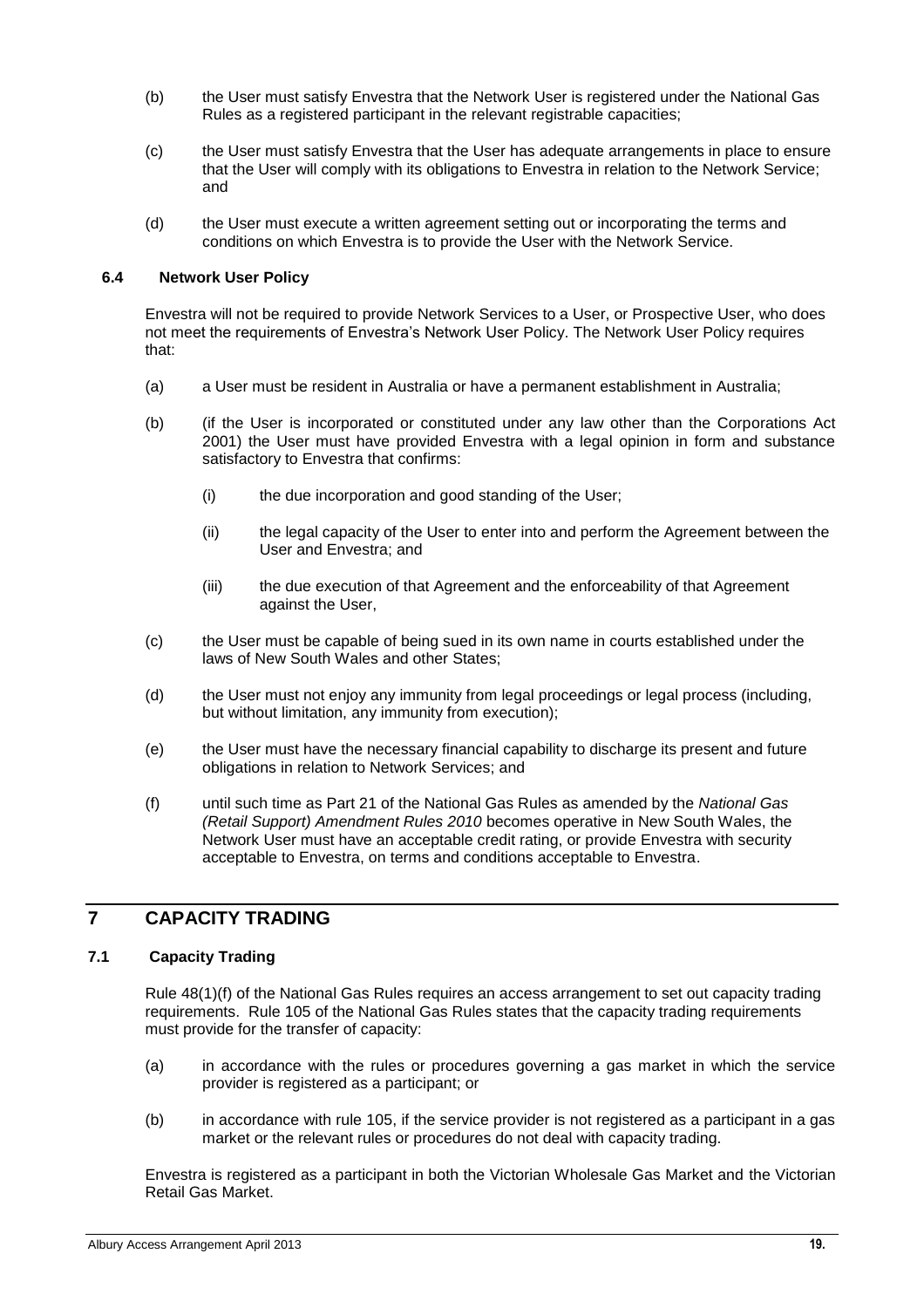Unlike a transmission pipeline, the Network is a gas distribution network in a competitive gas market and, consequently, Network Users do not have reserved capacity within the Network. The capacity of the Network is determined by the capacity of the Receipt Points to accept gas into the Network and the capacity of the Delivery Points to deliver gas out of the Network.

The Receipt Points on the Network are system withdrawal points for the purposes of the Declared Wholesale Gas Market Rules which are set out in Part 19 of the National Gas Rules. Bids for the withdrawal of gas at the system withdrawal points are allocated in accordance with the Declared Wholesale Gas Market Rules. Where two or more withdrawal bids are equally beneficial, withdrawal bids associated with AMDQ credit certificates or authorised MDQ are scheduled before other withdrawal bids. AMDQ credit certificates and authorised MDQ represent capacity at the system withdrawal points. AMDQ credit certificates and authorised MDQ, can be transferred in accordance with the Declared Wholesale Gas Market Rules.

The Delivery Points on the Network are distribution supply points for the purposes of the Victorian Retail Market Procedures. Envestra delivers gas through the distribution supply points to or for the account of the person which is registered as the financially responsible organisation (FRO) for that distribution supply point. The capacity available at a Delivery Points can be transferred between Network Users in accordance with the Victorian Retail Market Procedures.

Rule 105 of the National Gas Rules provides for the transfer of contracted capacity. As the Network is a gas distribution network, Network Users are not allocated contracted capacity within the Network.

#### <span id="page-19-0"></span>**7.2 Queuing**

The Network is a distribution pipeline and, consequently, under rule 103(1)(b) of the National Gas Rules, this Access Arrangement does not need to include queuing requirements unless the AER has notified Envestra that this Access Arrangement must contain queuing requirements. The AER has not notified Envestra to that effect.

#### <span id="page-19-1"></span>**7.3 Changes to Receipt and Delivery Points**

Rule 48(h) of the National Gas Rules requires an access arrangement to state the terms and conditions for changing receipt and delivery points.

Under rule 106 of the National Gas Rules, an access arrangement must provide for the change of a receipt or delivery point in accordance with the following principles:

- (a) A user may, with the service provider's consent, change the user's receipt or delivery point;
- (b) The service provider must not withhold its consent unless it has reasonable grounds, based on technical or commercial considerations, for doing so.

An access arrangement may specify in advance conditions under which consent will or will not be given and conditions to be complied with if consent is given.

As the only Receipt Points on the Network are custody transfer points between the Network and other networks, it is unlikely that the Service Provider would consent to a request to change a Receipt Point.

As Envestra is a Distributor under the Victorian Retail Market Procedures, the terms and conditions for changes to Delivery Points are the terms and conditions set out in the Victorian Retail Market Procedures. Chapter 4 of the Victorian Retail Market Procedures provides for the transfer of Delivery Points.

The Network User may change the User DPs in accordance with the Victorian Retail Market Procedures. Envestra will not withhold its consent to a change in a User DP unless it has reasonable grounds for doing so, based on technical or commercial considerations.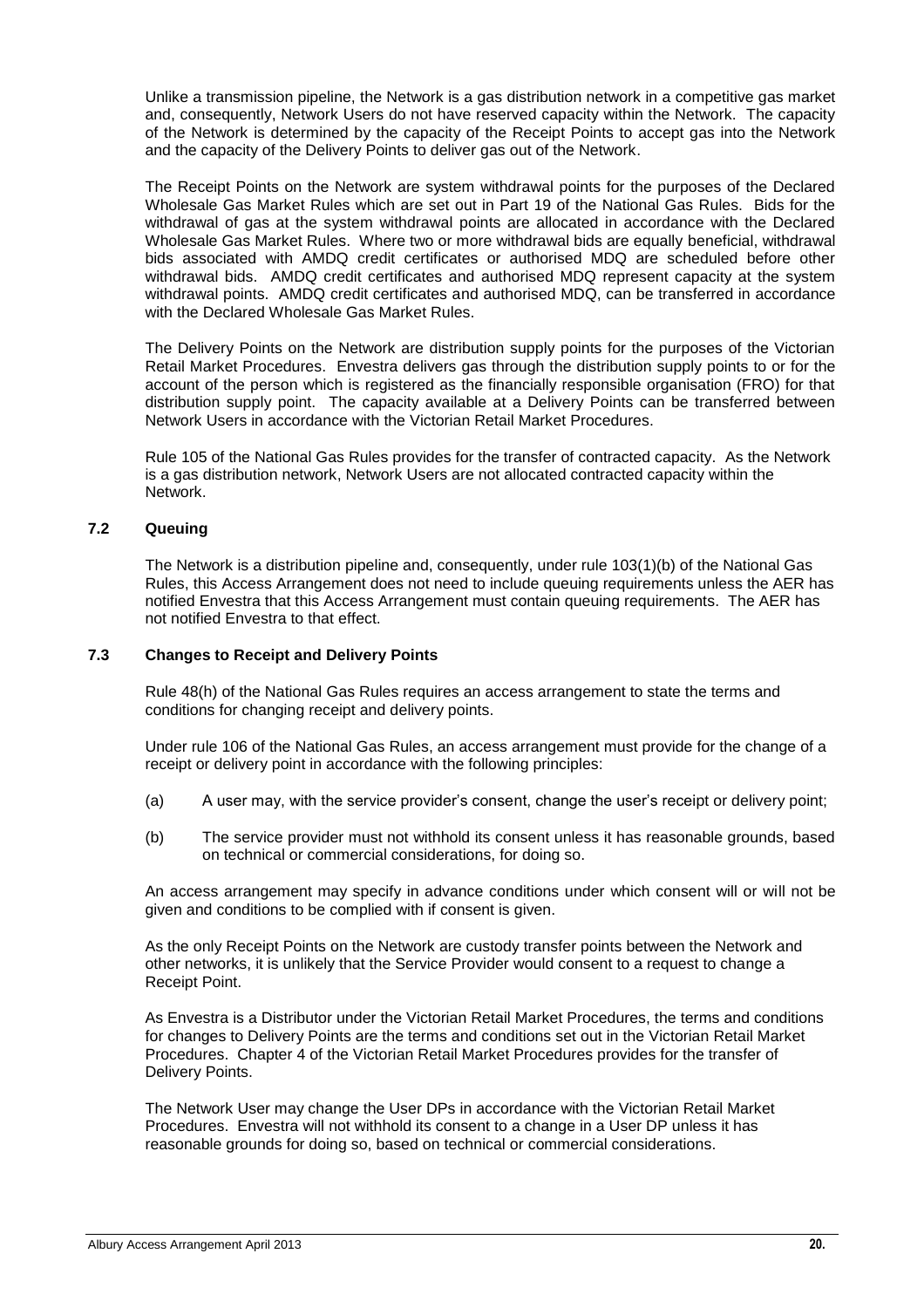## <span id="page-20-0"></span>**8 NETWORK EXTENSIONS AND EXPANSIONS**

#### <span id="page-20-1"></span>**8.1 High pressure extensions**

If Envestra proposes a high pressure pipeline extension of the covered pipeline, it must apply to the AER in writing to decide whether the proposed extension will be taken to form part of the covered pipeline and will be covered by this Access Arrangement.

For the purposes of this section [8,](#page-20-0) a high pressure pipeline extension means a pipeline (operating above 1050 kPa) that exceeds one kilometre in length and is proposed to be built to a postcode area previously not serviced by reticulated gas.

A notification given by Envestra under this clause [8.1](#page-20-1) must:

- (a) be in writing;
- (b) state whether Envestra intends for the proposed high pressure pipeline extension to be covered by this Access Arrangement;
- (c) describe the proposed high pressure pipeline extension and describe why the proposed Extension is being undertaken; and
- (d) be given to the AER before the proposed high pressure pipeline extension comes into service.

Envestra is not required to notify the AER under this clause 8.1 to the extent that the cost of the proposed high pressure pipeline extension has already been included and approved by the AER in the calculation of Reference Tariffs.

After considering Envestra's application, and undertaking such consultation as the AER considers appropriate, the AER will inform Envestra of its decision on Envestra's proposed coverage approach for the high pressure pipeline extension.

The AER's decision referred to above may be made on such reasonable conditions as determined by the AER and will have the effect stated in the decision.

#### <span id="page-20-2"></span>**8.2 Treatment of covered pipelines**

If an extension or expansion is to be treated as a covered network under the Access Arrangement, Envestra will offer reference services for that extension or expansion at Reference Tariffs (i.e. no change to the Reference Tariffs). Envestra may levy a surcharge on Users to recover nonconforming capital expenditure in accordance with rule 83 of the National Gas Rules.

Envestra will notify the AER to seek approval of any proposed surcharge to be levied on Users of incremental services, and designed to recover non-conforming capital expenditure or a specified portion of non-confirming capital expenditure (non-conforming capital expenditure which is recovered by means of a surcharge will not be rolled into the capital base). Surcharges will only be approved subject to rule 83(4) of the National Gas Rules.

#### <span id="page-20-3"></span>**8.3 Other extensions and expansions**

Any extensions to and expansions of the capacity of the Network which are not high pressure pipeline extensions within the meaning of clause 8.1 will be treated as part of the Network and covered by this Access Arrangement.

## <span id="page-20-5"></span><span id="page-20-4"></span>**9 REVIEW OF THE ACCESS ARRANGEMENT**

#### **9.1 Revisions Submission Date**

Envestra will submit revisions to this Access Arrangement to the AER on or before 1 January 2017.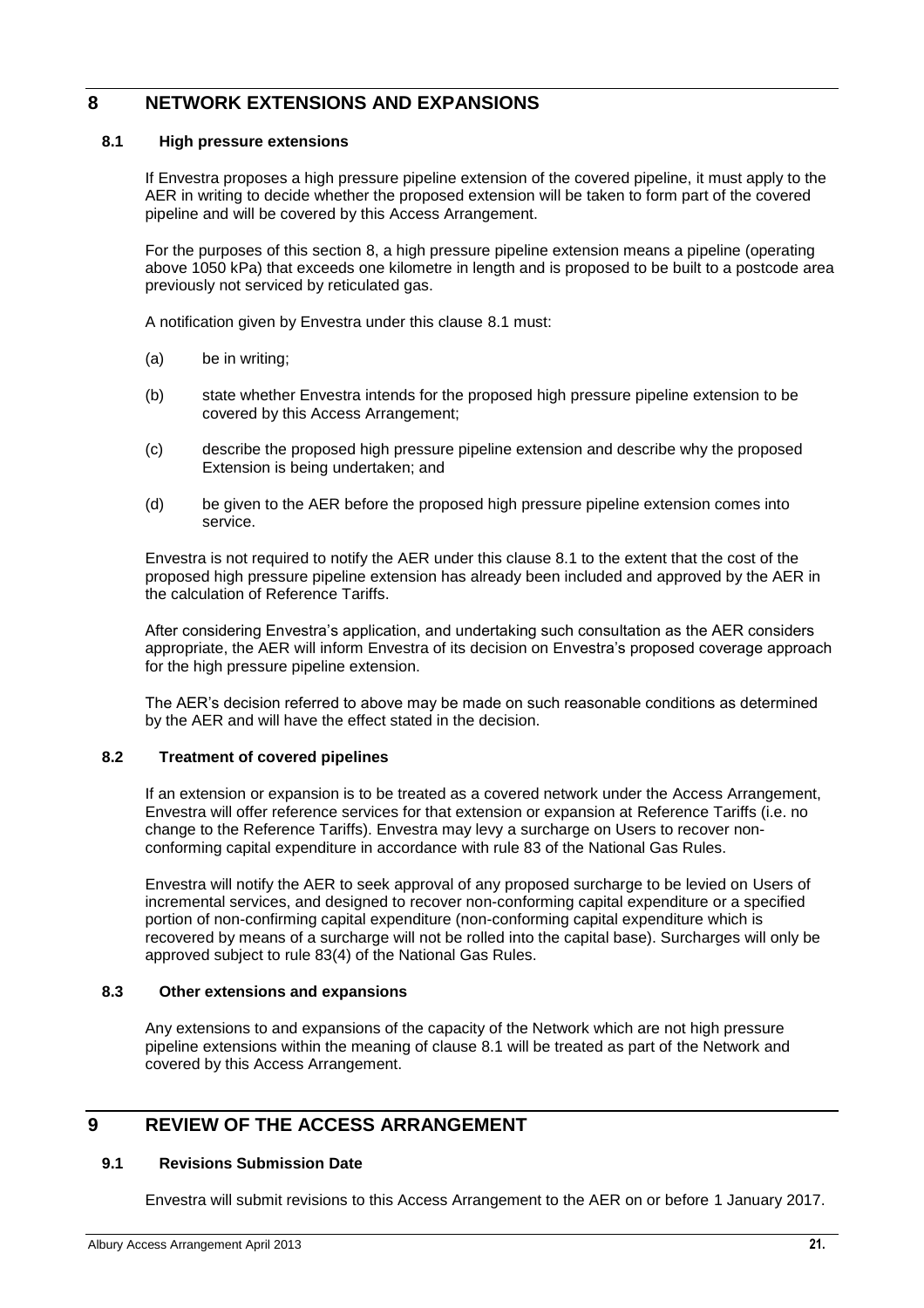#### <span id="page-21-0"></span>**9.2 Revisions Commencement Date**

The nominated revision commencement date is 1 January 2018.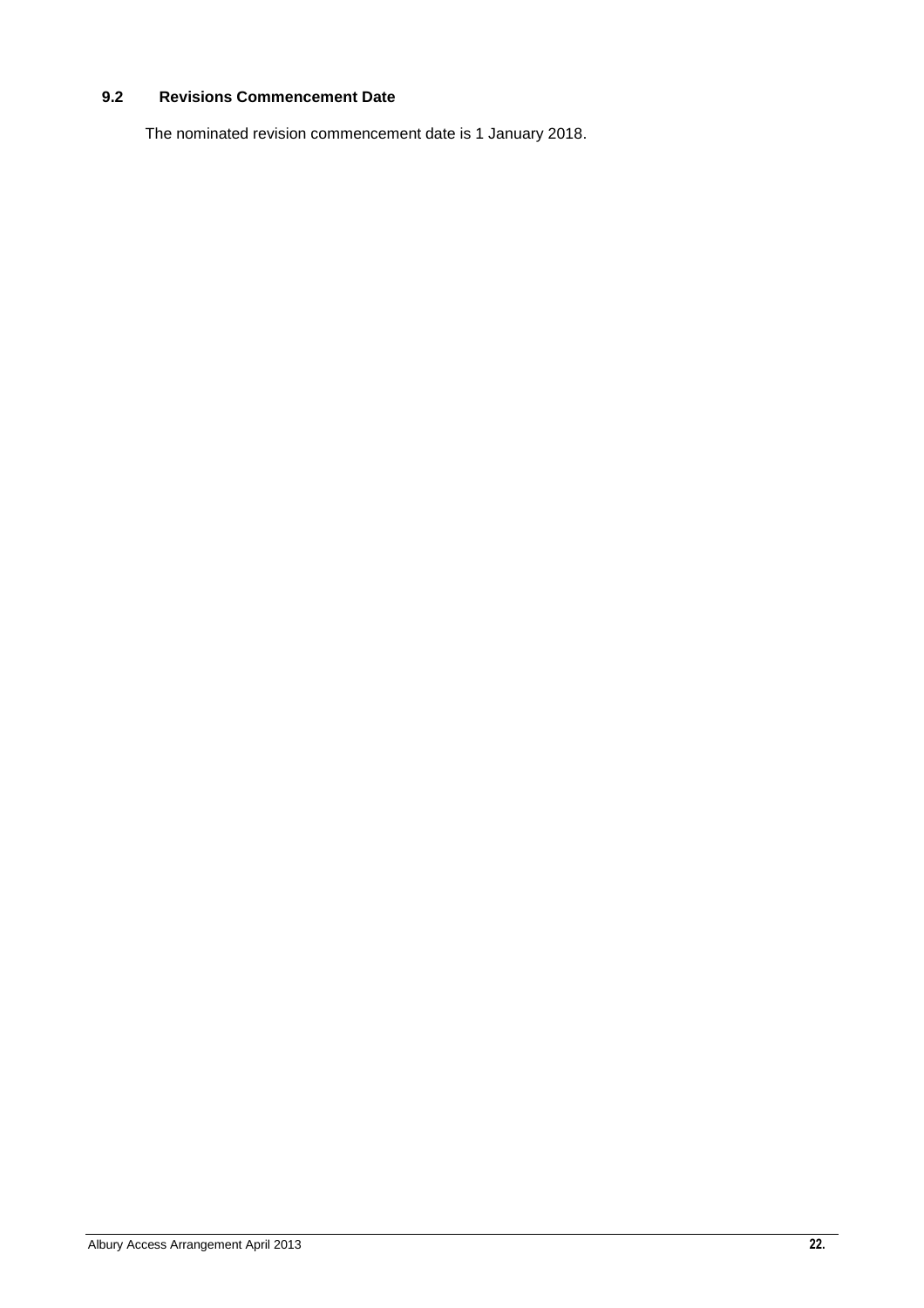#### <span id="page-22-0"></span>**10 GLOSSARY**

In this Access Arrangement and the Access Arrangement Information, unless the contrary intention appears:

'**AEMO**' means Australian Energy Market Operator Limited (ABN 94 072 010 327).

'**AER**' or '**Regulator**' means the Australian Energy Regulator.

'**Agreement**' means the contract between Envestra and a User for the provision of Network Services.

'**Ancillary Reference Charge**' means the charge payable by the Network User under the Agreement for an Ancillary Reference Service as calculated in accordance with the Agreement and the Tariff Schedule from time to time.

'**Ancillary Reference Service**' means a Network Service described in section [2.3](#page-5-0) of this Access Arrangement.

'**Ancillary Reference Tariffs**' means the tariffs applicable to the Ancillary Reference Services.

'**Annual MHQ**' means the greatest Quantity of Gas (in GJ) withdrawn at a DP in any hour in a Calendar Year.

'**Billing Period**' means a calendar month or such other period as Envestra and the User may agree.

'**Business Day**' means a day other than a Saturday, Sunday or public holiday in Victoria or New South Wales.

'**Calendar Year**' means a period of 12 months commencing on 1 January and ending on 31 December.

'**Claim**' means any claim under or pursuant to an indemnity in the Agreement (or any other contract) or as a result of any breach of the Agreement (or any other contract) or in tort as a result of any negligence or any breach of any duty or as a result of any breach of any statutory duty or obligation or any other duty or obligation.

'**Cost Pass Through Event**' has the meaning given in section [4.5.](#page-9-0)

'**CPI**' for a particular Calendar Year is:

(a) the consumer price index: all groups index for the eight state capitals as published by the Australian Bureau of Statistics for the September quarter immediately preceding the start of the relevant Calendar Year

#### **divided by**

(b) the consumer price index: all groups for the eight state capitals as published by the Australian Bureau of Statistics for the September quarter immediately preceding the September quarter referred to in paragraph (a)

#### **minus one;**

'**Cubic Metre**', in relation to Gas, means the amount of that Gas which, at Standard Conditions, would occupy a volume of one cubic metre.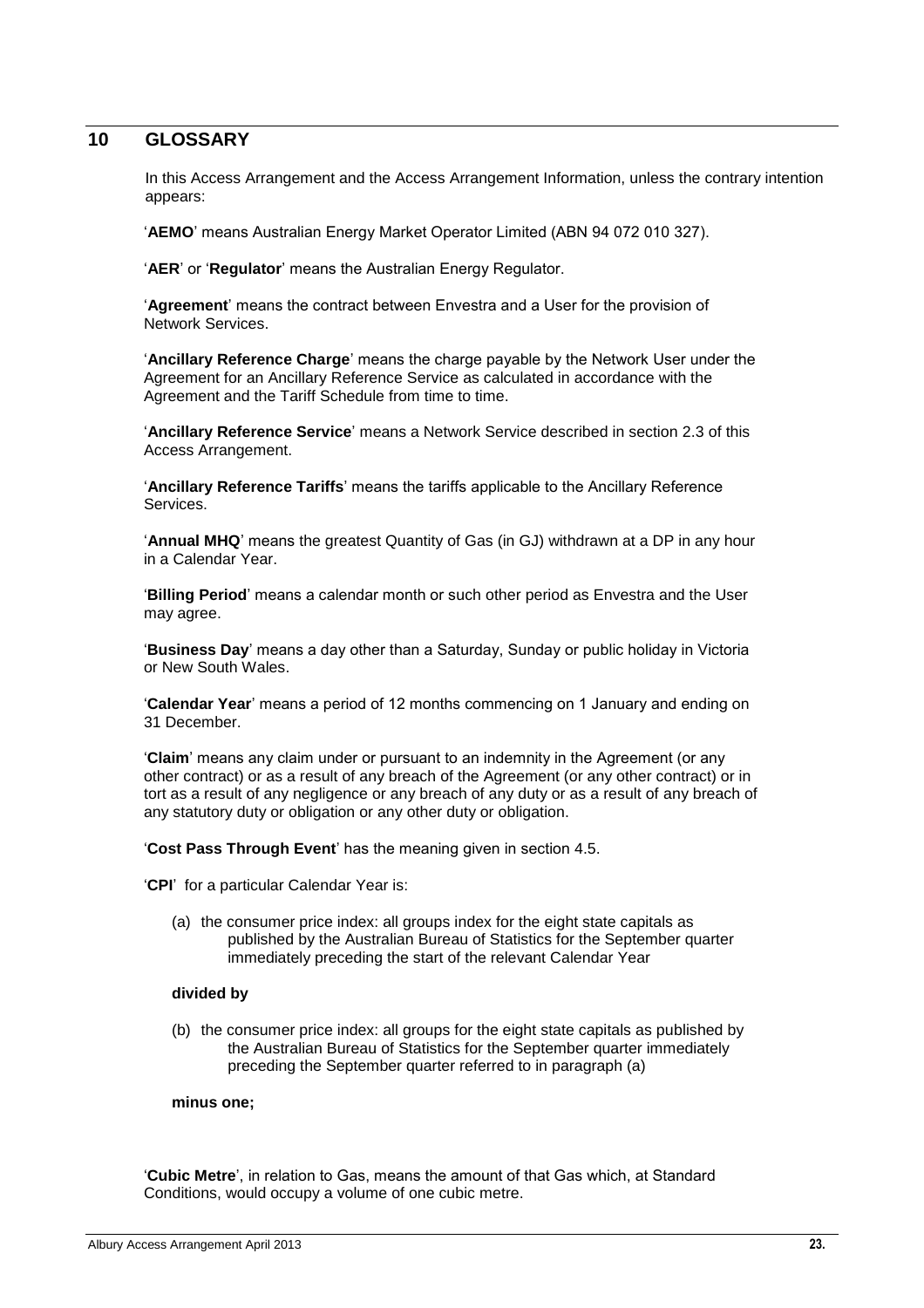'**Customer Connection Contract**' means a "customer connection contract" (as defined in the National Energy Retail Law) between Envestra and a Shared Customer in respect of premises at which there is a User DP. A reference to a customer connection contract includes a reference to a customer connection contract taken to be entered into by Envestra and a Shared Customer by operation of law.

'**Customer Connection Services**' means "customer connection services" (as defined in the National Energy Retail Law) for premises of a Shared Customer which are the subject of a Customer Connection Contract.

'**Default Interest Rate**' means a rate of interest which is two per cent per annum higher than the Interest Rate.

'**Delivery Point**' or '**DP**' means a point on the Network at which Gas is, or is to be, delivered out of the Network.

'**Demand DP**' has the meaning given to it in section 2.2.2 of this Access Arrangement.

'**Demand Haulage Service**' means the Network Service that is described in section 2.2.2 of this Access Arrangement.

'**Disconnection**' has the meaning given to it in section [2.3](#page-5-0) of this Access Arrangement.

'**Distribution Licence**' means a licence granted to Envestra under law, which authorises the operation of the Network or any part of it.

'**Distribution Services**' , in an Agreement, means Haulage Reference Services, Ancillary Reference Services, Customer Connection Services and any other services (including any Network Services) provided by Envestra to the Network User under or in relation to that Agreement..

'**Distribution Service Charges**' means the charges payable by the Network User under the Agreement and any other charges that are "distribution service charges" within the meaning of the National Gas Rules (as amended by the *National Gas (Retail Support) Amendment Rules 2010*.

'**Fifth Access Arrangement Period**' means the period from 1 January 2018 to 31 December 2022.

'**Fourth Access Arrangement Period**' means the period from 1 January 2013 to 31 December 2017.

'**Gas**' has the meaning given to 'natural gas' in the National Gas Law*.*

'**Gas Retailer**' means a person who is the holder of a supplier's authorisation under the gas Supply Act 1996 (NSW) or a retailer authorisation issued under the National Energy Retail Law in respect of the sale of gas.

'**General Terms and Conditions**' has the meaning given to it in section [6.1.](#page-16-2)

'**GJ**' means a gigajoule, which is 1000 megajoules.

'**Gross Heating Value**' means the energy produced by the complete combustion of one Cubic Metre of Gas with air, at Standard Conditions, the product of combustion cooled to a temperature of 15 degrees Celsius and the water vapour formed by the combustion condensed to a liquid state.

'**GST Act**' means the A New Tax System (Goods and Services Tax) Act 1999.

'**GSL Payment**' means a payment that Envestra is required to make under a GSL scheme (as defined in the National Energy Retail Law (South Australia) Act 2011 (S.A.).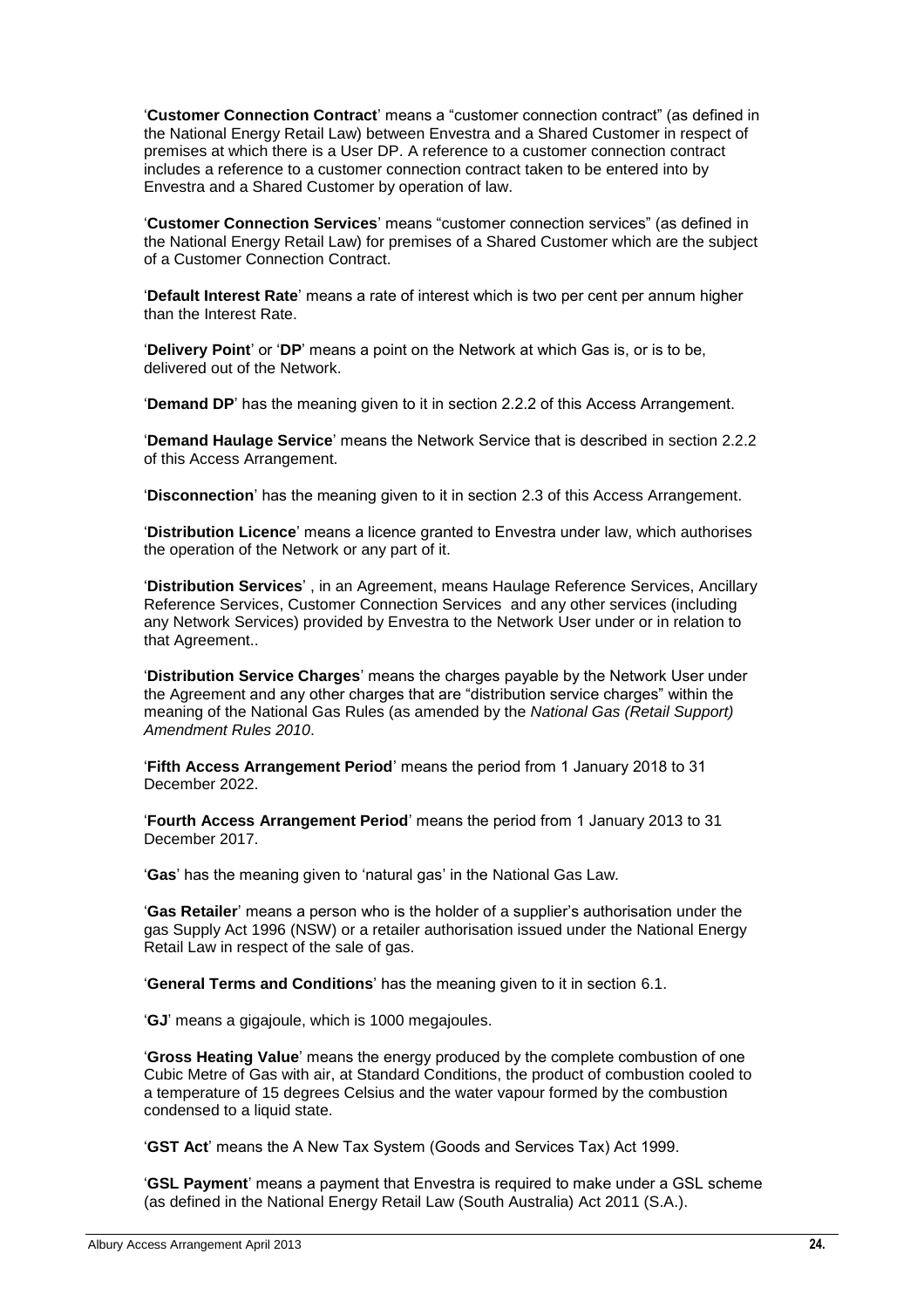'**Haulage Reference Service**' means the Demand Haulage Service or the Volume Haulage Service.

'**Haulage Reference Tariffs**' means the tariffs applicable to the Haulage Reference Services.

'**Haulage Service Charge**' means the charge payable by a Network User under the Agreement for a Haulage Reference Service as calculated in accordance with the Agreement and the Tariff Schedule from time to time.

'**Insolvency Event**' means the happening of any of the following events in relation to a party to the Agreement:

- (a) an order is made that it be wound up or that a 'controller' (as defined in the Corporations Act 2001) be appointed to it or any of its assets;
- (b) a resolution that it be wound up is passed;
- (c) a liquidator, provisional liquidator, Controller or any similar official is appointed to, or takes possession or control of, all or any of its assets or undertakings;
- (d) an administrator is appointed to it or a resolution that an administrator be appointed to it is passed;
- (e) it enters into, or resolves to enter into, an arrangement, compromise or composition with any of, or any class of, its creditors or shareholders, or an assignment for the benefit of any of, or any class of, its creditors, in relation to a potential Insolvency Event in subparagraphs (a) to (d), or (f) to (g) occurring;
- (f) any action is taken by the Australian Securities and Investment Commission to cancel its registration or to dissolve it;
- (g) it is insolvent within the meaning of Section 95A of the Corporations Act, as disclosed in its accounts or otherwise, states that it is unable to pay its debts or it is presumed to be insolvent under any applicable law; or
- (h) it stops or suspends:
	- i. the payment of all or a class of its debts; or
	- ii. the conduct of all or a substantial part of its business; or
- (i) any other event happens under any law (including the laws of another jurisdiction) that has the same effect, or a substantially similar effect, as any of the events specified in the preceding paragraphs.

'**Interest Rate**' means the Commonwealth Bank of Australia corporate overdraft reference rate, as varied from time to time

'**Maximum Daily Quantity**' or '**MDQ**', in relation to a User DP, means the maximum Quantity of Gas which Envestra agrees to deliver through that DP during any Network Day, as specified in, or determined in accordance with, the Specific Terms and Conditions, or an other agreement between the Network user and Envestra or, if not agreed, as determined in accordance with section 6.1 of this Access Arrangement.

'**Maximum Hourly Quantity**' or '**MHQ**', in relation to a User DP, means the maximum Quantity of Gas (in GJ) which Envestra is obliged to transport and deliver to a particular Delivery Point in any hour, as determined in accordance with section 2.2.2 of this Access Arrangement.

'**Meter and Gas Installation Test**' has the meaning given to it in section 2.3 of this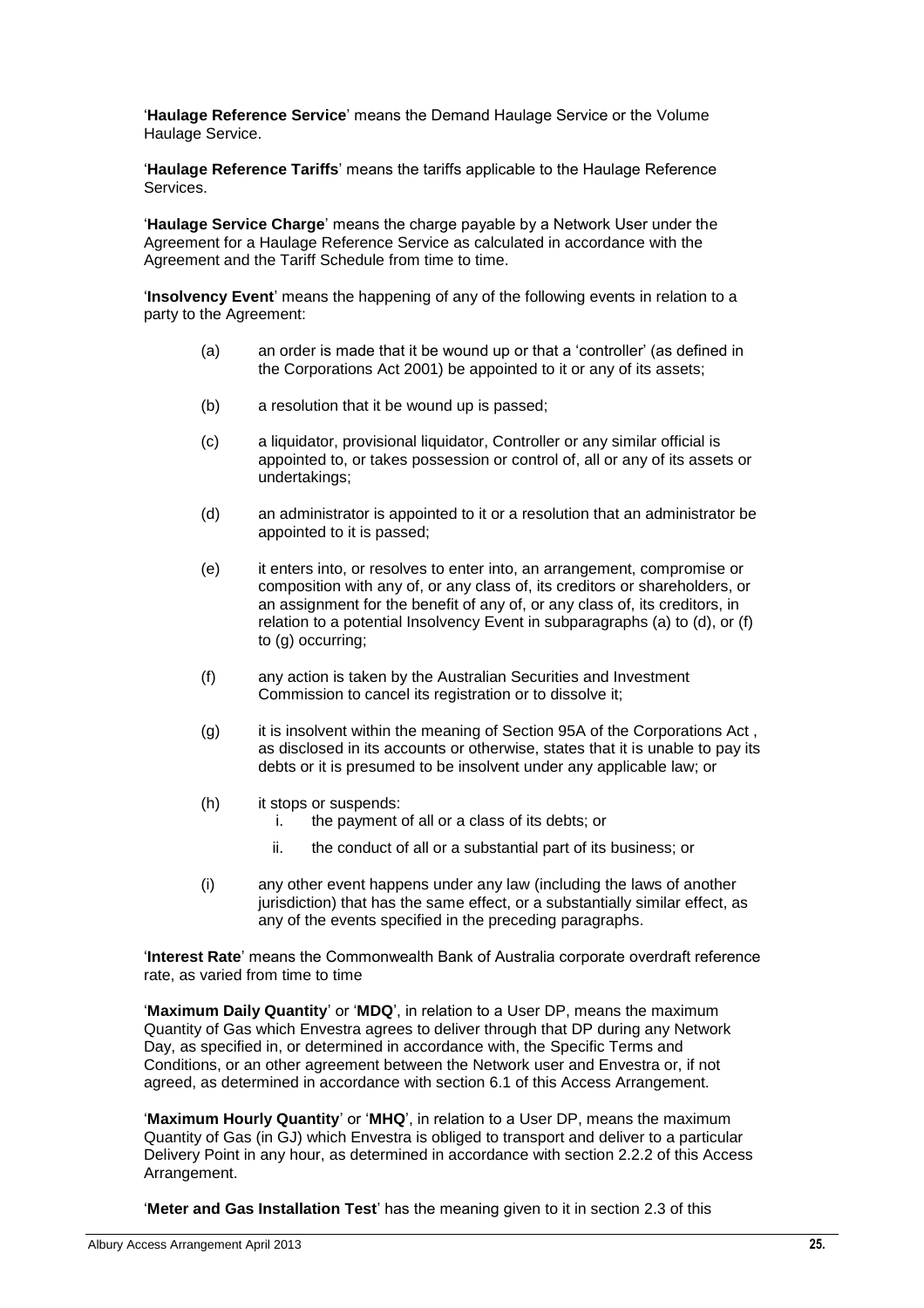Access Arrangement.

'**Meter Reinstallation**' has the meaning given to it in section 2.3 of this Access Arrangement.

'**Meter Removal**' has the meaning given to it in section 2.3 of this Access Arrangement.

'**Metering Installation**', in relation to a User DP, means the meter and associated equipment and installations (which may include correctors, regulators, filters, data loggers and telemetry relating to a DP) owned or operated by Envestra at that User DP and, in relation to a User Receipt Point, means the metering installation owned or operated by Envestra at that User Receipt Point or, if Envestra does not own or operate metering installation at that User Receipt Point, the metering installation provided by or on behalf of the User at that Receipt Point.

'**Negotiated Service**' means a Network Service of the type described in section [2.4](#page-6-0) of this Access Arrangement.

'**NERL**' means the National Energy Retail Law.

'**NERR**' means the National Energy Retail Rules.

'**Network**' means the distribution mains that are the subject of this Access Arrangement from time to time, together with inlets, regulators, Metering Installations, pipes and all ancillary equipment.

'**Network Day**' means a period of 24 consecutive hours that commences at 6:00am Eastern Standard Time.

'**Network Service**' means a Service provided by means of the Network.

'**Network User**' (in an Agreement) means the User that is a party to that Agreement.

'**Network User Policy**' means the policy described in section [6.4](#page-18-0) of this Access Arrangement.

'**non-Residential DP**' has the meaning given to it in section [2.2](#page-4-4) .1of this Access Arrangement.

'**Planned Interruption**' means an interruption of the supply of Gas to the Network for:

- (a) the planned maintenance, repair or augmentation of the Network, including planned or routine maintenance of metering equipment; or
- (b) the installation of a new connection or a connection alteration.

'**Quantity of Gas**' means the quantity of Gas determined in accordance with the Agreement.

'**Receipt Point**' means a point on the Network at which Gas is, or is to be, received into the Network.

'**Reconnection**', has the meaning given to it in section [2.3](#page-5-0) of this Access Arrangement.

**'Reference Service**' means a Haulage Reference Service or an Ancillary Reference Service.

'**Reference Tariff**' means the tariff that relates to a Haulage Reference Service or an Ancillary Reference Service.

'**Reference Tariff Control Formula**' means a formula set out in Annexure D to this Access Arrangement.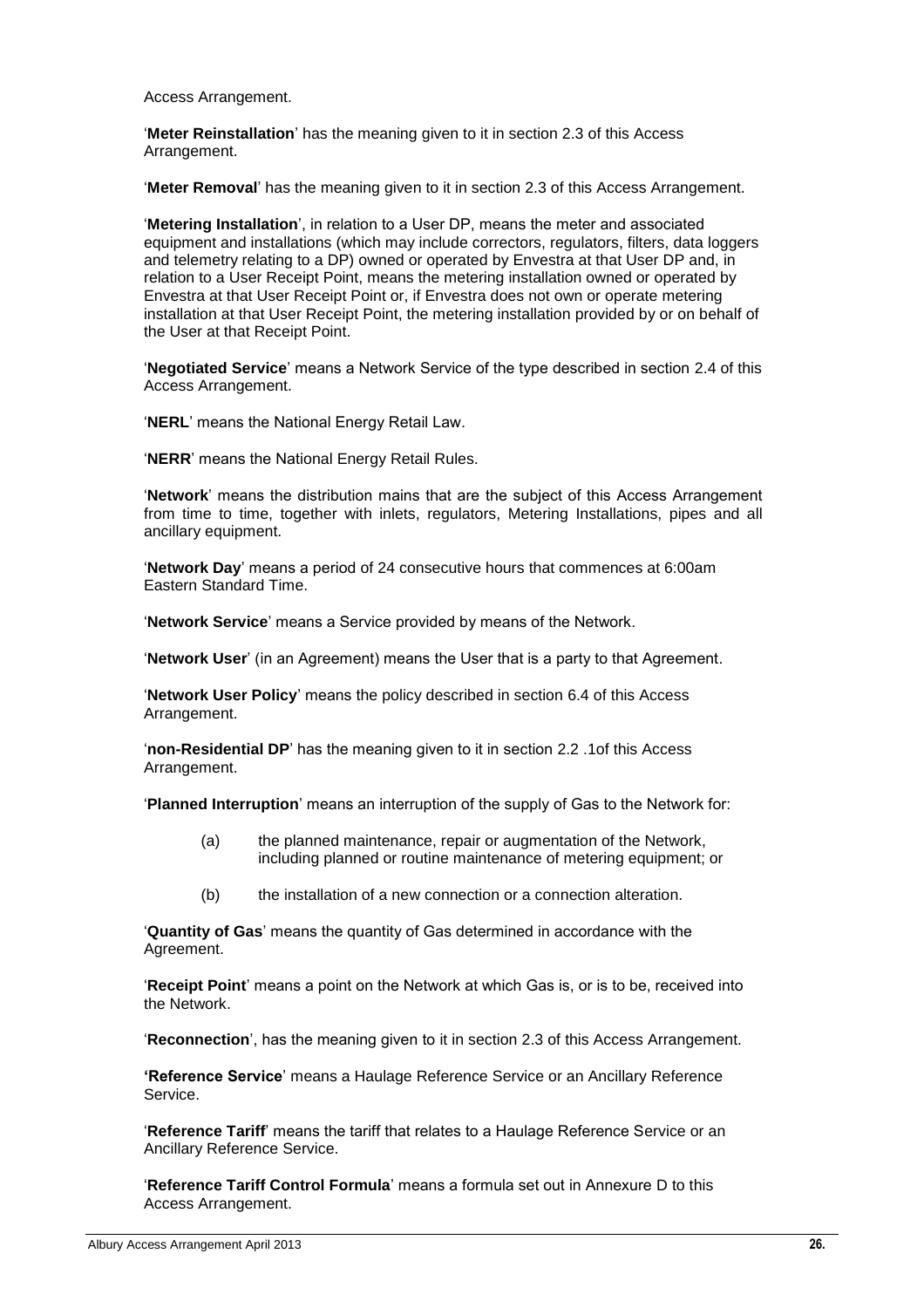'**Related Haulage Agreement**' (in an Agreement between Envestra and a User) means any other agreement between Envestra and that User under which Envestra delivers, or is to deliver, Gas to or for the account of that User.

'**Relevant Tax**' means any royalty, duty, excise, tax, impost, levy, fee or charge (including, but without limitation, any goods and services tax) imposed by the Commonwealth of Australia, any State or Territory of Australia, any local government or statutory authority or any other body (authorised by law to impose such an impost, tax or charge) on or in respect of the Network (or any part of it) or on or in respect of the operation, repair, maintenance, administration or management of the Network (or any part of it) or on or in respect of the provision of any Network Service (other than a levy, fee or charge that arises as a result of Envestra's breach of a law or failure to pay a tax or charge by the due date for payment).

'**Residential DP**' has the meaning given to it in section 2.2.1 of this Access Arrangement.

'**Retail Market Procedures**' means the retail market procedures which have been made or are made from time to time under section 91M of the National Gas Law and which apply to, or in relation to, the Network.

'**Rules**' means the National Gas Rules under the National Gas Law.

'**Service Provider**' has the meaning given by the National Gas Law.

'**Shared Customer**' means any person from time to time who has, or has had, a contract or other arrangement with a User to purchase Gas delivered through a User DP and any person from time to time who is or has been liable to pay for that Gas under the NERL. In this definition, a reference to a contract or other arrangement with a User includes a reference to a deemed contract or arrangement that came into operation, or comes into operation, under the NERL.

'**Special Meter Read**' has the meaning given to it in section 2.3 of this Access Arrangement.

'**Specific Terms and Conditions**' means the specific terms and conditions as described in section [6.1](#page-16-2) (and, in relation to an Agreement between Envestra and a User, means the Specific Terms and Conditions which form part of that Agreement).

'**Standard Conditions**' means a temperature of 15 degrees Celsius and an absolute pressure of 101.325 kilopascals.

'**Start Date**', in relation to an Agreement, means the date on which Envestra commences, or is to commence, providing Network Services to a User pursuant to that Agreement as specified in, or determined in accordance with, the Specific Terms and Conditions.

'**Sub-Network**' means any part of the Network that is physically discrete from the remainder of the Network (in the sense that, having regard to the physical configuration of the Network and the flow of Gas within the Network, it is physically impossible to transport Gas delivered at a User Receipt Point on that part of the Network to DPs on the remainder of the Network).

'**Tariff Schedule**' means the tariff schedule contained in Annexure B to this Access Arrangement or, if Envestra has published a revised tariff schedule, the tariff schedule in effect from time to time.

'**Tariff D**' has the meaning given to it in section 2.2.2.

'**Tariff V non-Residential**' has the meaning given to it in section 2.2.1

'**Tariff V Residential**' has the meaning given to it in section 2.2.1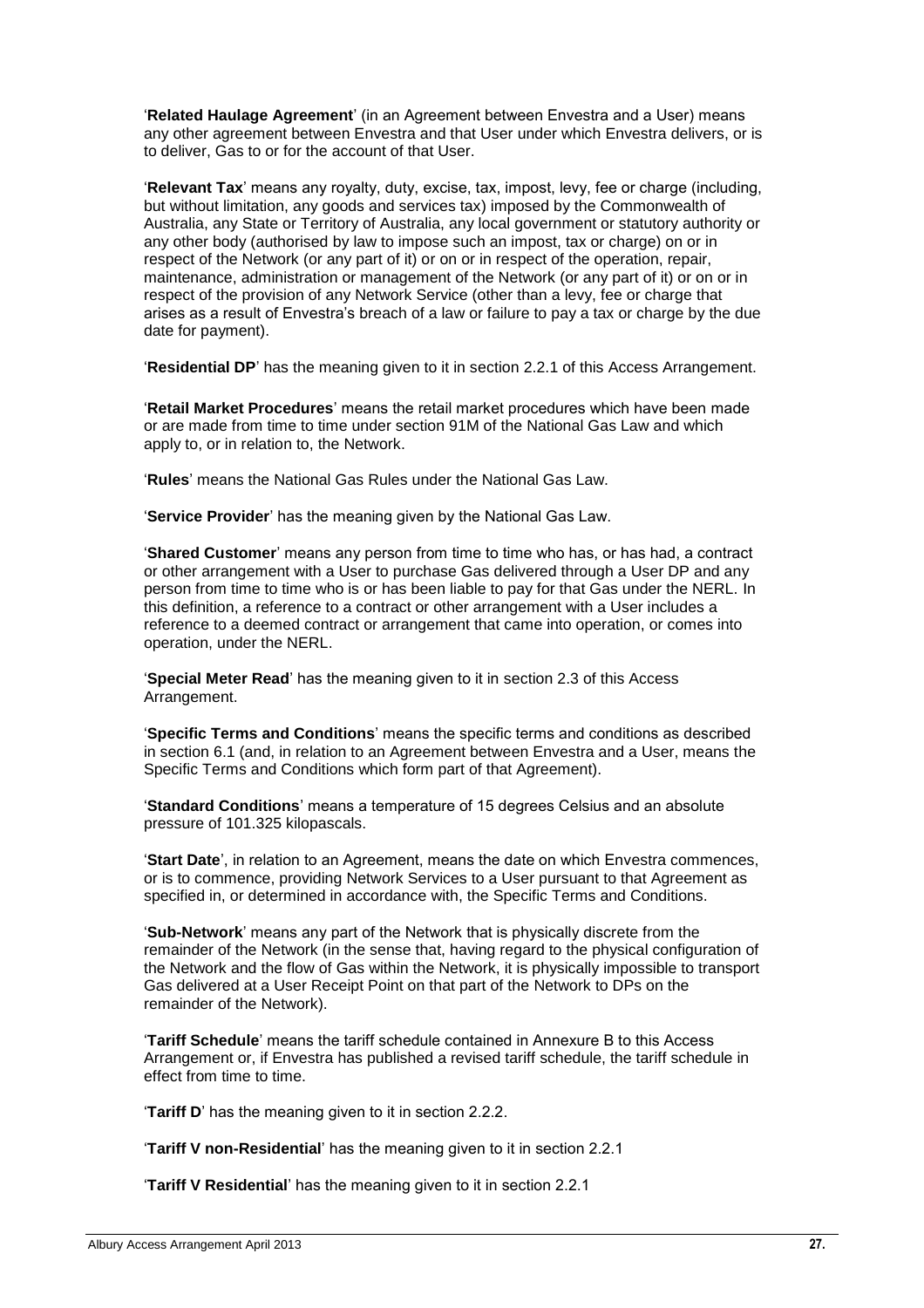'**Tariff Zone**' means the areas of the Network as defined by postcode areas set out in the Tariff Postcode Schedule at [http://www.envestra.com.au/our-business/regulation/tariffs/.](http://www.envestra.com.au/our-business/regulation/tariffs/)

'**Term**', in relation to an Agreement, means the period on and from the Start Date of that Agreement up to, and including, the date on which the Agreement terminates in accordance with its terms.

'**TJ**' means a terajoule, which is 1000 gigajoules.

'**Unaccounted for Gas**' or '**UAFG**' means the difference between the Quantity of Gas received into a network and the quantity of Gas delivered out of a network, over a specified period of time.

'**Unplanned Interruption**' means an interruption of the supply of Gas to the Network to carry out unanticipated or unplanned maintenance or repairs in any case where there is an actual or apprehended threat to the safety, reliability or security of the supply of Gas through the Network, and includes:

- (a) an interruption in circumstances where, in the opinion of Envestra, a Customer's installation or the Network poses an immediate threat of injury or material damage to any person, any property or the Network; or
- (b) an interruption in circumstances where:
	- i. there are health or safety reasons warranting an interruption; or
	- ii. an emergency warranting an interruption; or
	- iii. Envestra is required to interrupt supply at the direction of a relevant authority; or
	- iv. an interruption to shed demand for Gas because the total demand for Gas at the relevant time exceeds the total supply available; or
	- v. an interruption to restore supply to a Customer.

'**Upstream Operator**' means the operator of a transmission pipeline, a distribution network or another facility through which Gas is delivered to any Receipt Point.

'**User DP**', in relation to an Agreement, means each DP identified as a User DP in or by reference to the Specific Terms and Conditions which form part of that Agreement.

'**User Receipt Point**', in relation to an Agreement, means each Receipt Point identified as a User Receipt Point in or by reference to the Specific Terms and Conditions which form part of that Agreement.

'**Volume DP**' has the meaning given to it in section 2.2.1 of this Access Arrangement.

'**Volume Haulage Service**' has the meaning given to it in section 2.2.1 of this Access Arrangement.

'**Volume of Gas**' means volume in Cubic Metres.

'**Year**' means any period of 12 consecutive months.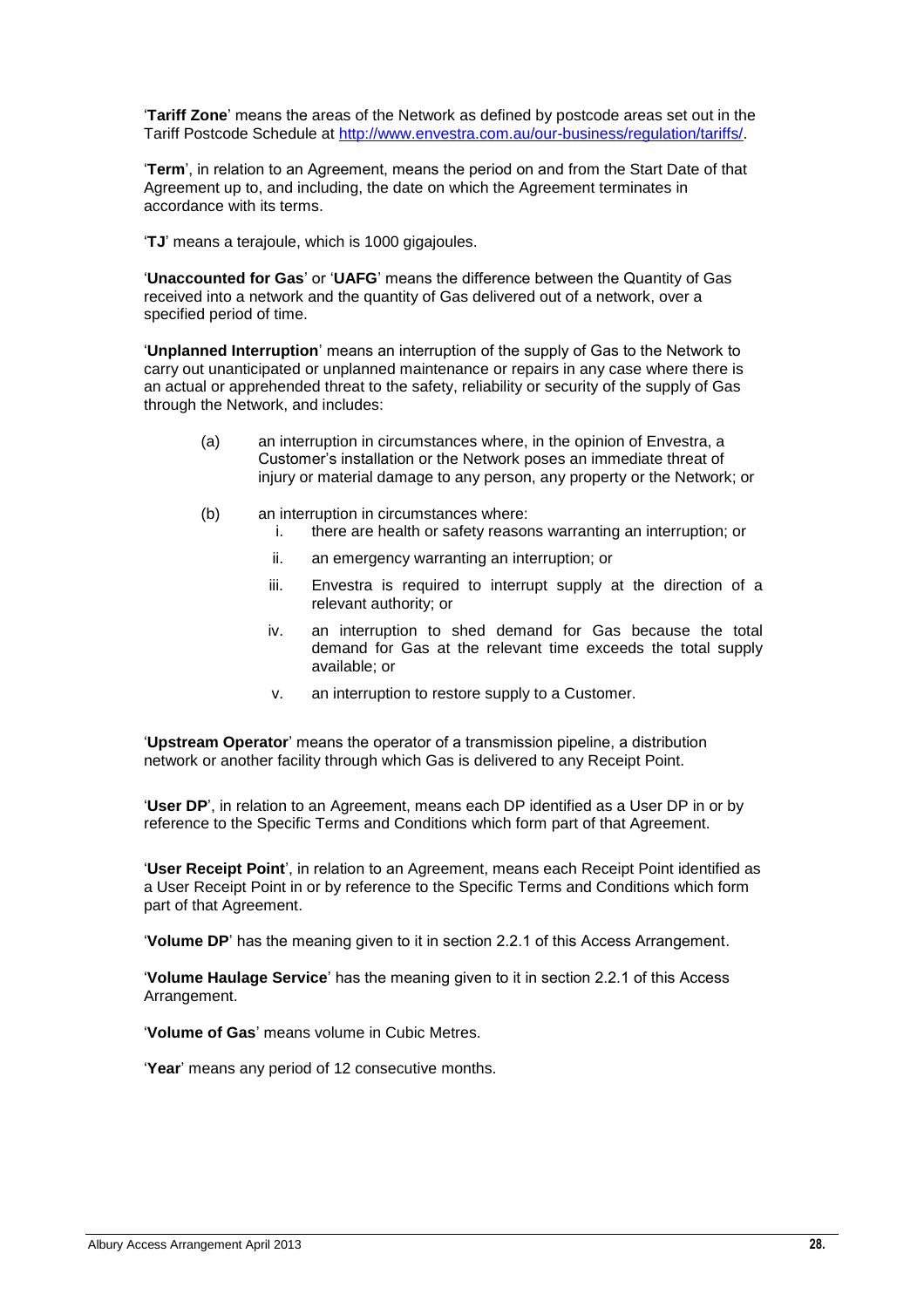## **ANNEXURE A**

## **Envestra's Albury Gas Distribution Region**

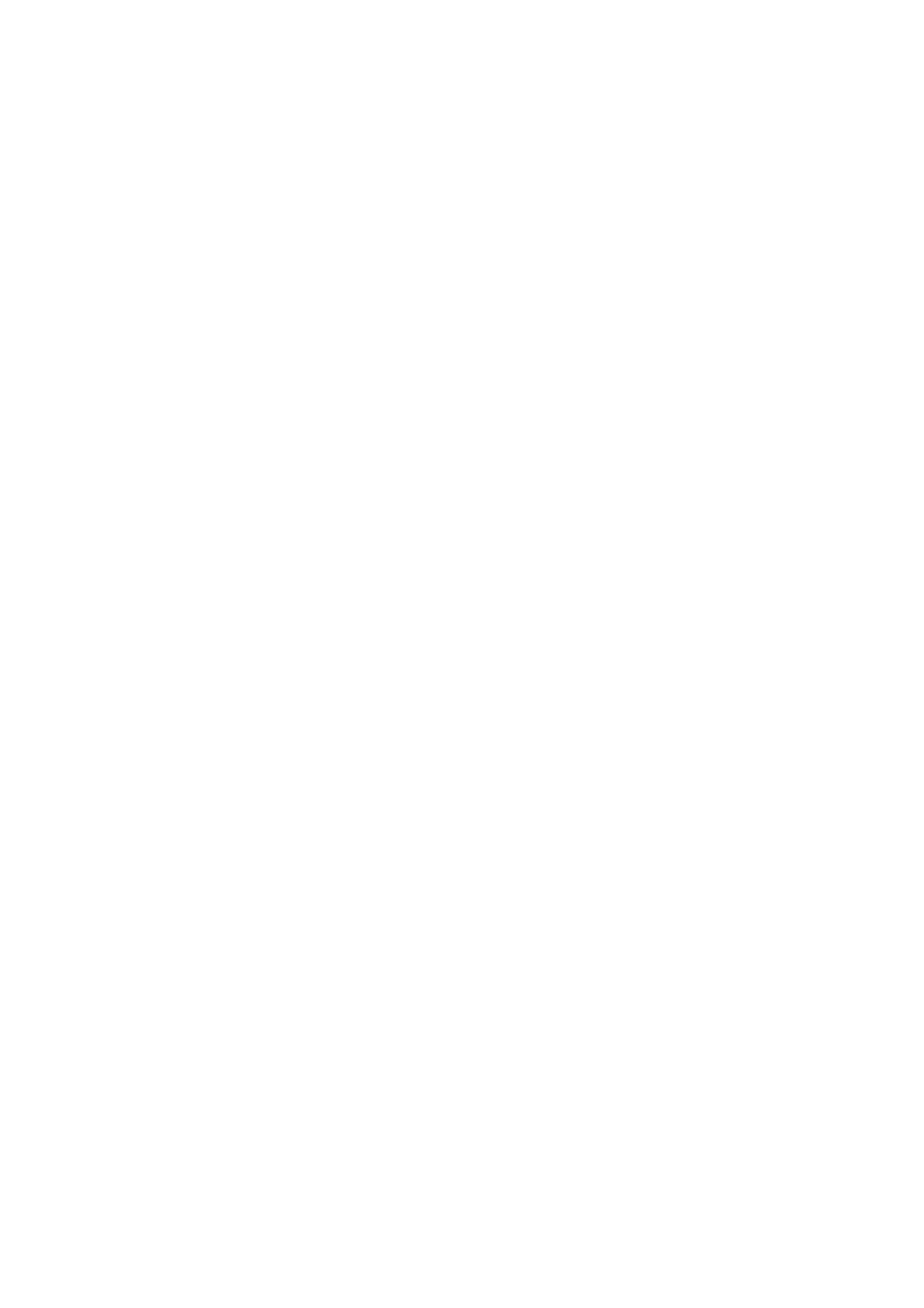## **ANNEXURE B**

## **Tariff Schedule – 2013**

| Tariff V (Volume Haulage Service - Charges excl GST)   |        |  |  |
|--------------------------------------------------------|--------|--|--|
| <b>Albury - Residential</b>                            |        |  |  |
| Base Charge (\$/day)                                   | 0.2406 |  |  |
| Charge for the first 0.0274GJ of gas delivered (\$/GJ) | 6.7770 |  |  |
| Charge for the next 0.0219GJ of gas delivered (\$/GJ)  | 5.0828 |  |  |
| Charge for additional gas delivered (\$/GJ)            | 2.7904 |  |  |
| <b>Albury - Non-Residential</b>                        |        |  |  |
| Base Charge (\$/day)                                   | 0.2406 |  |  |
| Charge for the first 0.05GJ of gas delivered (\$/GJ)   | 5.2346 |  |  |
| Charge for the next 0.50GJ of gas delivered (\$/GJ)    | 2.9177 |  |  |
| Charge for the next 0.82GJ of gas delivered (\$/GJ)    | 2.1797 |  |  |
| Charge for additional gas delivered (\$/GJ)            | 0.8839 |  |  |

# **Tariff D (Demand Haulage Service – Annual Charges excl GST)**

|                               | <b>Albury</b> |
|-------------------------------|---------------|
| 10 GJ or less $(\frac{6}{3})$ | 1147.0679     |
| Next 40 GJ (\$/GJ)            | 712.4285      |
| Additional GJ (\$/GJ)         | 172.1633      |

| <b>Ancillary Reference Services</b>   | Excl. GST |  |
|---------------------------------------|-----------|--|
| Meter and Gas Installation Test       | \$198.00  |  |
| <b>Disconnection</b>                  | \$64.00   |  |
| Reconnection                          | \$76.00   |  |
| Meter Removal                         | \$94.00   |  |
| <b>Meter Reinstallation</b>           | \$94.00   |  |
| Special Meter Read - Metropolitan     | \$8.40    |  |
| Special Meter Read - Non Metropolitan | \$11.20   |  |

This Tariff Schedule is to be read in conjunction with Annexure C to this Access Arrangement (which Annexure is incorporated into, and forms part of, this Tariff Schedule).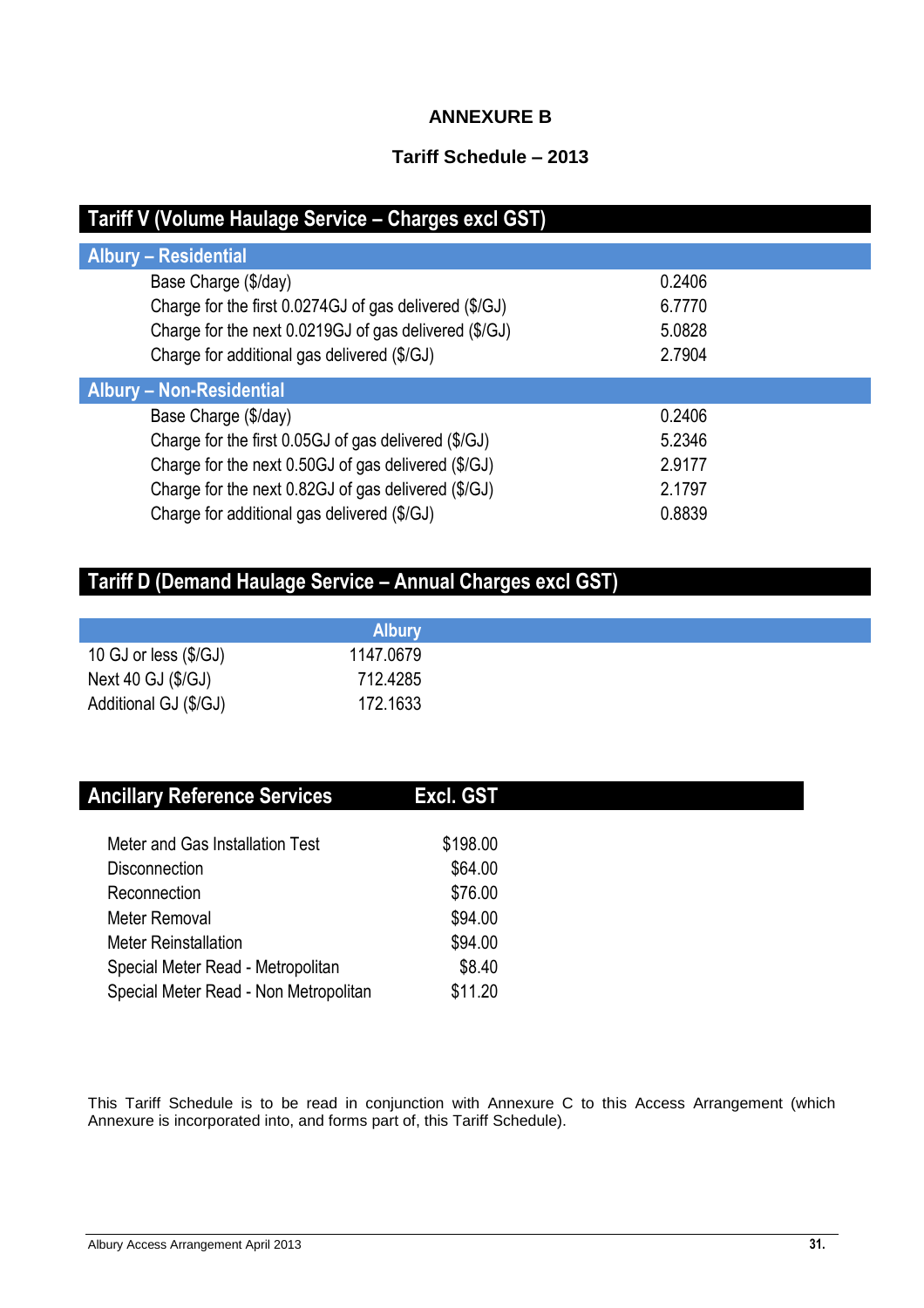## **ANNEXURE C**

## **Calculation of Charges for Delivery Points**

The Distribution Services Charges comprise the charges payable by the Network User under the Agreement between the Network User and Envestra and any other charges that are "distribution services charges" within the meaning of the National Gas Rules (as amended by the National Gas (Retail Support) Amendment Rules 2010).

The charges payable by the Network User under the Agreement comprise Haulage Service Charges and Ancillary Reference Charges. The Haulage Services Charges comprise charges for Volume DPs and charges for Demand DPs.

This Annexure describes how the Distribution Services Charges are calculated.

#### **Haulage Services Charges for Volume DPs**

1.The Haulage Services Charge for a single Volume DP comprises:

- (a) the base charge (\$/day) shown in the Tariff Schedule as applicable to that Volume DP ("**the relevant base charge**"), depending on whether that Volume DP is a Residential DP or a Non-Residential DP (whichever is applicable);
- (b) a variable component (expressed in \$/GJ) calculated using the tariff that is shown in the Tariff Schedule, under the heading "Tariff V – Volume Haulage Services", as applicable to that Volume DP, depending on whether that Volume DP is a Residential DP or a Non-Residential DP (whichever is applicable)("**the relevant tariff**").

The base charge constitutes the fixed component of the Haulage Service Charge.

- 2. Whenever Envestra provides the Network User with a statement of charges in respect of a Billing Period ("**the relevant Billing Period**"), the statement of charges will include the Haulage Services Charges for every Volume DP:
	- (a) at which the meter was read (or was scheduled to be read) during the relevant Billing Period; and
	- (b) for which the Network User is or was registered as the FRO under the Retail Market Procedures when the meter was read (or scheduled to be read) during the relevant Billing Period.
- 3. For any given Volume DP, the fixed component to be included in the statement of charges in respect of that DP will be calculated by multiplying the relevant base charge (as shown in the Tariff Schedule) by the number of days in the period:
	- (a) from (but excluding) the date on which the meter was last read (or scheduled to have been read) in the previous Billing Period for which charges for that DP were included in the statement of charges ("**the relevant preceding Billing Period**")(or, in the case of a new DP, where there is no prior meter reading, the date on which the meter was installed at that DP);
	- (b) to (and including) the date, during the relevant Billing Period, on which meter was read (or was scheduled to have been read).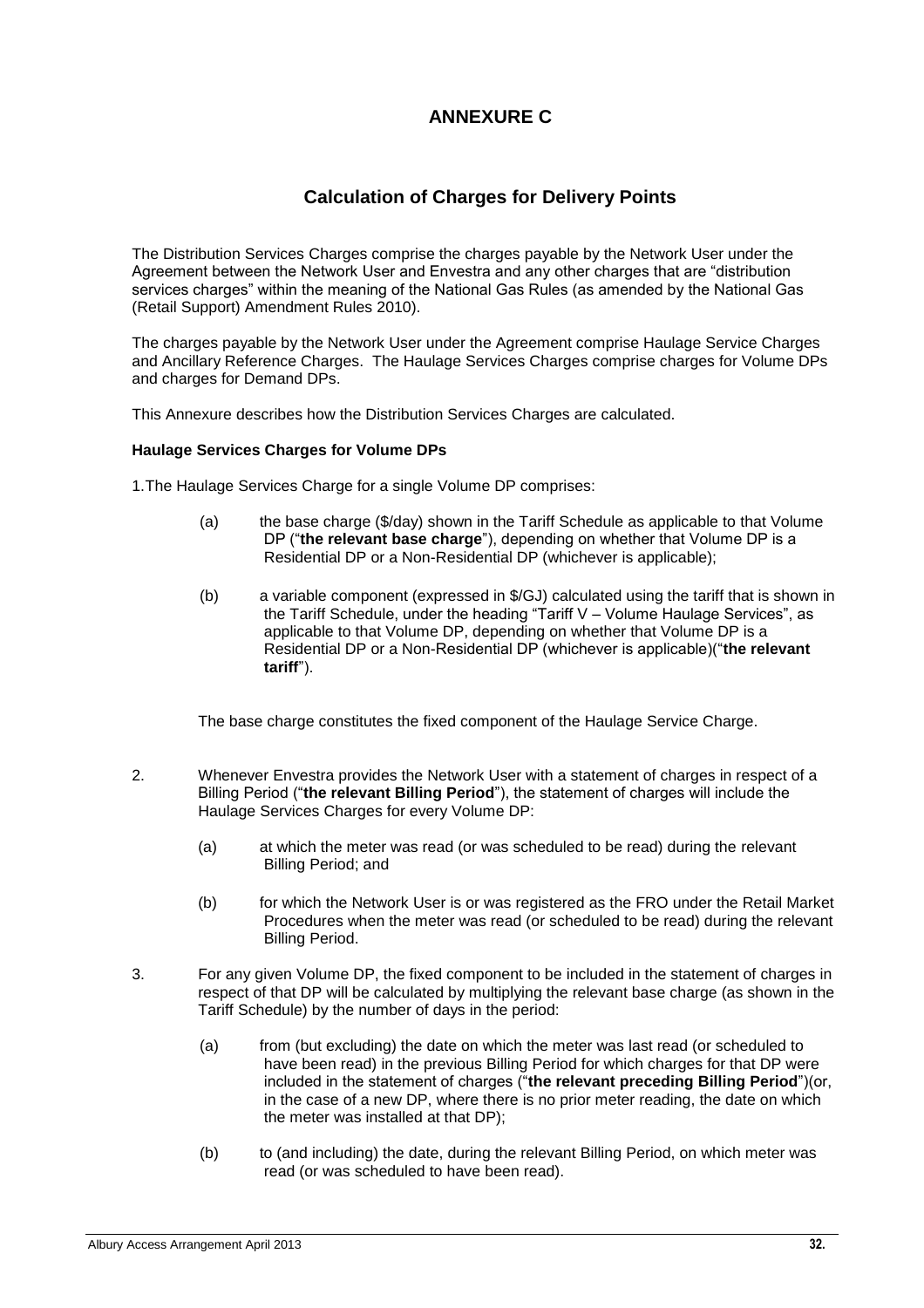- 4. For any given Volume DP, the variable component to be included in the statement of charges in respect of that DP will be calculated by applying the relevant tariff shown in the Tariff Schedule to the Quantity of Gas delivered (or, where applicable, estimated to have been delivered) through that Volume DP in the period ("**the relevant period**") between:
	- (a) the meter reading undertaken during the relevant Billing Period ("**the most recent meter reading**")(or, if no reading was taken, the date on which the meter was scheduled to be read during the relevant Billing Period ("**the most recent scheduled reading date**")); and
	- (b) the last reading of the meter at that DP during the relevant preceding Billing Period ("**the preceding meter reading**")(or, if no reading was taken during the relevant preceding Billing Period, the date on which the meter was scheduled to have been read during the relevant preceding Billing Period ("**the preceding scheduled reading date**") or, in the case of a new DP, where there is no prior meter reading, in the period since the date on which the meter was installed at that DP).
- 5. For the purposes of paragraph 4:
	- (a) where the meter was read during the relevant Billing Period and during the relevant preceding Billing Period (so that there are two actual meter reads), the Quantity of Gas delivered will be determined by subtracting the Quantity of Gas shown by the meter read to have been delivered as at the preceding meter reading from the Quantity of Gas shown by the meter read to have been delivered as at the most recent meter reading;
	- (b) where the meter was not actually read during the relevant Billing Period but was read during the relevant preceding Billing Period, the Quantity of Gas delivered will be the Quantity of Gas estimated by Envestra to have been delivered in the relevant period;
	- (c) where the meter was read during the relevant Billing Period but not during the relevant preceding Billing Period, the Quantity of Gas delivered will be determined by subtracting the Quantity of Gas estimated by Envestra to have been delivered as at preceding scheduled reading date from the Quantity of Gas shown by the meter read to have been delivered as at the most recent meter reading; and
	- (d) in the case of a new DP, where there is no prior meter reading, the Quantity of Gas will be Quantity of Gas shown by the meter read to have been delivered as at the most recent meter reading or, if no reading was taken on the date on which the meter was scheduled to have been read during the relevant Billing Period, the Quantity of Gas estimated by Envestra to have been delivered during the relevant period.
	- 6. Whenever Envestra has to determine or estimate a Quantity of Gas for the purposes of paragraph 5, that determination or estimate will be made:
		- (a) in the manner required by law;
		- (b) (to the extent permitted by law) in the manner required by any relevant rules or agreements that bind Envestra and the Network User; and
		- $(c)$  (to the extent not otherwise required by paragraphs  $5(a)$  and  $5(b)$ ) on a reasonable basis.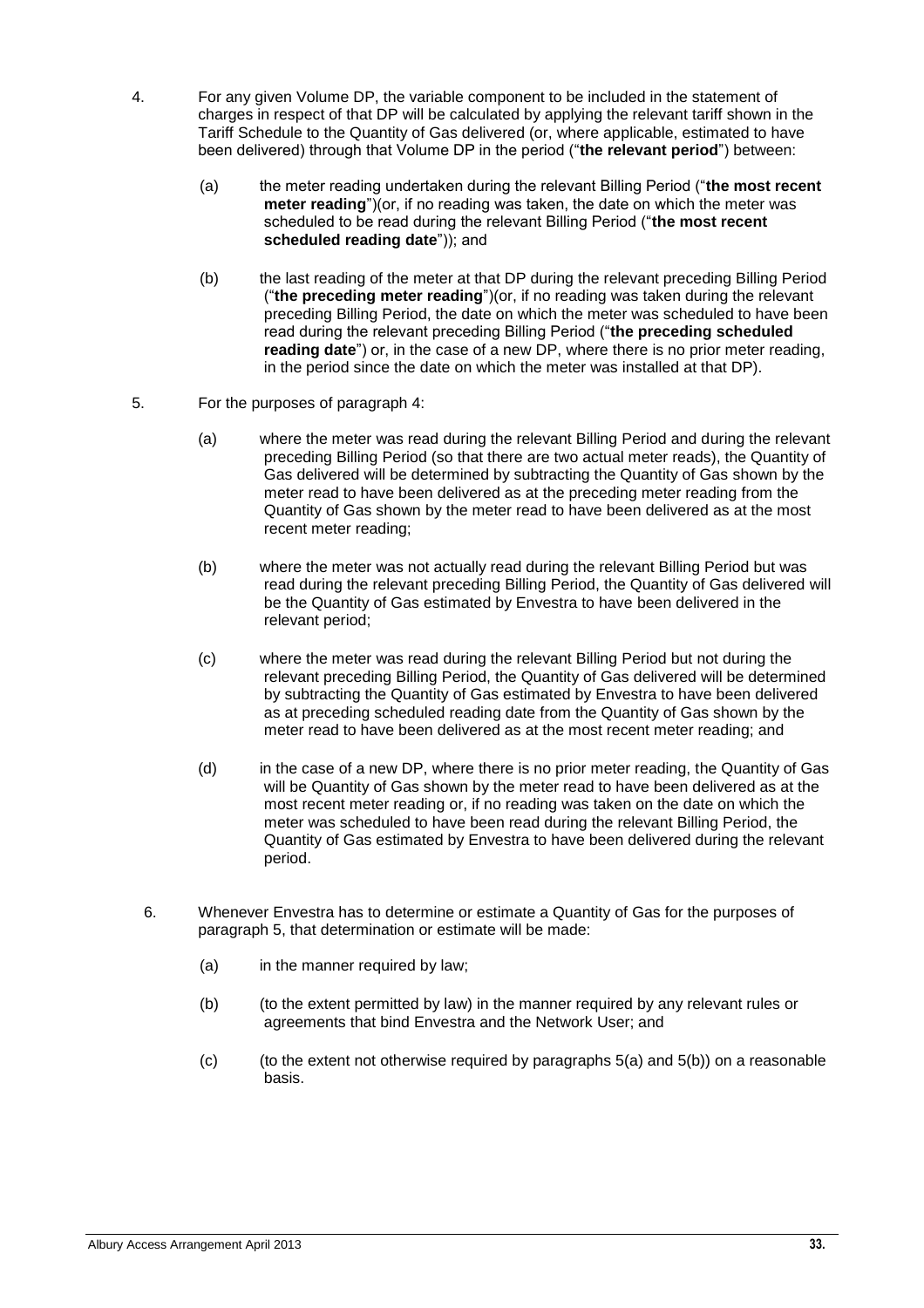#### **Haulage Service Charges for Demand DPs**

- 1. The Haulage Services Charge for a single Demand DP comprises a variable component (expressed in \$/GJ) calculated in accordance with the formula given in paragraph 3 below.
- 2. Whenever Envestra provides the Network User with a statement of charges in respect of a Billing Period ("**the relevant Billing Period**"), the statement of charges will include the Haulage Services Charges:
	- (a) for every Demand DP for which the Network User is registered as the FRO as at the end of that Billing Period; and
	- (b) also, for each other Demand DP for which the Network User was registered as the FRO as at the beginning of that Billing Period (unless another person is registered as the FRO for that Demand DP as at the end of that billing period).
- 3. For any given Demand DP, the variable component to be included in the statement of charges in respect of that DP will be calculated in accordance with the following formula:

#### **MC = EAC - CBTD RBP**

where:

- **MC** is the charge for that Demand DP in respect of the relevant Billing Period (in Calendar  $Year_t)$ ;
- **EAC** is the Estimated Annual Charge, as calculated in accordance with paragraph 7 below, on the basis of EAD for that Demand DP in respect of the relevant Billing Period (where EAD has the meaning given in paragraph 4 or 5 below, whichever applies to the relevant Billing Period);
- **CBTD** is the sum of the charges in respect of that Demand DP for all prior Billing Periods (if any) in Calendar Year<sub>t</sub>; and
- **RBP** is the number of Billing Periods remaining in Calendar Year<sub>t</sub> (including the relevant Billing Period), as set out below:

| <b>Month</b> | <b>RBP</b>     |
|--------------|----------------|
| January      | 12             |
| February     | 11             |
| March        | 10             |
| April        | 9              |
| May          | 8              |
| June         |                |
| July         | 6              |
| August       | 5              |
| September    | 4              |
| October      | 3              |
| November     | $\overline{2}$ |
| December     |                |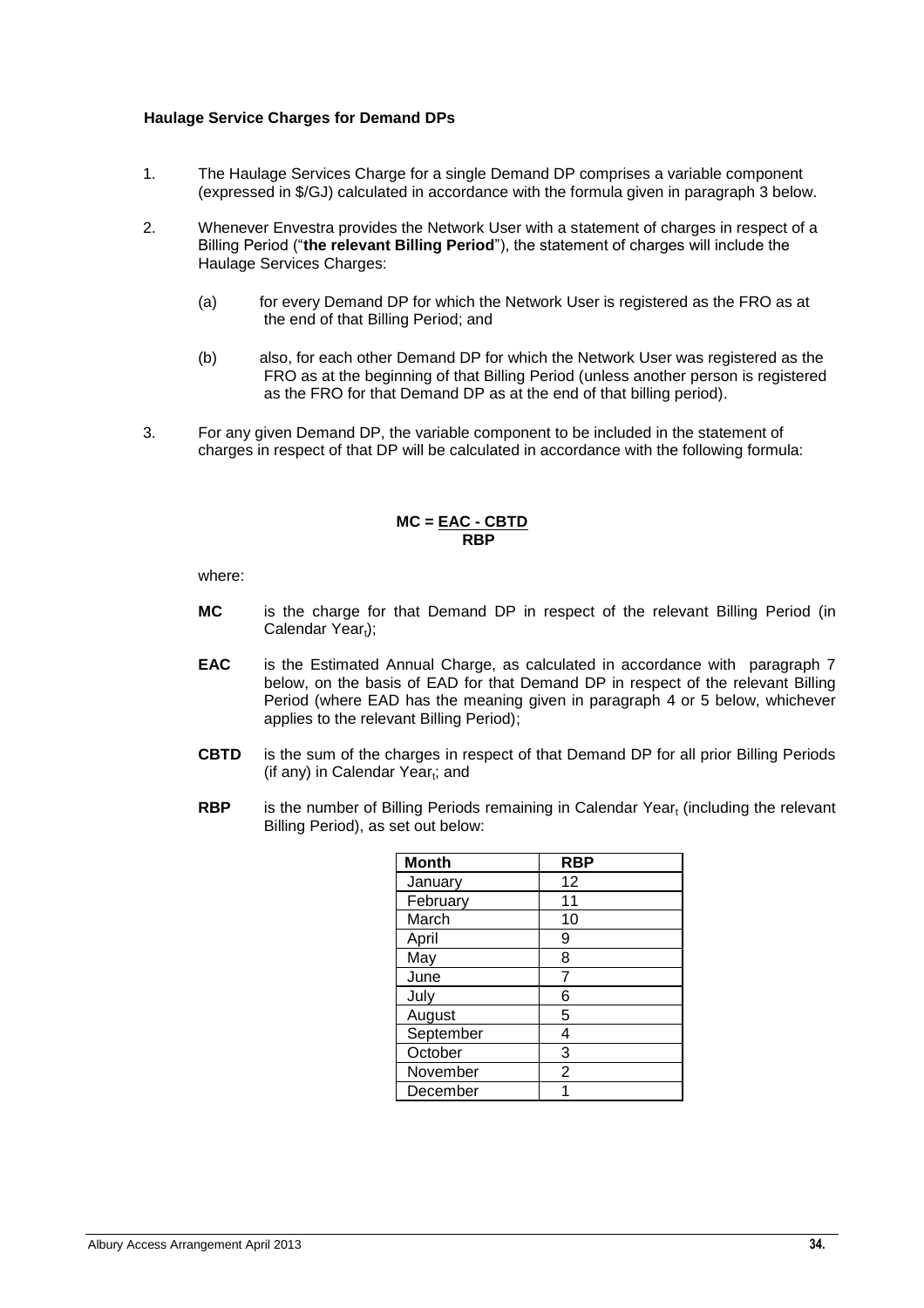- 4. For the purposes of paragraph 3, if the relevant Billing Period is January or September (or any calendar month in between), **EAD** (in relation to any given Demand DP) means the highest one of the following, namely:
	- (a) the Annual MHQ for that Demand DP in the period from the beginning of Calendar Year<sub>t</sub> to the end of the relevant Billing Period, or if data for the annual MHQ is not available to the end of the relevant Billing Period, then the Annual MHQ to the end of the most recent Billing Period in that Calendar Year for which that data is available;
	- (b) the Annual MHQ for that Demand DP for the previous Calendar Year $_{t-1}$  (that is, the previous Calendar Year);
	- (c) a Quantity agreed between Envestra and the Network User in relation to that Demand DP; and
	- (d) (unless a Quantity has been agreed pursuant to paragraph  $4(c)$ ), in the case of any Demand DP which was connected to the Network during Calendar Year $_{\rm t}$ , the highest Quantity of Gas (in GJ) which Envestra reasonably expects will be withdrawn at that Demand DP in any period of 60 minutes during the Calendar Year<sub>t</sub>. (if that amount is higher than the Quantity specified in paragraph 4(a)).
- 5. For the purposes of paragraph 3, if the relevant Billing Period is October, November or December, **EAD** (in relation to any given Demand DP) means the actual Annual MHQ for that Demand DP in the period from the beginning of Calendar Year<sub>t</sub> to the end of the relevant Billing Period, or if data for the annual MHQ is not available to the end of the relevant Billing Period, then the Annual MHQ to the end of the most recent Billing Period in that Calendar Year for which that data is available.
- 6. In paragraphs 4 and 5, **Annual MHQ** (in relation to any given Demand DP) means the greatest Quantity of Gas (in GJ) that was withdrawn at that Demand DP in any period of 60 minutes during the relevant period.
- 7. Once EAD has been calculated in respect of a given Demand DP for a given Billing Period, then Envestra will calculate the **Estimated Annual Charge** for that Demand DP (in respect of that Billing Period) by applying the tariff shown in the Tariff Schedule, under the heading "Tariff D – Demand Haulage Service".

#### **Ancillary Services Charges**

The Ancillary Reference Charges are calculated at the rate shown in the Tariff Schedule. The Ancillary Service Charges to be included in the statement of charges for a given Billing Period are the Ancillary Service Charges for each Ancillary Service where the service request was completed during that Billing Period in respect of any User DP.

#### **Other Distribution Services Charges**

Other Distribution Service Charges are calculated in accordance with the relevant Customer Connection Contract under which those Distribution Service Charges are imposed. The Distribution Service Charges to be included in the statement of charges for a given Billing Period are those Distribution Service Charges, which have accrued during the Billing Period, in respect of Shared Customers.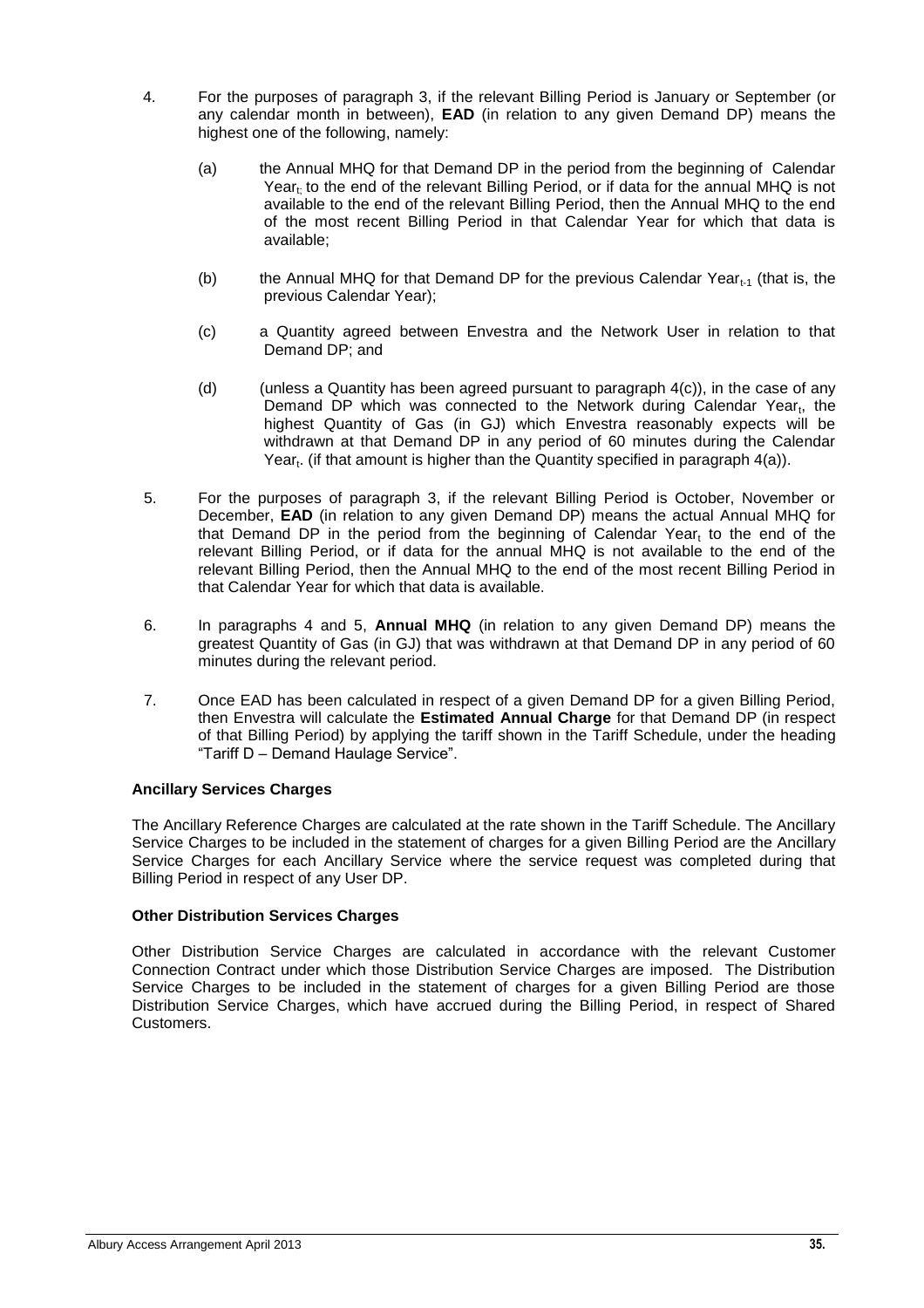## **ANNEXURE D**

## **Reference Tariff Control Formulae**

Any proposed variations to the Haulage Reference Tariffs pursuant to section 4.6.1 of this Access Arrangement must comply with the formulae set out in this Annexure.

|                         | Albury Box 1: FORMULA 1 - TARIFF CONTROL FORMULA                                                                                                                                         |
|-------------------------|------------------------------------------------------------------------------------------------------------------------------------------------------------------------------------------|
|                         |                                                                                                                                                                                          |
|                         | $\frac{\sum_{i=1}^{n} \sum_{j=1}^{m} p_i^{ij} \bullet q_{t-2}^{ij}}{\sum_{i=1}^{n} \sum_{j=1}^{m} p_{t-1}^{ij} \bullet q_{t-2}^{ij}} \leq (1 + \Delta CPI_t)(1 - X_t)(1 + L_t)(1 + A_t)$ |
| where:                  |                                                                                                                                                                                          |
|                         | $\triangle$ CPI, is calculated as the September quarter CPI for the year immediately preceding year t, divided by the                                                                    |
|                         | September quarter CPI for the year immediately preceding year t-1, minus 1;                                                                                                              |
| $\boldsymbol{X}_t$      | is 0 for 2014 to 2017;                                                                                                                                                                   |
| $\it n$                 | is the number of different Haulage Reference Tariffs;                                                                                                                                    |
| $\overline{m}$          | is the different components, elements or variables ("components") comprised within a Haulage<br>Reference Tariff i;                                                                      |
| $p_t^y$                 | is the proposed component $\ell$ of Haulage Reference Tariff i in year t;                                                                                                                |
| $p_{t-1}^{\mathit{ij}}$ | is the prevailing component $\ell$ of Haulage Reference Tariff i in year $t-1$ ;                                                                                                         |
| $q_{t-2}^y$             | is the verified annual quantity of component $\overline{I}$ of Reference Tariff i sold in year $t-2$ (expressed in the<br>units in which that component is expressed (eg, GJ));          |
| $L_{\rm t}$             | is the Licence Fee factor as defined in Albury box 2;                                                                                                                                    |
| $A_{t}$                 | is the approved pass through amount as defined in Albury box 3;                                                                                                                          |
|                         |                                                                                                                                                                                          |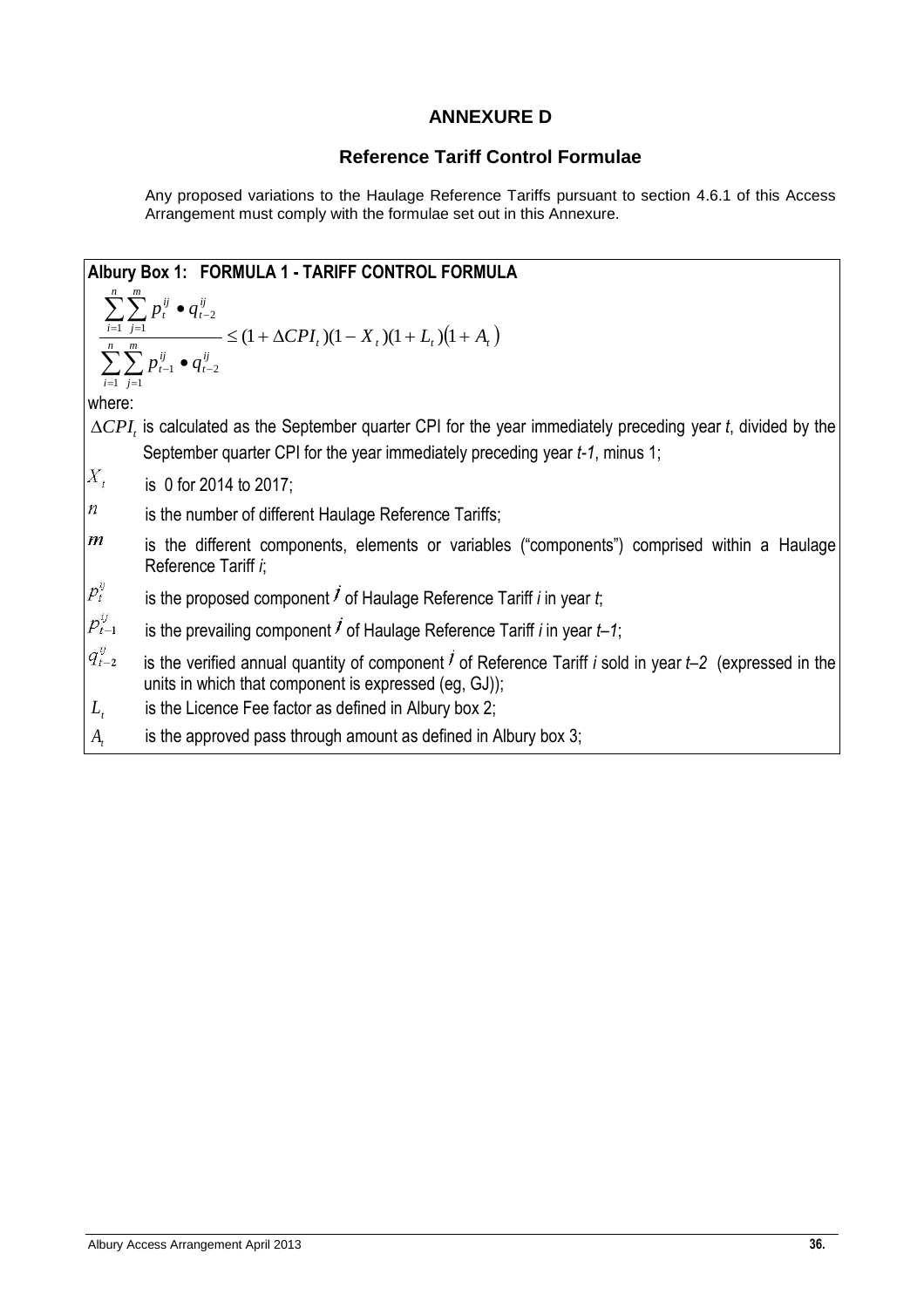## **Albury Box 2: FORMULA 2 – LICENCE FEE FORMULA**

L<sub>t</sub> is the Licence Fee pass through adjustment to the Distribution price control in Calendar Year *t*, calculated as follows:

$$
L_t = \frac{(1 + L^r t)}{(1 + L^r t - 1)} - 1
$$

where:

$$
L'_{t} = \frac{l f_{t-1} (1 + pretaxWACG)^{3/2} (1 + \Delta CPL)^{3/2}}{(1 + \Delta CPL)(1 - X_{t}) (1 + A_{t}) \sum_{i=1}^{n} \sum_{j=1}^{m} p_{t-1}^{ij} q_{t-2}^{ij}}
$$

- L'<sub>t-1</sub> is the value of L'<sub>t</sub> determined in the Calendar Year  $t-1$
- $l f t$ <sub> $-1$ </sub> is the licence fee paid by the distribution business for the Financial Year ending in June of the Calendar Year *t-1*
- $\Delta{CPI_{t}}$  is calculated as the September quarter CPI for the year immediately preceding year *t*, divided by the September quarter CPI for the year immediately preceding year *t-1* less 1;

$$
X_t =
$$
 is 0 for 2014 to 2017;

*At* is the approved pass through amount for Calendar Year *t*;

is the prevailing component  $\vec{J}$  of Haulage Reference Tariff *i* in year  $t$ –1; and  $p_{t-1}^J$ 

 $q_{t-2}^j$ is the verified annual quantity of component  $\vec{J}$  of Haulage Reference Tariff *i* sold in year  $t$ –2 (expressed in the units in which that component is expressed (eg, GJ)).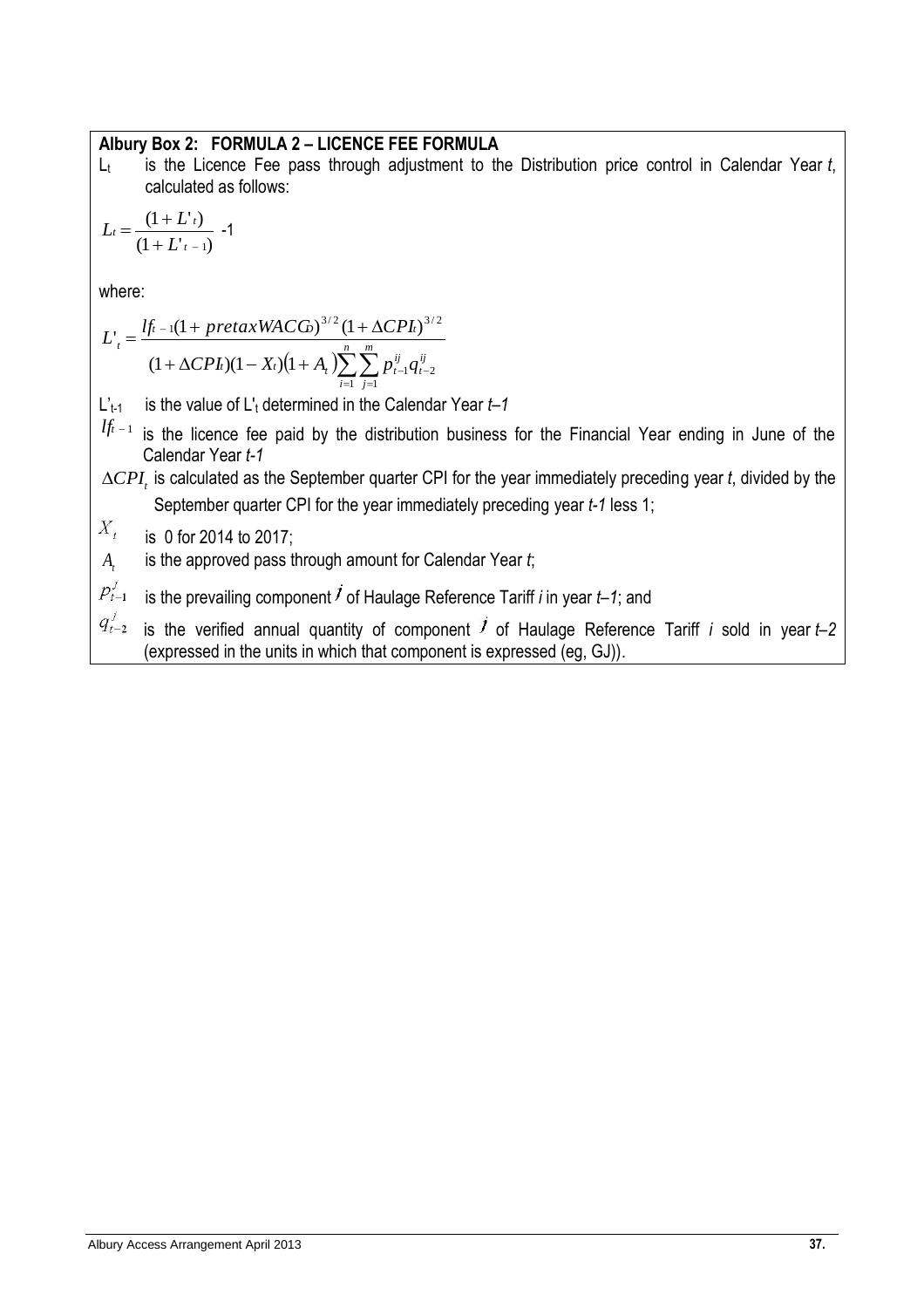## **Albury Box 3: FORMULA 3 – PASSTHROUGH ADJUSTMENT FACTOR FORMULA**

A<sup>t</sup> is the pass through adjustment factor to the Distribution price control in Calendar Year *t*, calculated as follows:

$$
A_t = \frac{(1 + A'_t)}{(1 + A'_{t-1})} - 1
$$

where:

where:  
\n
$$
A'_{t} = \frac{ap_{t-1}(1 + pretaxWACG)^{3/2}(1 + \Delta CPI_{t})^{3/2}}{(1 + \Delta CPI_{t})(1 - X_{t})\sum_{i=1}^{n}\sum_{j=1}^{m}p_{t-1}^{ij}q_{t-2}^{ij}}
$$

A't-1 is the value of A'<sup>t</sup> determined in the Calendar Year *t–1*

 $ap_{t-1}$ is the amount of any cost pass through approved by the regulator for the Calendar Year *t-1* 

 $\Delta{CPI}_t$  is calculated as the September quarter CPI for the year immediately preceding year *t*, divided by the September quarter CPI for the year immediately preceding year *t-1,* minus 1;

 $X_{\star}$ is 0 for 2014 to 2017;

 $p_{t-1}^{\,j}$ is the prevailing component  $\vec{J}$  of Haulage Reference Tariff *i* in year  $t$ –1; and

 $q_{t-2}^{j}$  is the verified annual quantity of component  $j$  of Haulage Reference Tariff *i* sold in year  $t-2$ (expressed in the units in which that component is expressed (eg, GJ)).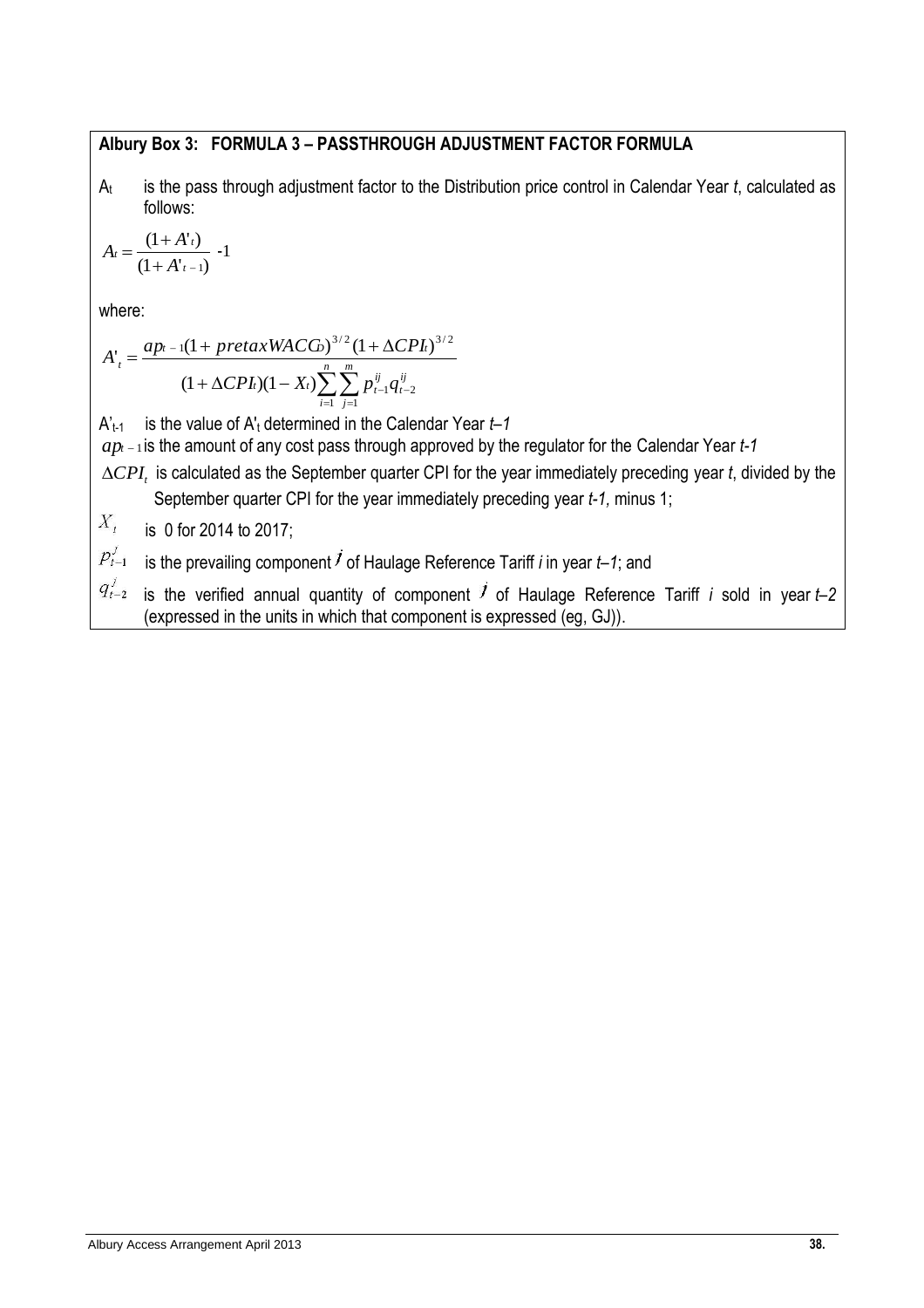## **Albury Box 4: FORMULA 4 - REBALANCING CONTROL FORMULA**

No rebalancing control is applied in calendar year 2013

The following formula applies separately to each Tariff Class

$$
\frac{\sum_{j=1}^{m} p_t^{ij} \bullet q_{t-2}^{ij}}{\sum_{j=1}^{m} p_{t-1}^{ij} \bullet q_{t-2}^{ij}} \leq (1 + \Delta CPI_t)(1 - X_t)(1 + L_t)(1 + A_t)(1 + Y_t)
$$

where:

- $\Delta{CPI}_t$  is calculated as the September quarter CPI for the year immediately preceding year *t*, divided by the September quarter CPI for the year immediately preceding year *t-1,* minus 1;
- $X_{t}$ is 0 for 2014 to 2017;

 $\overline{Y}$ is 0.02;

- $\dot{m}$ is the components comprised within Haulage Reference Tariff *i* ;
- $p_t^j$ is the proposed component  $\overline{I}$  of Haulage Reference Tariff *i* in year *t*;
- $p_{t-1}^j$ is the prevailing component  $\overline{I}$  of Haulage Reference Tariff *i* in year  $t$ –1;
- $q_{t-2}^j$ is the verified annual quantity of component  $\vec{I}$  of Haulage Reference Tariff *i* sold in year  $t$ –2 (expressed in the units in which that component is expressed (eg, GJ));
- $L_{t}$ is the Licence Fee factor as defined in Albury Box 2;
- *At* is an approved pass through factor as defined in Albury Box 3.

## **ANNEXURE E**

## **Specific Terms and Conditions**

#### **Network User** 1

## **User Receipt Points**

The Receipt Points identified in, or identified in accordance with, Schedule 1 to these Specific Terms and Conditions (as that Schedule may be amended from time to time by agreement in writing between the Network User and Envestra).

#### **User Delivery Points**

[Each Delivery Point in respect of which the Network User is the FRO or the Current User (as defined in the Retail Market Procedures) from time to time.]

**Start Date** [insert start date]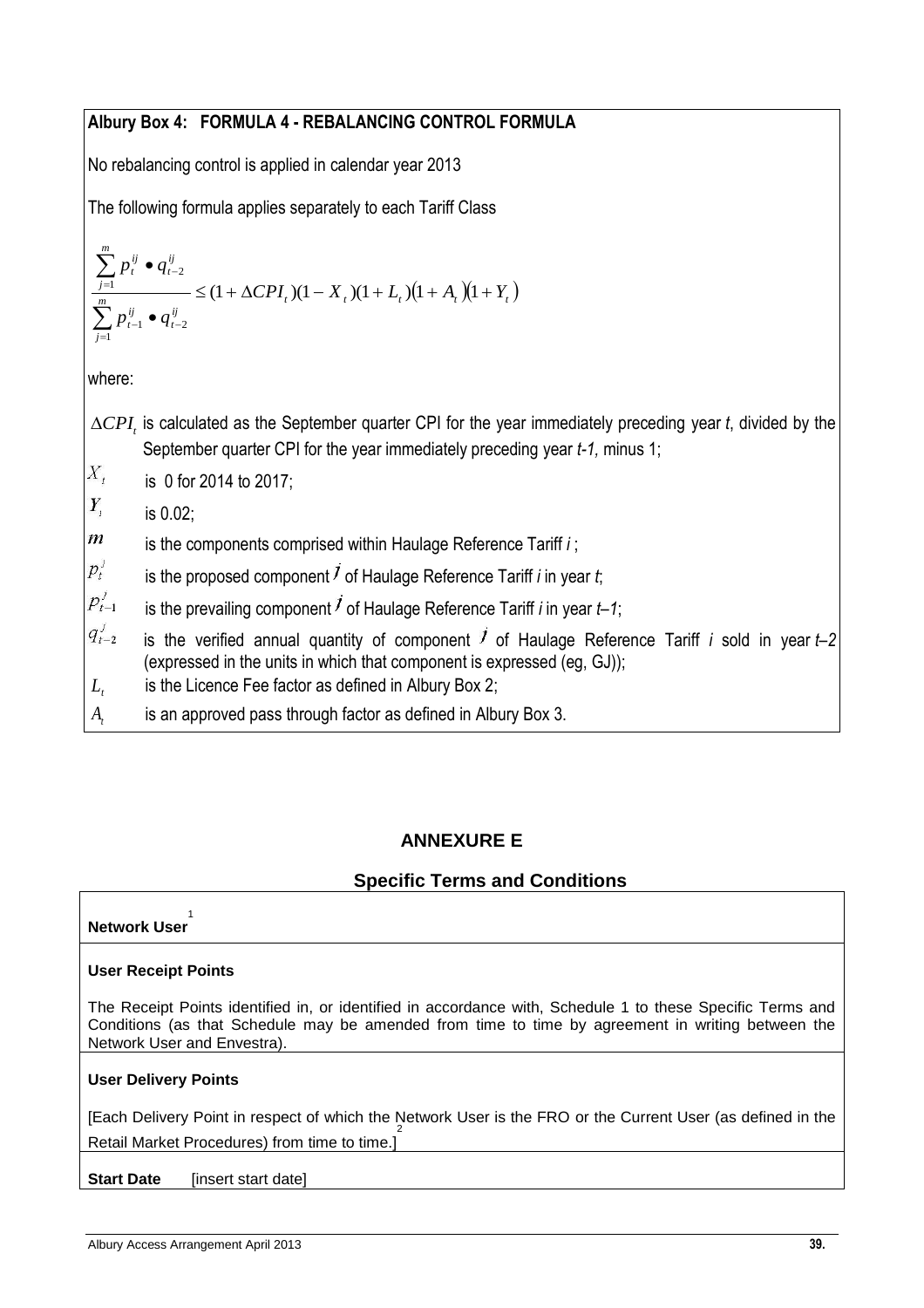## **Term**

[Commencing on the Start Date and ending on a date to be agreed between the Network User and Envestra (or, if the Agreement is terminated earlier, the period from the Start Date until the date on which the Agreement is terminated).] 3

#### **MHQ**

For a User Delivery Point which is a Demand Delivery Point, the MHQ is:

- (a) the MHQ shown in relation to that User Delivery Point in Attachment 1 to these Specific Terms and Conditions; or
- (b) if the MHQ is not shown in that Attachment, the MHQ as agreed between Envestra and the Network User or, in default of agreement, as determined by Envestra, in accordance with, or determined in the manner set out in, the Access Arrangement (as defined below).

#### **MDQ**

For a User Delivery Point which is a Demand Delivery Point, the MDQ is:

- (a) the MDQ shown in relation to that User Delivery Point in Attachment 1 to these Specific Terms and Conditions; or
- (b) if the MDQ is not shown in that Attachment, the MDQ as agreed between Envestra and the Network User or, in default of agreement, as determined by Envestra, in accordance with, or determined in the manner set out in, the Access Arrangement (as defined below).

#### **Notice Details (for the Network User)** Address:

Telephone: Facsimile: E-mail:

 $\overline{2}$ 

1 Insert the name and ABN of the Network User.

Amend as appropriate to define the Delivery Points to which Gas is to be delivered.

3 Amend as appropriate to describe the Term.

#### **Provisions of Agreement**

This document evidences that The Albury Gas Company Ltd ("**Envestra**") and the Network User has entered into a haulage agreement (**the Agreement**) for the provision of Network Services on and subject to the terms of the Agreement, which comprises:

- (a) the Specific Terms and Conditions set out in this document; and
- (b) the terms and conditions applicable to the Access Arrangement (including, but without limitation, the pre-conditions set out in sections [6.3](#page-17-1) and [6.4](#page-18-0) of the Access Arrangement) (**the General Terms and Conditions**).

Unless the context otherwise requires, terms used in the Agreement will have the same meanings as they have for the purpose of the Access Arrangement.

In these Specific Terms and Conditions, "**Access Arrangement"** means the access arrangement as in force from time to time under the National Gas Law (as defined in the *National Gas (NSW) Act 2008* (**the Act**)) in relation to Envestra's Albury gas distribution system.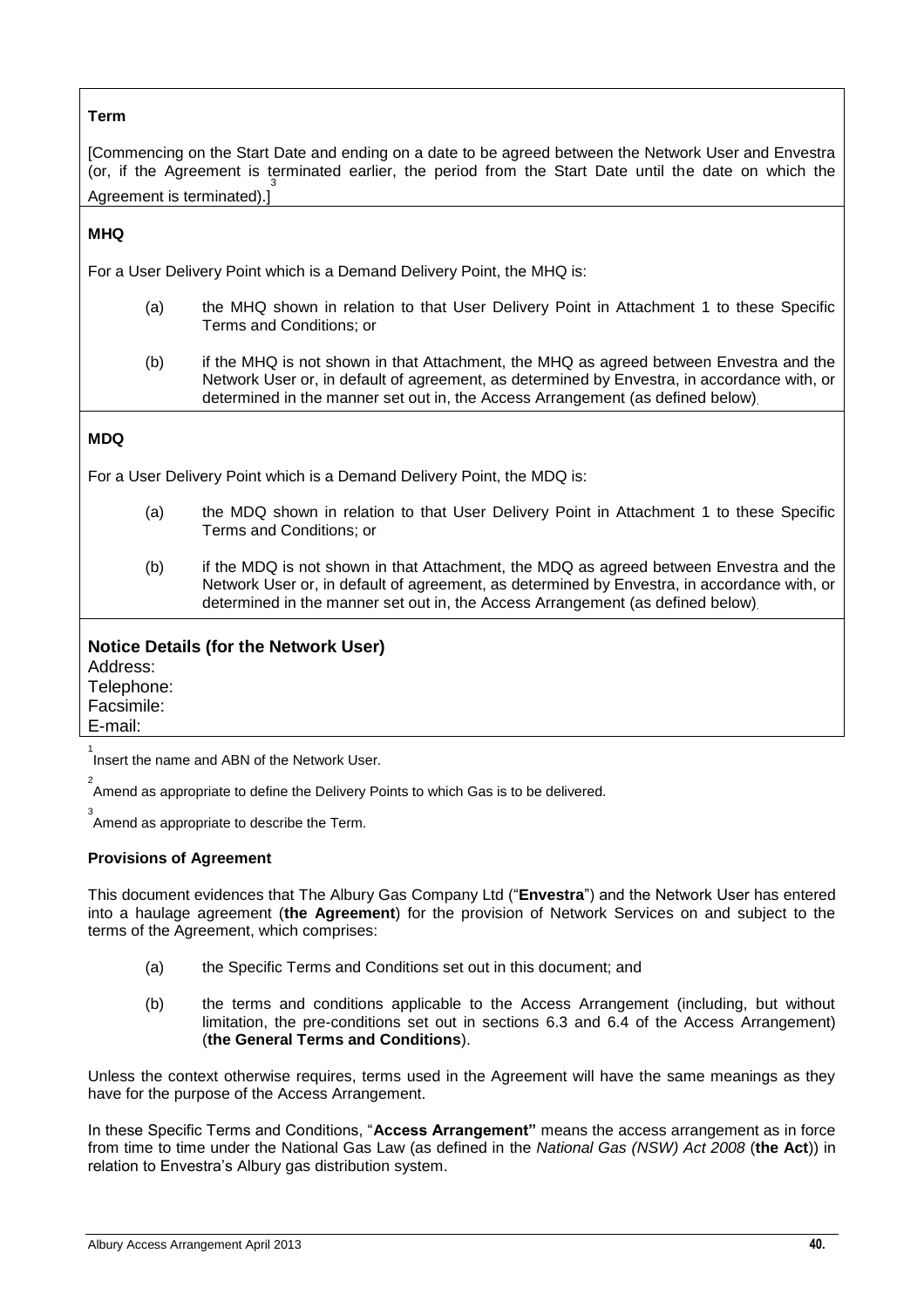| <b>EXECUTED</b> as an Agreement on | day of | 201 |
|------------------------------------|--------|-----|
|------------------------------------|--------|-----|

Executed by

(ABN \_\_\_\_\_\_\_\_\_\_\_\_\_\_\_\_)

**\_\_\_\_\_\_\_\_\_\_\_\_\_\_\_\_\_\_\_\_\_\_\_\_\_\_\_**

in accordance with Section 127 of the Corporations Act

........................................................... ………………………………………………...

Director Director Director/Secretary

........................................................... …………………………………………………

(BLOCK LETTERS) (BLOCK LETTERS)

Name Name

Executed by

#### **THE ALBURY GAS COMPANY LTD**

(ABN 84 000 001 249)

in accordance with Section 127 of the Corporations Act

........................................................... …………………………………………………

Director Director Director/Secretary

........................................................... …………………………………………………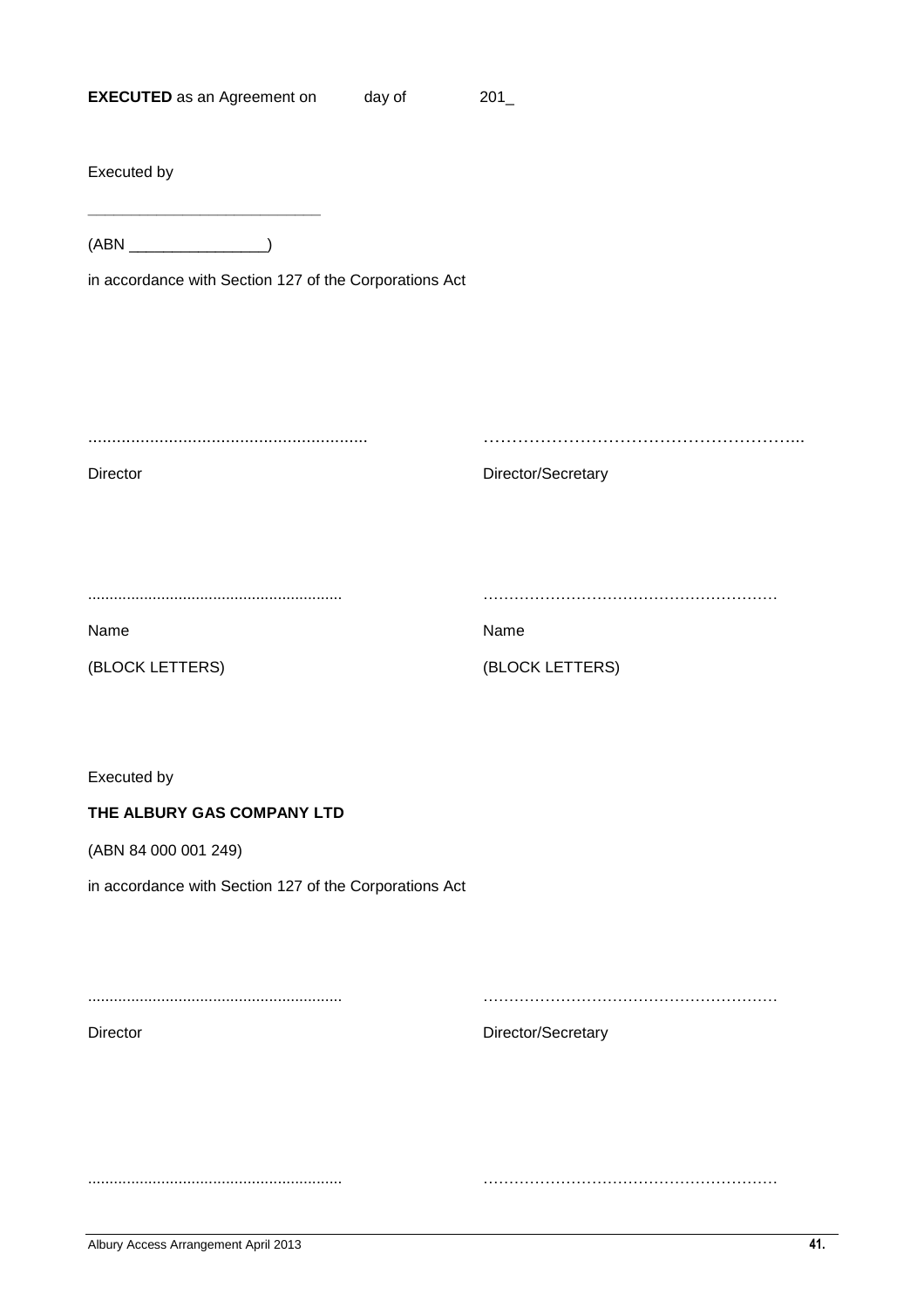(BLOCK LETTERS) (BLOCK LETTERS)

Name Name